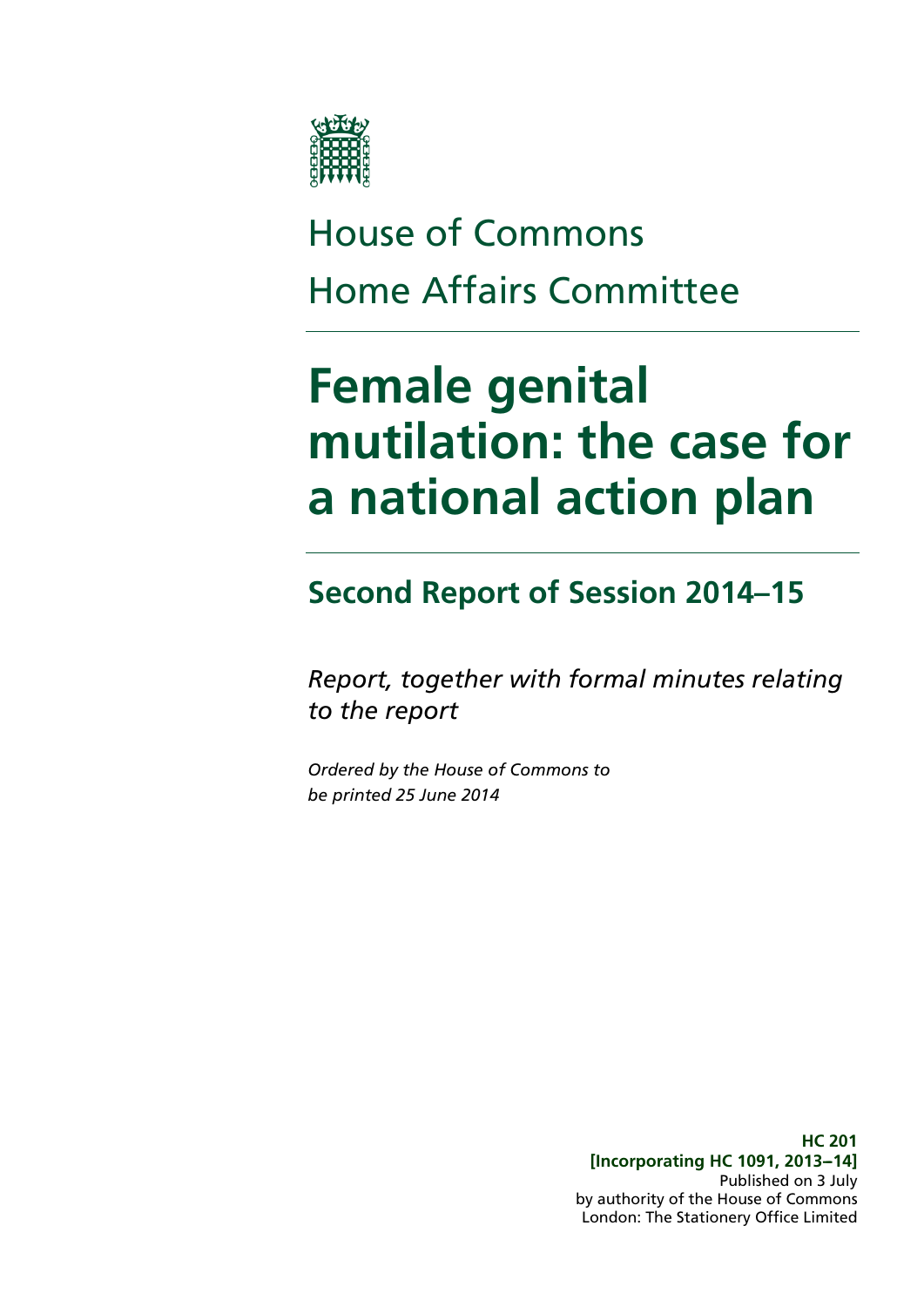#### **Home Affairs Committee**

The Home Affairs Committee is appointed by the House of Commons to examine the expenditure, administration, and policy of the Home Office and its associated public bodies.

#### **Current membership**

Rt Hon Keith Vaz MP (Labour, Leicester East) (Chair) Ian Austin MP (Labour, Dudley North) Nicola Blackwood MP (Conservative, Oxford West and Abingdon) James Clappison MP (Conservative, Hertsmere) Michael Ellis MP (Conservative, Northampton North) Paul Flynn MP (Labour, Newport West) Lorraine Fullbrook MP (Conservative, South Ribble) Dr Julian Huppert MP (Liberal Democrat, Cambridge) Yasmin Qureshi MP (Labour, Bolton South East) Mark Reckless MP (Conservative, Rochester and Strood) Mr David Winnick MP (Labour, Walsall North)

The following were also members of the Committee during the Parliament.

Rt Hon Alun Michael (Labour & Co-operative, Cardiff South and Penarth) Karl Turner MP (Labour, Kingston upon Hull East) Steve McCabe MP (Labour, Birmingham Selly Oak) Bridget Phillipson MP (Labour, Houghton and Sunderland South) Chris Ruane MP (Labour, Vale of Clwyd)

#### **Powers**

The Committee is one of the departmental select committees, the powers of which are set out in House of Commons Standing Orders, principally in SO No 152. These are available on the Internet vi[a www.parliament.uk](http://www.parliament.uk/)

#### **Publication**

The Reports and evidence of the Committee are published by The Stationery Office by Order of the House. All publications of the Committee (including press notices) are on the Internet a[t www.parliament.uk/homeaffairscom](http://www.parliament.uk/homeaffairscom)

#### **Committee staff**

The current staff of the Committee are Tom Healey (Clerk), Robert Cope (Second Clerk), Dr Ruth Martin (Committee Specialist), Duma Langton (Committee Specialist), Andy Boyd (Senior Committee Assistant), Iwona Hankin (Committee Assistant) and Alex Paterson (Select Committee Media Officer).

#### **Contacts**

All correspondence should be addressed to the Clerk of the Home Affairs Committee, House of Commons, 7 Millbank, London SW1P 3JA. The telephone number for general enquiries is 020 7219 2049; the Committee's email address is [homeaffcom@parliament.uk](mailto:homeaffcom@parliament.uk)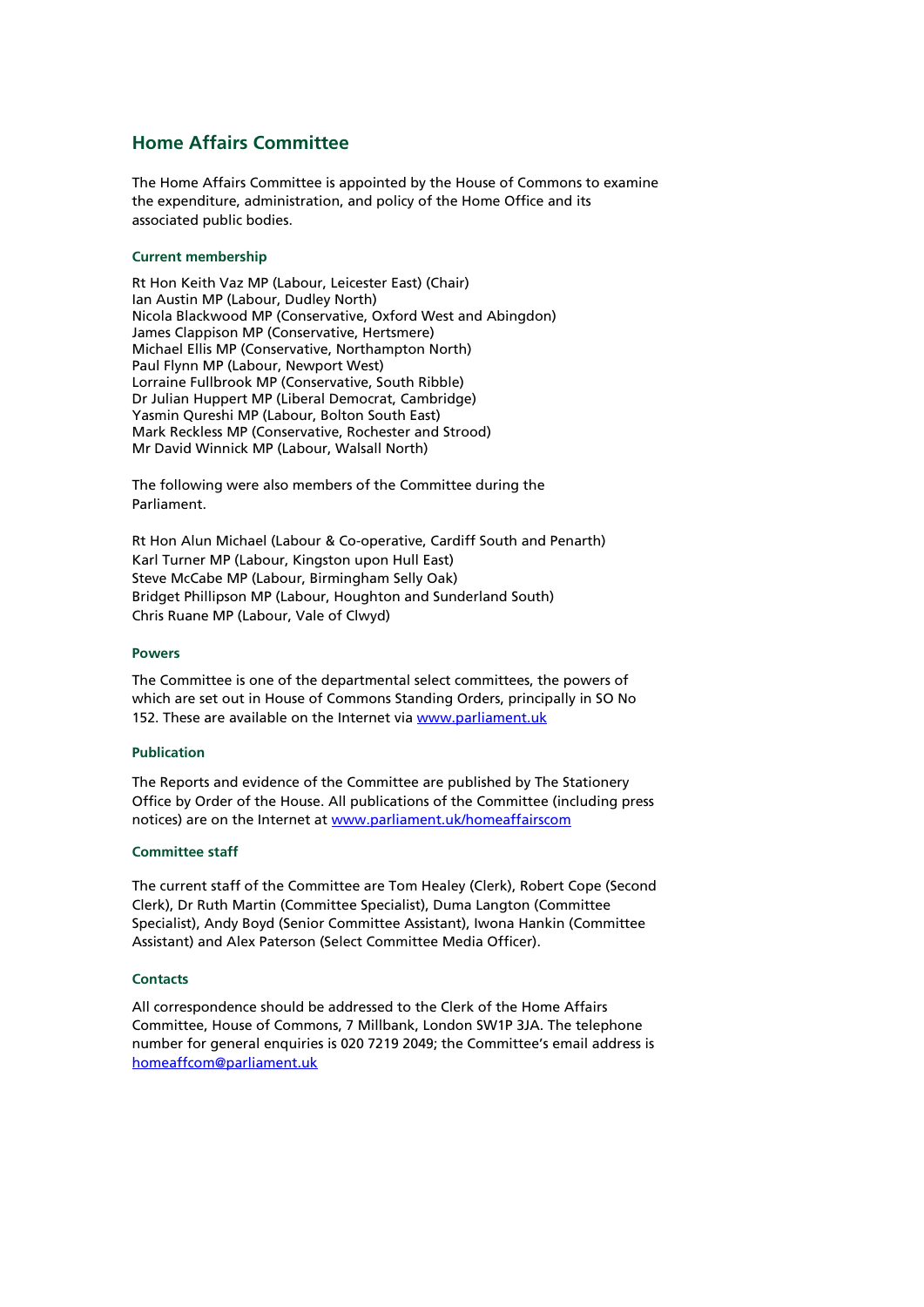### **Contents**

|   | <b>Report</b><br>Page                                            |                   |
|---|------------------------------------------------------------------|-------------------|
|   | <b>Key Facts</b>                                                 | 4                 |
| 1 | <b>Introduction</b>                                              | 5                 |
|   | FGM in the UK                                                    | 7                 |
|   | Recent developments and our Report                               | 9                 |
| 2 | <b>Prosecuting FGM</b>                                           | $12 \overline{ }$ |
|   | Cases considered by the Crown Prosecution Service to date        | 12                |
|   | Why it has been difficult to secure a prosecution                | 13                |
|   | Recent steps by the Crown Prosecution Service                    | 15                |
|   | <b>Comparisons with France</b>                                   | 16                |
| 3 | <b>Safeguarding at-risk girls</b>                                | 19                |
|   | Training and the multi-agency practice guidelines                | 19                |
|   | Overcoming cultural sensitivities                                | 21                |
|   | The role of health professionals                                 | 22                |
|   | The role of schools                                              | 26                |
|   | The role of children's social care                               | 30                |
|   | The role of the police                                           | 31                |
|   | The role of the third sector                                     | 33                |
|   | Raising awareness                                                | 34                |
| 4 | <b>Changing the law</b>                                          | 37                |
|   | Residency status                                                 | 37                |
|   | Reinfibulation                                                   | 38                |
|   | Female genital cosmetic surgery                                  | 38                |
|   | <b>Protection orders</b>                                         | 39                |
|   | Parental responsibility                                          | 39                |
|   | <b>Statutory reporting</b>                                       | 40                |
| 5 | <b>Working with communities</b>                                  | 43                |
|   | Community engagement                                             | 43                |
|   | Services and support for women and girls with FGM                | 45                |
|   | <b>Conclusions and Recommendations</b>                           | 47                |
|   | <b>Formal Minutes</b>                                            | 54                |
|   | <b>Witnesses</b>                                                 | 55                |
|   | <b>Published written evidence</b>                                | 56                |
|   | List of Reports from the Committee during the current Parliament | 58                |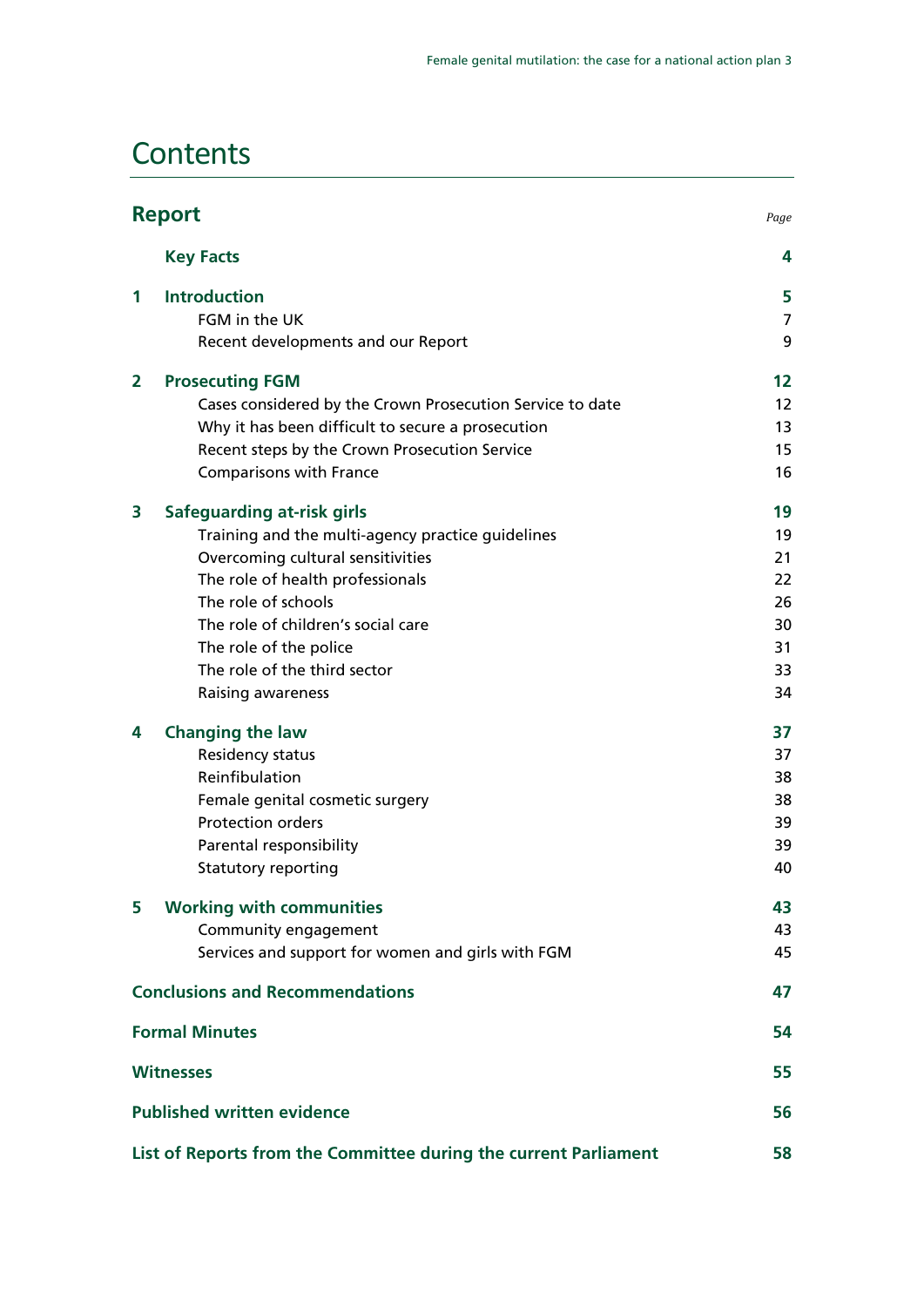# <span id="page-3-0"></span>Key Facts

- It is estimated that 125 million women and girls worldwide have undergone FGM.
- It is estimated that 3 million girls are subjected to FGM every year.
- It is estimated that 170,000 women and girls are living with FGM in the UK.
- It is estimated that 65,000 girls aged 13 and under are at risk of FGM in the UK.
- Over 200 FGM-related cases investigated by the police nationally in the last five years.
- It has taken 29 years since the criminalisation of FGM for the first prosecutions to be brought.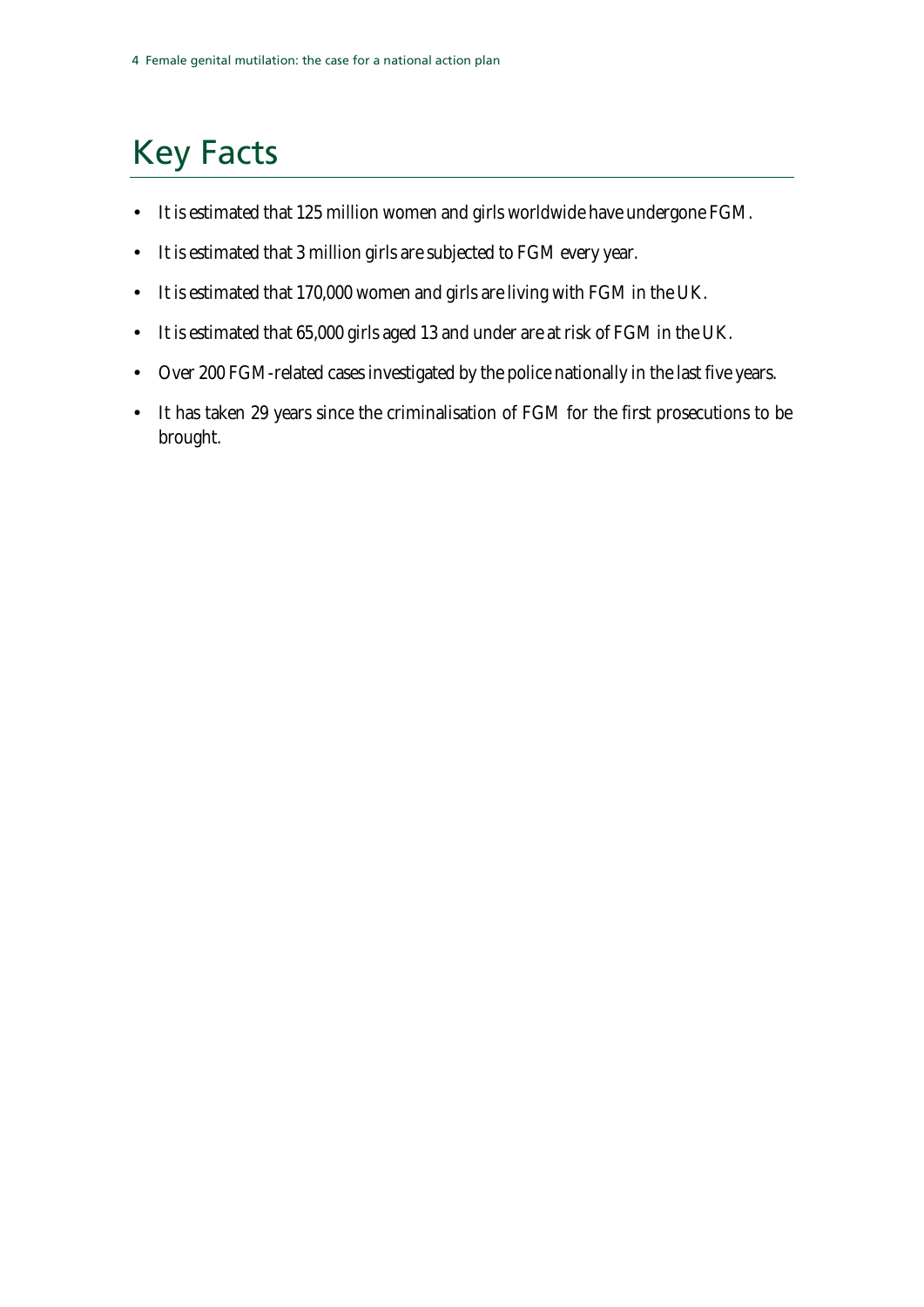# <span id="page-4-0"></span>1 Introduction

1. The World Health Organization (WHO) defines female genital mutilation (FGM) as "all procedures involving the partial or total removal of the external female genitalia or other injury to the female genital organs for non-medical reasons".<sup>[1](#page-4-1)</sup> It has four classifications:

- **Type 1** (clitoridectomy), which involves partial or total removal of the clitoris and, in rare cases, only the prepuce;
- **Type 2** (excision), which involves partial or total removal of the clitoris and the labia minora, with or without excision of the labia majora;
- **Type 3** (infibulation), which involves narrowing of the vaginal opening through the creation of a covering seal, which is formed by cutting and repositioning the inner or outer labia, with or without removal of the clitoris; and
- **Type 4** (other), which comprises all other harmful procedures to the female genitalia for non-medical purposes, such as pricking, piercing or incision of the clitoris and/or the labia; stretching of the clitoris and/or labia; and cauterisation or burning of the clitoris and surrounding tissues.

2. FGM is usually carried out on girls between infancy and the age of 15, with the majority of cases occurring between the ages of five and eight. It is also occasionally carried out on adult women, for example, reinfibulation following childbirth, or where a woman is forced into the procedure by her husband after marriage. Though in some countries it is more likely to be carried out by a health professional, it is commonly performed by a traditional practitioner with no formal medical training, without anaesthetics or antisepsis, using knives, scissors, scalpels, pieces of glass, or razor blades.<sup>[2](#page-4-2)</sup> Often the girl is forcibly restrained. Leyla Hussein, a survivor and campaigner, described to us her experience of being cut when she was eight:

They brought this other man to hold me down. I remember just feeling ashamed because they were seeing my private parts. I think that is what I was worried about more than anything. He said, "We are going to give you an injection and everything will be fine. You won't feel a thing". I felt everything. I felt the injection. I felt being cut. I felt being sewn.<sup>[3](#page-4-3)</sup>

3. For girls and women who undergo FGM the health consequences are often devastating. The immediate effects include severe pain, bleeding, shock, urine retention, infections, injury to neighbouring organs, and sometimes death from uncontrolled bleeding. Longerterm complications arising from Type 1 and 2 FGM include failure of the wound to heal,

<span id="page-4-3"></span><sup>3</sup> Q<sub>2</sub> (Leyla Hussein, Daughters of Eve)

<span id="page-4-1"></span><sup>1</sup> World Health Organization, *Female genital mutilation*, *Factsheet No. 241*, February 2014

<span id="page-4-2"></span><sup>&</sup>lt;sup>2</sup> [FGM 0048](http://data.parliament.uk/writtenevidence/committeeevidence.svc/evidencedocument/home-affairs-committee/female-genital-mutilation/written/6532.pdf) (Equality and Human Rights Commission), para 6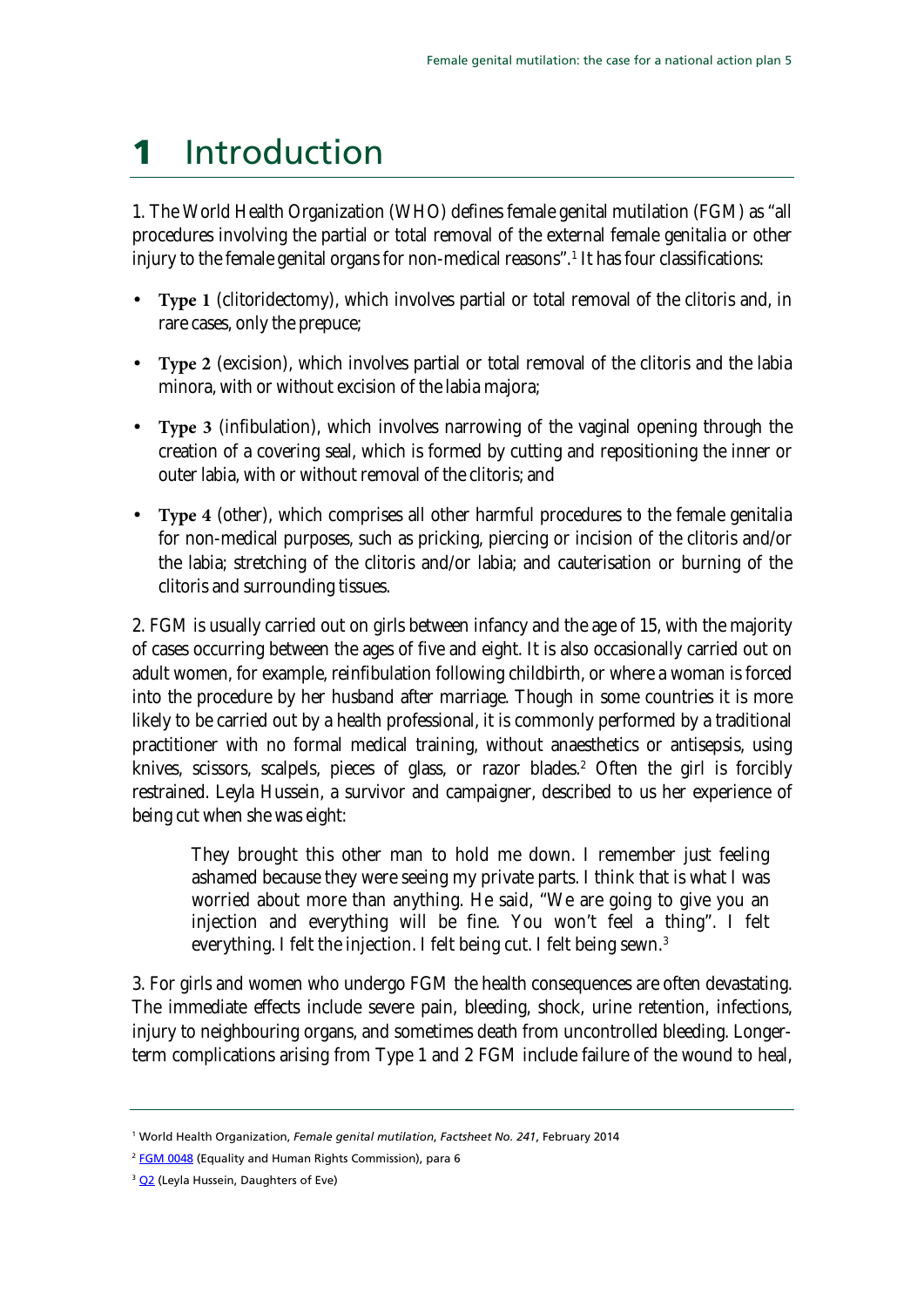abscess formation, urinary tract infection, dermoid cysts, vulval adhesions, neuromas, and painful sexual intercourse. Type 3 FGM can result in any of the above complications, as well as reproductive tract infections, which can lead to pelvic inflammatory disease, dysmenorrhoea, chronic urinary tract obstruction, and urinary incontinence, as well as a range of other severe complications.<sup>[4](#page-5-0)</sup> In addition, many women and girls experience longterm mental health problems, such as depression and post-traumatic stress.

4. The United Nations Children's Fund, UNICEF, estimates that 125 million women and girls worldwide have undergone FGM, the majority in a belt of 29 African countries that stretches from the Atlantic to the Horn of Africa. In Egypt alone, 27.2 million women and girls have undergone FGM, with 23.8 million in Ethiopia, and 19.9 million in Nigeria.<sup>[5](#page-5-0)</sup> Prevalence rates vary significantly. In Somalia, Guinea, Djibouti and Egypt, for example, more than 90 per cent of the female population aged between 15 and 49 have been cut, whereas in Niger, Cameroon and Uganda it is less than two per cent. Prevalence may also vary greatly within countries, and can be more closely associated with particular ethnic groups. Overall, it is believed that up to 3 million girls are subjected to FGM every year.

5. The origins of FGM are complex and go back thousands of years. It is a cultural practice, which does not have any basis in religion, although there is a commonly-held misconception that it is a religious requirement. In practising groups it is rooted in patriarchy, and is seen as a rite of passage to adulthood and a prerequisite for marriage. For some African women, marriage and reproduction are the only means of ensuring economic security and social status. Without undergoing FGM, a woman may be denied the right of marriage, with the potential consequence of casting her out from society. The Hawa Trust, an organisation which works with local communities in Hackney to tackle FGM, told us:

The young uncircumcised girl is still considered today as a second-class citizen, impure, a bilekoro, according to a typical expression in Mali and Guinea. Such a young girl can neither marry nor even be allowed to prepare the family meal until she agrees to be circumcised.<sup>[6](#page-5-0)</sup>

6. Many adherents to the practice believe that FGM has an important role in preserving virginity and chastity before marriage. After marriage, it is assumed to ensure the faithfulness of the woman to her husband. Other commonly-held, erroneous beliefs include the suggestions that the procedure enhances fertility, increases sexual pleasure for the man, and ensures the health of babies. Notwithstanding such mistaken beliefs, families within practising communities often feel a strong sense of obligation to conform, fearing that failure to do so will lead to social exclusion, ridicule, and an inability to find a suitable marriage partner for their daughters. In short, it is a powerful and deeply rooted social

<span id="page-5-0"></span><sup>4</sup> *Tackling FGM in the UK: Intercollegiate recommendations for identifying, recording and reporting*, November 2013

<sup>5</sup> UNICEF, *Female Genital Mutilation/Cutting: A statistical overview and exploration of the dynamics of change*, 2013

<sup>&</sup>lt;sup>6</sup> [FGM 0017](http://data.parliament.uk/writtenevidence/committeeevidence.svc/evidencedocument/home-affairs-committee/female-genital-mutilation/written/6031.pdf) (Hawa Trust)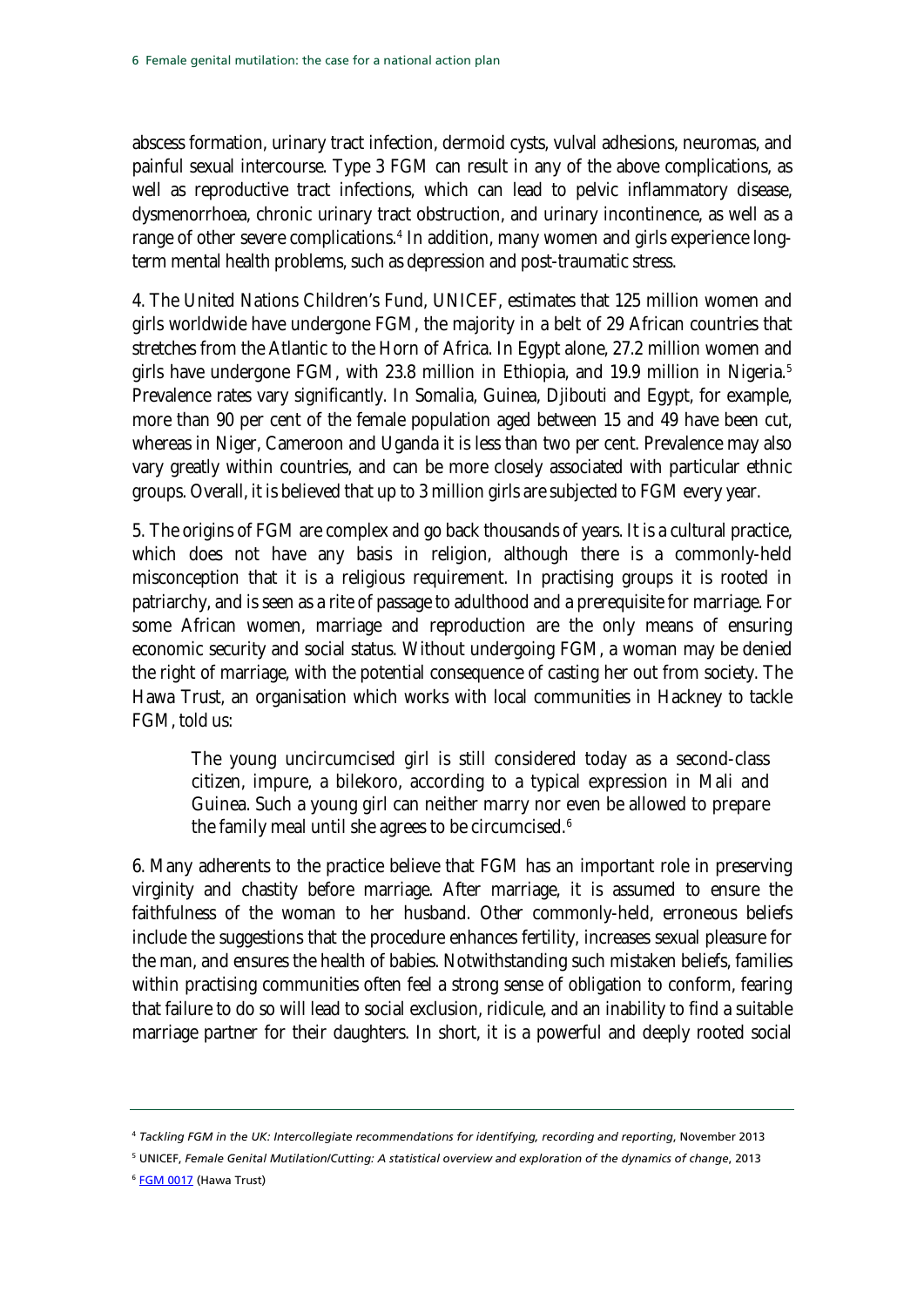norm founded on the subordination of women. As Nimco Ali, a survivor and campaigner, told us:

It is about controlling women's sexuality and women's aspirations to do anything. If a woman is in pain […] and she is scared about what is going to happen to her, then ultimately she is never going to attain her full potential.<sup>[7](#page-6-1)</sup>

7. Internationally, FGM is recognised increasingly as a severe form of violence against women and girls. This was also acknowledged in the overwhelming majority of evidence received as part of our inquiry.<sup>8</sup> The 1993 UN Declaration on the Elimination of Violence against Women defines FGM as a form of violence against women. Article 5 of the Protocol to the African Charter on Human and Peoples' Rights on the Rights of Women in Africa requires states to prohibit traditional practices that are harmful to women, including FGM, and to take all necessary measures, legal or otherwise, to protect women from FGM. In recent years an increasing number of countries have legislated against the practice. Indeed, FGM is now prohibited to varying degrees in 24 out of 29 of the countries in Africa and the Middle East where it is most prevalent.<sup>[9](#page-6-1)</sup> However, there is a growing consensus that legislation is just one part of a range of interventions governments must undertake to end the practice.

<span id="page-6-2"></span>**8. FGM is a severe form of gender-based violence, and where it is carried out on a girl, it is an extreme form of child abuse. Everyone who has a responsibility for safeguarding children must view FGM in this way.** 

### <span id="page-6-0"></span>**FGM in the UK**

9. FGM has been a criminal offence in the UK since 1985. Its existence in the UK is largely as a result of migration from practising countries. Its prevalence has been difficult to determine because of the hidden nature of the crime. The most widely cited estimates are from a study published by FORWARD UK in 2007.<sup>[10](#page-6-1)</sup> Using 2001 census data, this estimated that approximately 66,000 women between the ages of 15 and 49 in England and Wales had undergone FGM. This figure includes women who were cut before entering the country, and women who have been cut since becoming residents. The study also estimated that at least 24,000 girls under the age of 15 were at high risk or may have already undergone FGM, Type 3. This included girls born abroad who had migrated to England and Wales, and girls born here to mothers from practising countries. In addition, the study

<span id="page-6-1"></span><sup>&</sup>lt;sup>7</sup> [Q19](http://data.parliament.uk/writtenevidence/committeeevidence.svc/evidencedocument/home-affairs-committee/female-genital-mutilation/oral/7419.pdf) (Nimco Ali, Daughters of Eve)

<sup>8</sup> For example[, FGM 0003](http://data.parliament.uk/writtenevidence/committeeevidence.svc/evidencedocument/home-affairs-committee/female-genital-mutilation/written/5979.pdf) (Buckinghamshire County Council), para 1.1, [FGM 0004](http://data.parliament.uk/writtenevidence/committeeevidence.svc/evidencedocument/home-affairs-committee/female-genital-mutilation/written/6004.pdf) (NSPCC), para 2[, FGM 0008](http://data.parliament.uk/writtenevidence/committeeevidence.svc/evidencedocument/home-affairs-committee/female-genital-mutilation/written/6009.html) (Bar Human Rights Committee), para 26, [FGM 0010](http://data.parliament.uk/writtenevidence/committeeevidence.svc/evidencedocument/home-affairs-committee/female-genital-mutilation/written/6016.pdf) (28 Too Many), para 2.1, [FGM 0011](http://data.parliament.uk/writtenevidence/committeeevidence.svc/evidencedocument/home-affairs-committee/female-genital-mutilation/written/6017.pdf) (International Association of Women Police), para 10, [FGM 0015](http://data.parliament.uk/writtenevidence/committeeevidence.svc/evidencedocument/home-affairs-committee/female-genital-mutilation/written/6028.pdf) (Movement for Justice), [FGM 0022](http://data.parliament.uk/writtenevidence/committeeevidence.svc/evidencedocument/home-affairs-committee/female-genital-mutilation/written/6044.pdf) (Intercollegiate Group on FGM), para 1, [FGM 0024](http://data.parliament.uk/writtenevidence/committeeevidence.svc/evidencedocument/home-affairs-committee/female-genital-mutilation/written/6047.pdf) (Victoria Climbié Foundation UK), para 1.2, [FGM 0025](http://data.parliament.uk/writtenevidence/committeeevidence.svc/evidencedocument/home-affairs-committee/female-genital-mutilation/written/6048.pdf) (Metropolitan Police), para 1, [FGM 0028](http://data.parliament.uk/writtenevidence/committeeevidence.svc/evidencedocument/home-affairs-committee/female-genital-mutilation/written/6052.pdf) (Rights of Women and Asylum Aid), para 11, [FGM 0029](http://data.parliament.uk/writtenevidence/committeeevidence.svc/evidencedocument/home-affairs-committee/female-genital-mutilation/written/6056.pdf) (Government), para 1, [FGM 0048](http://data.parliament.uk/writtenevidence/committeeevidence.svc/evidencedocument/home-affairs-committee/female-genital-mutilation/written/6532.pdf) (Equality and Human Rights Commission), para 5, and **FGM 0052** (Royal College of General Practitioners), para 5

<sup>9</sup> UNICEF, *Female Genital Mutilation/Cutting: A statistical overview and exploration of the dynamics of change*, 2013

<sup>10</sup> Efua Dorkenoo, Linda Morison and Alison Macfarlane, *A statistical study to estimate the prevalence of female genital mutilation in England and Wales*, 2007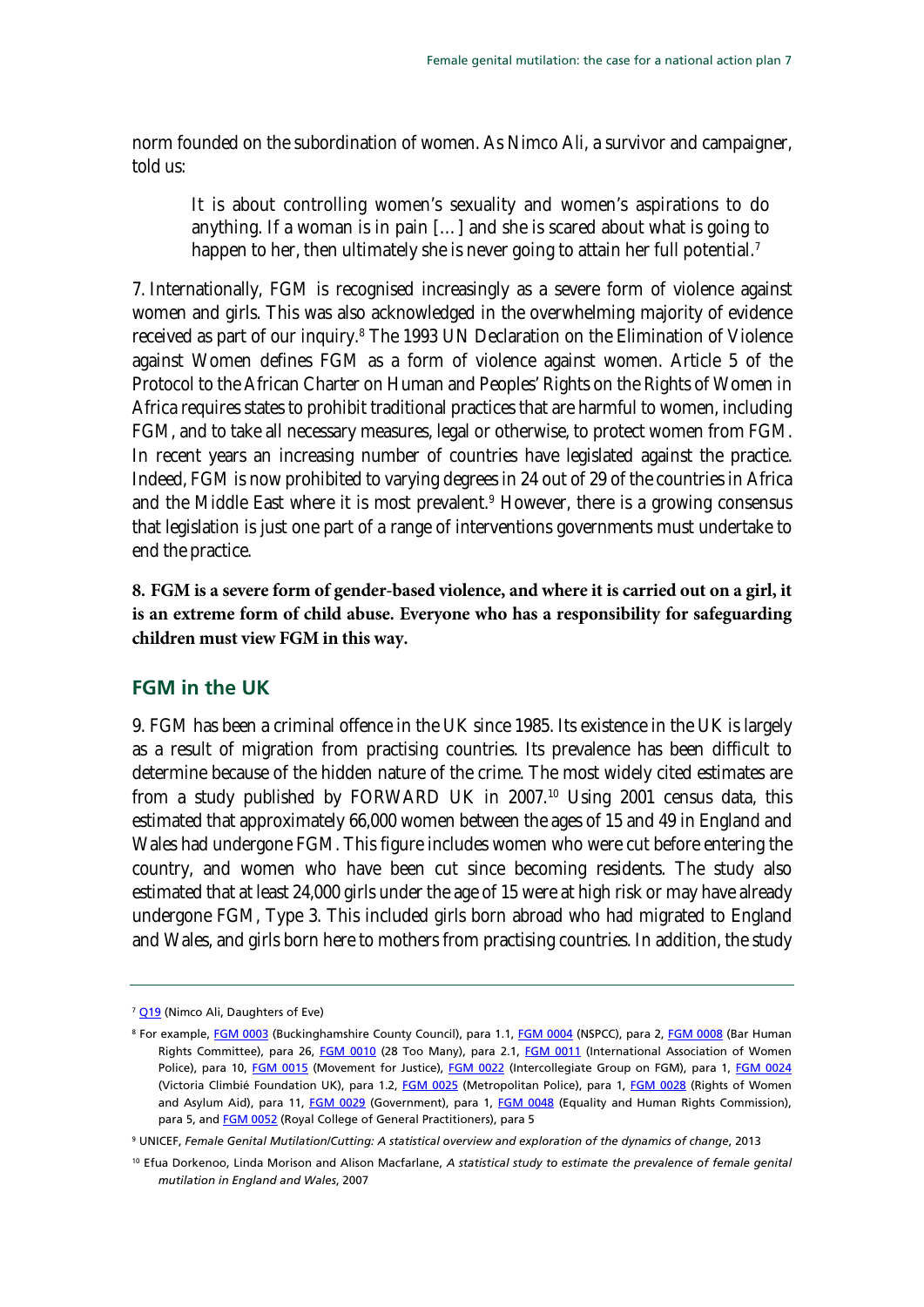estimated a further 9,000 girls were at high risk or may have already undergone FGM, Type 2.

10. Because of increased migration from practising countries, notably Somalia and the rest of the Horn of Africa, as well as population growth over the last decade, it is likely that the prevalence of FGM and the number of girls at risk have increased significantly since the 2007 study.[11](#page-7-0) A more recent study using 2011 census data estimated that around 170,000 women and girls were living with FGM in the UK, and that 65,000 girls aged 13 and under were at risk of being cut.<sup>12</sup> Leyla Hussein and Nimco Ali from the Daughters of Eve told us they believed the true figure for the number of girls at risk was likely to be more than triple that estimated in the 2007 study.<sup>[13](#page-7-0)</sup>

11. There is also a lack of data on the geographical spread of girls at risk of FGM. The 2007 study found that, between 2001 and 2004, maternities to women who were likely to have undergone FGM accounted for 6.3 per cent of maternities in inner London and 4.6 per cent in outer London. In the London boroughs of Southwark and Brent, almost one in ten maternities were to women likely to have undergone FGM. Outside of London, areas that had a prevalence of two per cent or more included Cardiff, Manchester, Sheffield, Northampton, Birmingham, Oxford, Crawley, Reading, Slough and Milton Keynes. Our written evidence also highlighted Leeds and Bedford as areas with large potential at-risk groups. ACCM (UK), a non-governmental organisation, noted too that the Government's dispersal policy will have created large migrant communities in small towns, some of whom are from FGM-practising countries.<sup>[14](#page-7-0)</sup> Even then, as FORWARD argued, those at risk are not a homogenous group, and include British citizens born in the UK, migrant groups, asylum seekers, refugees and students from affected communities.[15](#page-7-0) There are also varying trends within communities. For example, the Tackling FGM Initiative told us that dialogue on FGM within the Somali community had resulted in support for the practice waning amongst settled members in recent years.<sup>[16](#page-7-0)</sup>

12. The paucity of data extends also to where the cutting takes place. Anecdotal evidence suggests it is common for girls subjected to FGM to be taken back to their country of origin during the holidays to undergo the procedure. But there is also evidence that FGM takes place in the UK.[17](#page-7-0) The Metropolitan Police, for example, told us information it had gathered from communities suggested that cutters were operating in London.<sup>[18](#page-7-0)</sup> However, there is no reliable information on the extent to which FGM is taking place in this country

<span id="page-7-0"></span><sup>&</sup>lt;sup>11</sup> [FGM 0029](http://data.parliament.uk/writtenevidence/committeeevidence.svc/evidencedocument/home-affairs-committee/female-genital-mutilation/written/6056.pdf) (Government), para 14, and [FGM 0049](http://data.parliament.uk/writtenevidence/committeeevidence.svc/evidencedocument/home-affairs-committee/female-genital-mutilation/written/6535.pdf) (Alison Macfarlane and Efua Dorkenoo), para 1.3

<sup>12</sup> Julie Bindel for the New Culture Forum, *An Unpunished Crime: The lack of prosecutions for female genital mutilation in the UK*, 2014

<sup>&</sup>lt;sup>13</sup> [Q15](http://data.parliament.uk/writtenevidence/committeeevidence.svc/evidencedocument/home-affairs-committee/female-genital-mutilation/oral/7419.pdf) (Leyla Hussein and Nimco Ali)

<sup>14</sup> **[FGM 0018](http://data.parliament.uk/writtenevidence/committeeevidence.svc/evidencedocument/home-affairs-committee/female-genital-mutilation/written/6032.pdf)** (ACCM (UK))

<sup>15</sup> FGM [0047](http://data.parliament.uk/writtenevidence/committeeevidence.svc/evidencedocument/home-affairs-committee/female-genital-mutilation/written/6531.pdf) (FORWARD), para 25

<sup>&</sup>lt;sup>16</sup> [FGM 0026](http://data.parliament.uk/writtenevidence/committeeevidence.svc/evidencedocument/home-affairs-committee/female-genital-mutilation/written/6050.pdf) (Tackling FGM Initiative)

<sup>&</sup>lt;sup>17</sup> For example, [FGM 0010](http://data.parliament.uk/writtenevidence/committeeevidence.svc/evidencedocument/home-affairs-committee/female-genital-mutilation/written/6016.pdf) (28 Too Many); [Q18](http://data.parliament.uk/writtenevidence/committeeevidence.svc/evidencedocument/home-affairs-committee/female-genital-mutilation/oral/7419.pdf) (Leyla Hussein) and [Q333](http://data.parliament.uk/writtenevidence/committeeevidence.svc/evidencedocument/home-affairs-committee/female-genital-mutilation/oral/9447.pdf) (Professor Janice Rymer, Royal College of Obstetricians and Gynaecologists)

<sup>&</sup>lt;sup>18</sup> [Q214](http://data.parliament.uk/writtenevidence/committeeevidence.svc/evidencedocument/home-affairs-committee/female-genital-mutilation/oral/9021.pdf) (Metropolitan Police Service)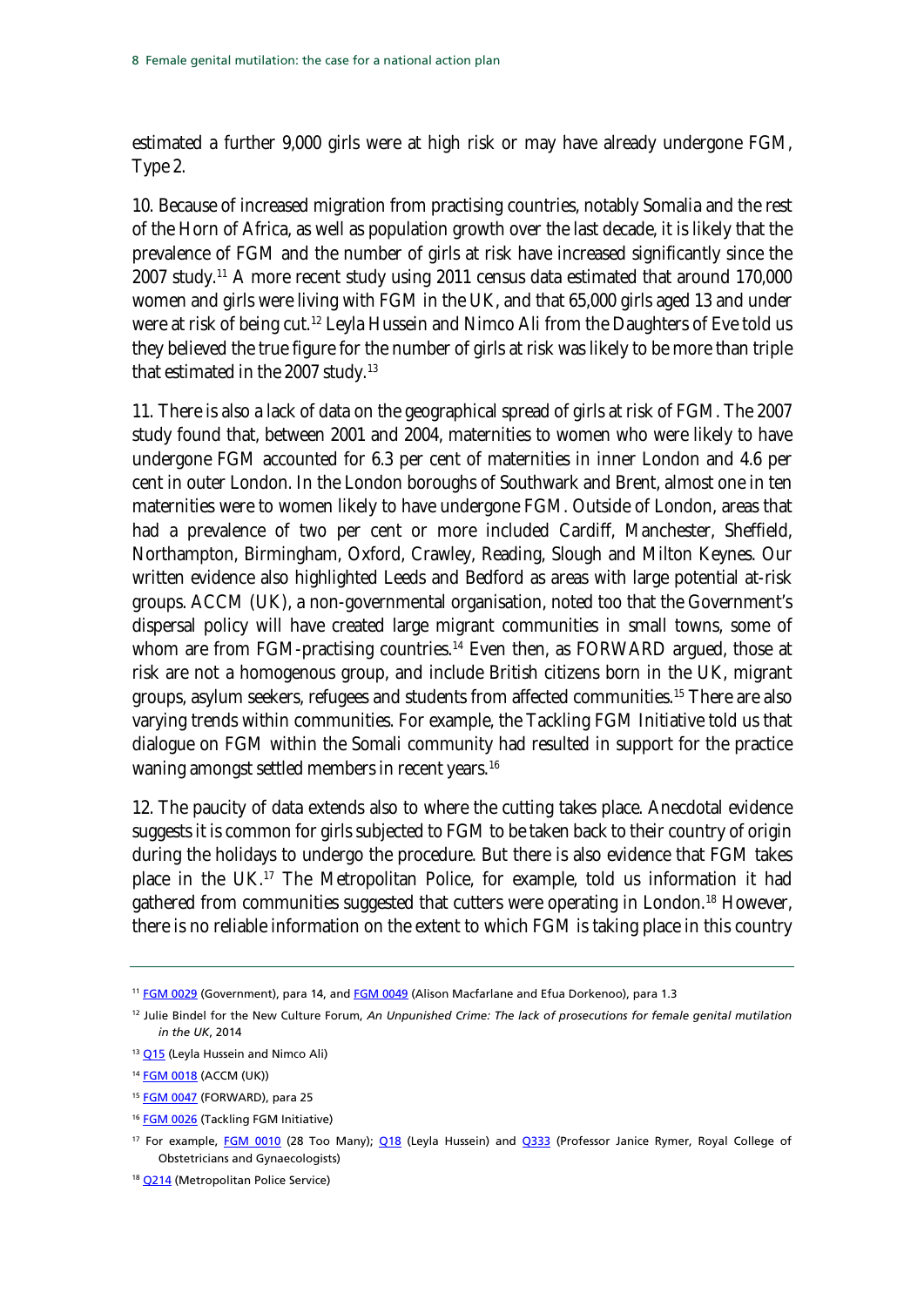as opposed to abroad. Furthermore, FORWARD noted that community members reporting FGM were more likely to say that it happened abroad before they became a British citizen to avoid the risk of further investigation.<sup>[19](#page-8-1)</sup>

13. The Home Office and the Metropolitan Police are part-funding a new study into the prevalence of FGM in England and Wales using data from the 2011 census, which will update the figures in the 2007 study, and provide new estimates broken down by local authority area. The results of this work are expected this summer. In addition, earlier this year the Department of Health announced that all acute hospitals would begin reporting information about the prevalence of FGM within their patient population each month from September [20](#page-8-1)14.<sup>20</sup> The Parliamentary Under Secretary of State for Public Health told us the new reporting arrangements would give, for the first time, a clear picture of what is happening in the UK.<sup>[21](#page-8-1)</sup>

**14. Even conservative estimates of the number of girls at risk of FGM indicate that it could be one the most prevalent forms of severe physical child abuse in the UK. In two London boroughs, for example, almost one in ten girls are born to a woman who has undergone FGM, and are therefore at risk of being cut themselves. Yet, apart from a small number of high-level statistical analyses and anecdotal evidence, we have very little information on the children who are most at risk, and even the extent to which the cutting is occurring in this country or by taking girls abroad. Meanwhile, as many as 170,000 women in the UK may already be living with the life-long consequences of FGM. We welcome efforts by the Government and others to draw a more accurate picture. However, even in the absence of precise data, it is clear that the extent of the problem is very significant, and therefore needs to be matched by a response by all those who have a responsibility for safeguarding children that is similar in scale.** 

### <span id="page-8-0"></span>**Recent developments and our Report**

15. Until recently, there has been relatively little public awareness of FGM in the UK. In 2000 the All Party Parliamentary Group (APPG) on Population, Development and Reproductive Health made 35 recommendations in respect of legislation, education policy, community-based work, and health strategy, though the majority of these were never translated into policy action.<sup>[22](#page-8-1)</sup> In 2003 the law against FGM was strengthened by extending its coverage and increasing the potential punishments, though until 2014 there had not been a single prosecution. In the last two years there has been a significant increase in media and parliamentary awareness of the issue. Campaigns by The Evening Standard, the Guardian, and The Times have created much greater public awareness of FGM, highlighting gaps in the provision of services, the lack of sufficient data, and the absence of

<span id="page-8-1"></span><sup>&</sup>lt;sup>19</sup> [Q234](http://data.parliament.uk/writtenevidence/committeeevidence.svc/evidencedocument/home-affairs-committee/female-genital-mutilation/oral/9021.pdf) (FORWARD)

<sup>&</sup>lt;sup>20</sup> [FGM 0029](http://data.parliament.uk/writtenevidence/committeeevidence.svc/evidencedocument/home-affairs-committee/female-genital-mutilation/written/6056.pdf) (Government), para 24

<sup>&</sup>lt;sup>21</sup> [Q267](http://data.parliament.uk/writtenevidence/committeeevidence.svc/evidencedocument/home-affairs-committee/female-genital-mutilation/oral/9021.pdf) (Parliamentary Under Secretary of State for Public Health)

<sup>&</sup>lt;sup>22</sup> [Q47](http://data.parliament.uk/writtenevidence/committeeevidence.svc/evidencedocument/home-affairs-committee/female-genital-mutilation/oral/9021.pdf) (FORWARD), para 6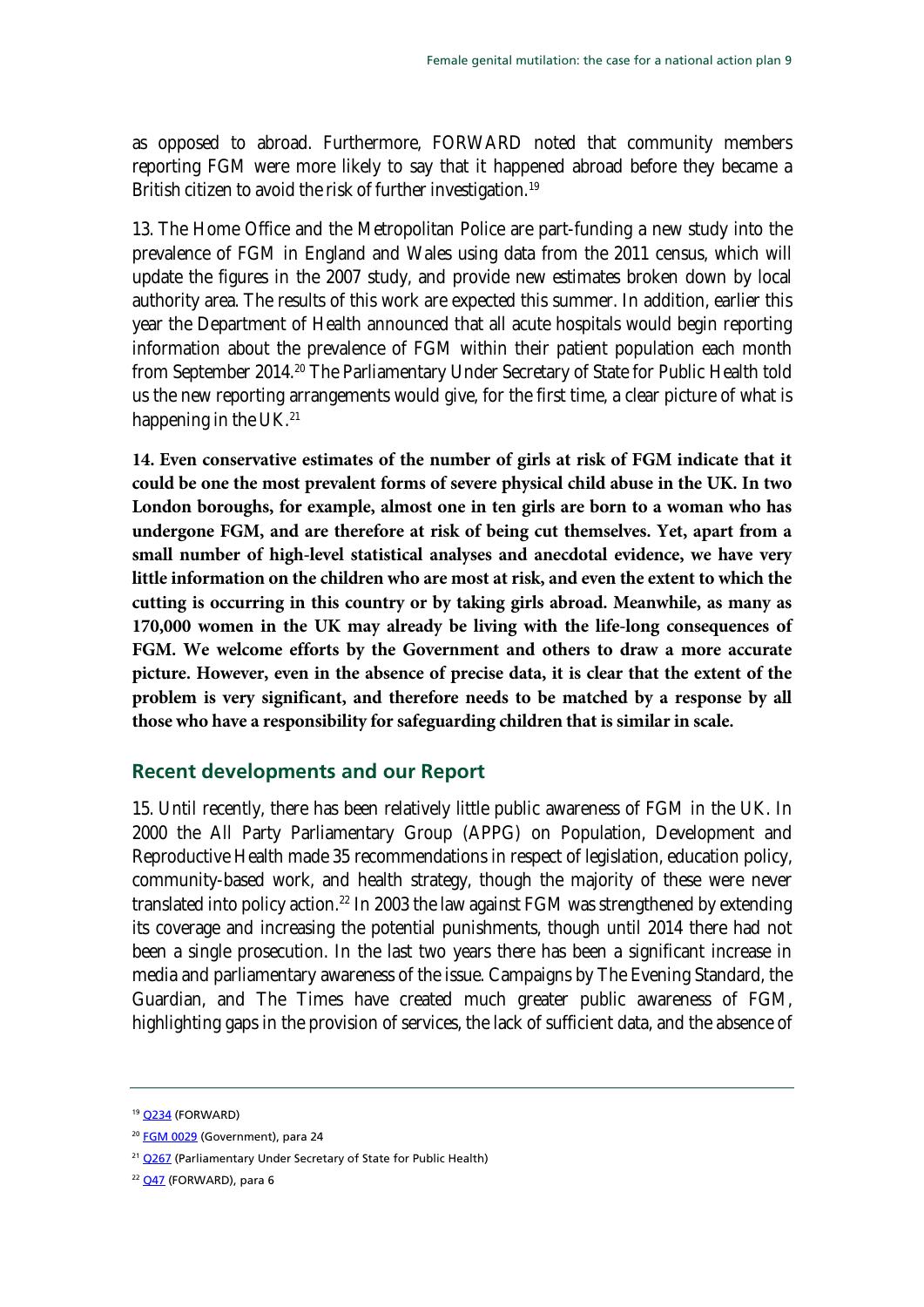any FGM-related prosecutions. The APPG on FGM has also been successful in pushing the issue up the political agenda.

16. Underpinning greater political and media interest in FGM has been the tireless work and lobbying of third sector groups such as Equality Now, Daughters of Eve, FORWARD, Integrate Bristol, and others, as well as a small number of health professionals who see dayto-day the consequences of FGM. Efforts by these organisations and individuals have created a step-change in awareness and finally forced the Government, the Crown Prosecution Service, and others to strengthen their response. Indeed, earlier this year the Prime Minister announced that he will host a major event in July 2014 on tackling FGM, as well as early and forced marriage. The summit will consider the need for action both domestically and internationally.

17. Although it is outside the scope of this inquiry, we appreciate that FGM is unlikely to end in the UK before it is abandoned by practising communities in Africa.<sup>[23](#page-9-0)</sup> To help achieve this, the Department for International Development has recently provided £35 million over five years to support the Africa-led movement to end FGM.<sup>[24](#page-9-0)</sup> Whilst we welcome this funding we note, however, the conclusion of the International Development Committee in 2013 that "the UK's credibility in calling to end the practice overseas is undermined by the failure to tackle the problem at home".[25](#page-9-0)

18. Evidence we received from the Bar Human Rights Committee and the Equality and Human Rights Commission (EHRC) argued that the state has a duty of care to protect women and girls from FGM.<sup>[26](#page-9-0)</sup> Furthermore, the failure of the state to do so represents a breach of the UK's international law obligations under the Convention on the Elimination of All Forms of Discrimination against Women 1979, and the UN Convention on the Rights of the Child 1984.<sup>[27](#page-9-0)</sup> The EHRC also told us the fact that FGM is prohibited by law is not in itself sufficient to discharge the state's responsibilities. A number of witnesses told us that a comprehensive national action plan led by the Government was the only way to tackle FGM in the UK effectively.<sup>[28](#page-9-0)</sup> This call has also received the backing of 109,000 people who have signed the e-petition set up by Leyla Hussein and Efua Dorkenoo calling on the Government to put in place such a plan.

**19. The failure to respond adequately to the growing prevalence of FGM in the UK over recent years has likely resulted in the preventable mutilation of thousands of girls to whom the state owed a duty of care. This is a national scandal for which successive governments, politicians, the police, health, education and social care sectors all share responsibility. We pay tribute to the efforts of a small number of individuals and** 

<span id="page-9-0"></span><sup>&</sup>lt;sup>23</sup> [Q269](http://data.parliament.uk/writtenevidence/committeeevidence.svc/evidencedocument/home-affairs-committee/female-genital-mutilation/oral/9021.pdf) (Minister of State for Crime Prevention)

<sup>&</sup>lt;sup>24</sup> [FGM 0029](http://data.parliament.uk/writtenevidence/committeeevidence.svc/evidencedocument/home-affairs-committee/female-genital-mutilation/written/6056.pdf) (Government), para 5

<sup>25</sup> [International Development Committee, Violence against Women and Girls, Second Report of Session 2013–14, HC 107](http://www.publications.parliament.uk/pa/cm201314/cmselect/cmintdev/107/107.pdf)

<sup>&</sup>lt;sup>26</sup> [FGM 0008](http://data.parliament.uk/writtenevidence/committeeevidence.svc/evidencedocument/home-affairs-committee/female-genital-mutilation/written/6009.pdf) (Bar Human Rights Committee), an[d FGM](http://data.parliament.uk/writtenevidence/committeeevidence.svc/evidencedocument/home-affairs-committee/female-genital-mutilation/written/6532.pdf) 0048 (Equality and Human Rights Commission), para 19

<sup>&</sup>lt;sup>27</sup> [FGM 0008](http://data.parliament.uk/writtenevidence/committeeevidence.svc/evidencedocument/home-affairs-committee/female-genital-mutilation/written/6009.pdf) (Bar Human Rights Committee), para 11-12

<sup>&</sup>lt;sup>28</sup> [FGM 0010](http://data.parliament.uk/writtenevidence/committeeevidence.svc/evidencedocument/home-affairs-committee/female-genital-mutilation/written/6016.pdf) (28 Too Many), para 3.4.1, [FGM 0012](http://data.parliament.uk/writtenevidence/committeeevidence.svc/evidencedocument/home-affairs-committee/female-genital-mutilation/written/6018.pdf) (Professor Lisa Avalos), para 12, [FGM 0026](http://data.parliament.uk/writtenevidence/committeeevidence.svc/evidencedocument/home-affairs-committee/female-genital-mutilation/written/6050.pdf) (Tackling FGM Initiative), FGM [0047](http://data.parliament.uk/writtenevidence/committeeevidence.svc/evidencedocument/home-affairs-committee/female-genital-mutilation/written/6531.pdf) (FORWARD), para 47, an[d FGM 0048](http://data.parliament.uk/writtenevidence/committeeevidence.svc/evidencedocument/home-affairs-committee/female-genital-mutilation/written/6532.pdf) (Equality and Human Rights Commission), para 5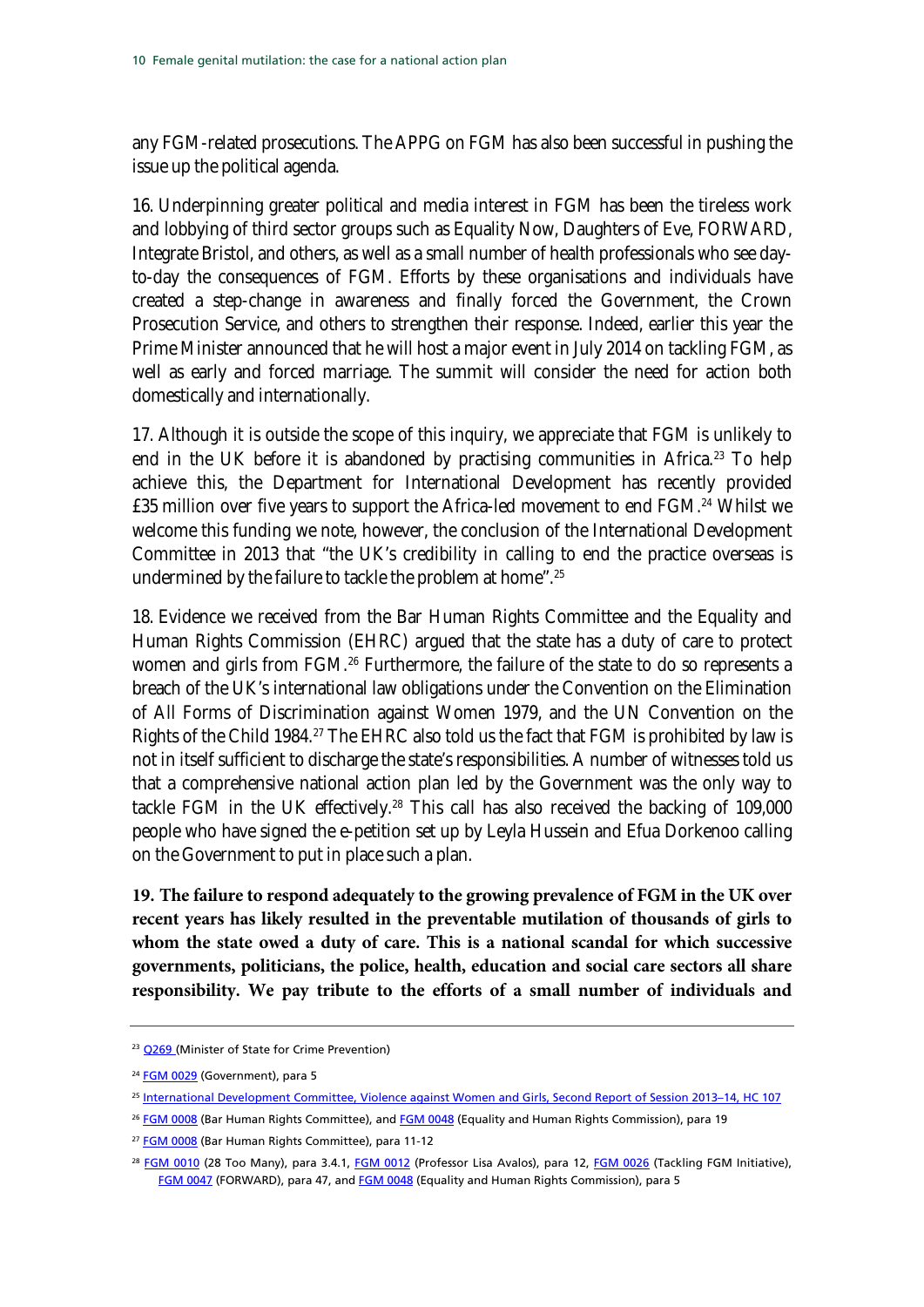**organisations who have worked to raise public awareness of FGM and the impact it has on those who have undergone the procedure. Many of those campaigners who have spoken out have had to withstand criticism and ostracism by those in their own communities who do not wish to see an end to the practice. We also acknowledge the work of the Evening Standard, The Guardian, and The Times in raising public awareness of FGM in the last year. The Government has started to take action, and we welcome the stated commitment to end FGM in a generation. It must now implement a comprehensive and fully-resourced national action plan for tackling FGM. The plan should provide clear leadership and objectives, setting out the standards expected of all relevant bodies, and to which they will be held accountable. It should incorporate a number of interlinked aspects, including:**

- **the achievement of successful prosecutions for FGM;**
- **working with professionals in the health, education, social care and other sectors to ensure the safeguarding of at-risk girls;**
- **changes to the law on FGM;**
- **improved working with communities to abandon FGM; and**
- <span id="page-10-0"></span>• **better services for women and girls living with FGM.**

**20. We consider each of these in the subsequent chapters of this Report. Finally, we welcome the Prime Minister's planned summit on FGM and forced marriage. We urge him to consider the recommendations in this Report. We welcome the fact that the summit will reflect the international dimension of the problem, and we hope that the relevant heads of government of affected states are invited to attend. We believe the Government should aspire to the UK being a world leader in the policy response to FGM.**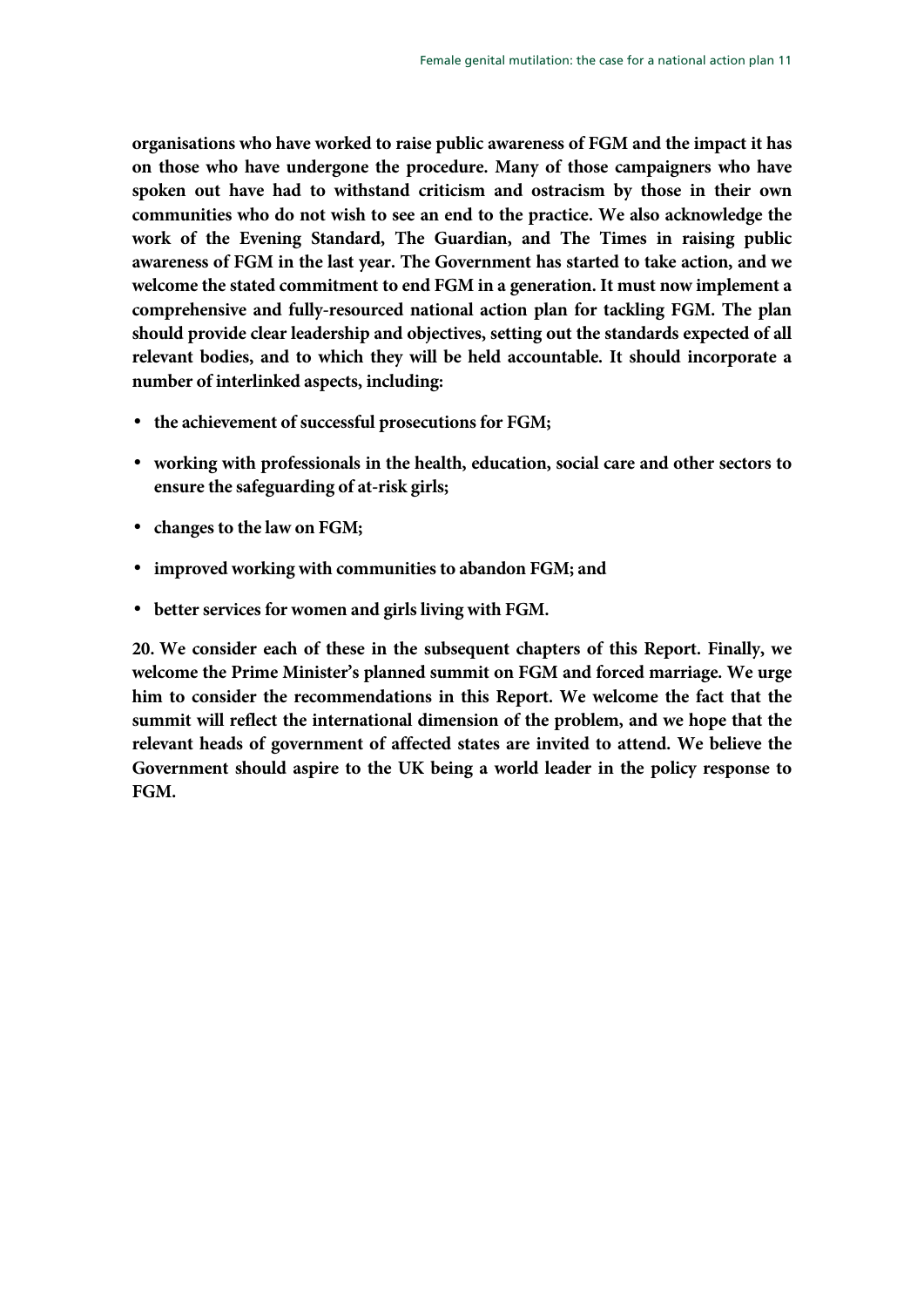# <span id="page-11-0"></span>2 Prosecuting FGM

21. It has been a crime to carry out FGM in the UK for almost 30 years, and for more than a decade it has been illegal for a UK citizen or permanent resident to aid, abet, counsel or procure the carrying out of FGM abroad on a UK national or permanent resident. Yet until 2014 there had not been a single FGM-related prosecution in the UK. The Government told us it was frustrated by the lack of progress.<sup>[29](#page-11-2)</sup> Other witnesses highlighted the importance of a successful prosecution for the message it would send to practising communities. For example, the International Association of Women Police told us that "a successful prosecution, along with the publicity surrounding it, could assist women within affected communities to resist pressure to subject their daughters to FGM".<sup>[30](#page-11-2)</sup> The Health Minister told us: "a number of successful prosecutions would send an important signal that the law is taken seriously and will be enforced".<sup>[31](#page-11-2)</sup> In this Chapter we look at the work the Crown Prosecution Service (CPS) has undertaken to date to investigate FGM cases. We also examine the reasons why it has proven difficult to achieve a prosecution, and the steps the CPS is taking to address the situation.

### <span id="page-11-1"></span>**Cases considered by the Crown Prosecution Service to date**

22. Whilst there have been several police investigations since the criminalisation of FGM, the CPS told us it was not until 2010 that it received its first referral from the police. Since then it has examined 14 cases. In the first case the decision was taken not to charge on the basis that the victim had given several different accounts of what happened. The reviewing CPS lawyer concluded that, without any supporting evidence and with the victim accepting that some of her accounts were false, no charges could be brought. [32](#page-11-2) In 2012, a case referred to the CPS by the police for advice involved the allegation that a girl might have been at risk of FGM. However, the police investigation did not find sufficient evidence that she was at risk, and so no further action was taken. Another case in 2013 resulted in no further action because the victim withdrew her allegation. The CPS told us that, due to the victim's health and vulnerability, it would not have been appropriate to use a witness summons, and so there was no further action. In a further case the CPS considered the allegation made by a newspaper that two doctors in Birmingham were willing to undertake FGM on girls. Again, however, insufficient evidence led to no further action.

23. In 2014, the CPS has been examining a further 11 cases, seven of which are new cases, and four are a re-review of old cases from the Metropolitan Police Service, where the police or prosecutors had originally decided that no further action should be taken. It includes the first case outlined above. In March the CPS determined that there was insufficient evidence to proceed with three of the four re-reviews, and one of the new cases. One of the re-

<span id="page-11-2"></span><sup>&</sup>lt;sup>29</sup> [FGM 0029](http://data.parliament.uk/writtenevidence/committeeevidence.svc/evidencedocument/home-affairs-committee/female-genital-mutilation/written/6056.pdf) (Government), para 4

<sup>&</sup>lt;sup>30</sup> [FGM 0011](http://data.parliament.uk/writtenevidence/committeeevidence.svc/evidencedocument/home-affairs-committee/female-genital-mutilation/written/6017.pdf) (International Association of Women Police), para 32

<sup>&</sup>lt;sup>31</sup> [Q247](http://data.parliament.uk/writtenevidence/committeeevidence.svc/evidencedocument/home-affairs-committee/female-genital-mutilation/oral/9021.pdf) (Parliamentary Under Secretary of State for Public Health)

<sup>&</sup>lt;sup>32</sup> [FGM 0050](http://data.parliament.uk/writtenevidence/committeeevidence.svc/evidencedocument/home-affairs-committee/female-genital-mutilation/written/6536.pdf) (Crown Prosecution Service), Para 9-12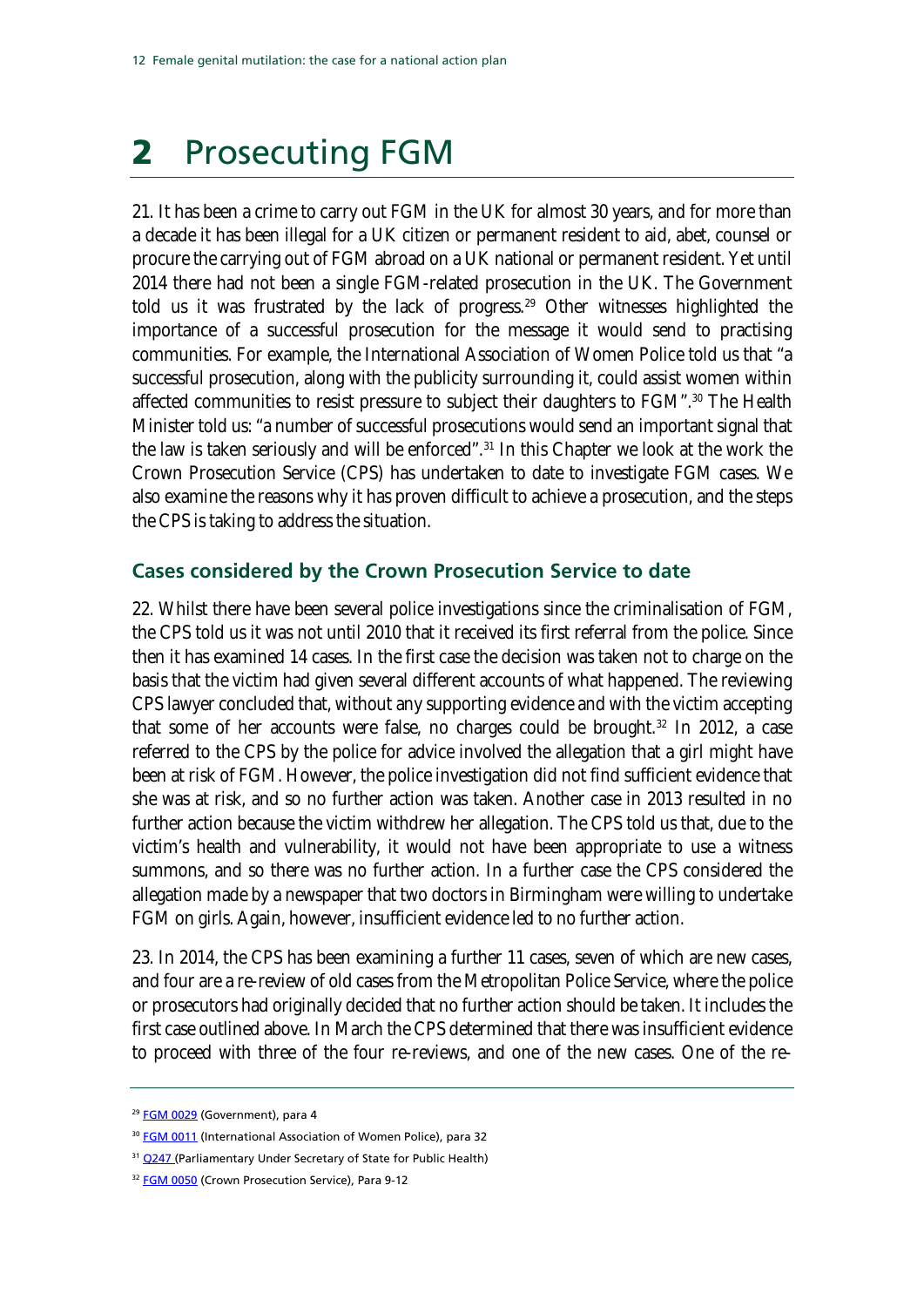reviews included a case where the suspect was alleged to have contacted an FGM helpline to request FGM for his two daughters. On 21 March 2014, the Director of Public Prosecutions announced her intention to bring the first ever prosecutions under the Female Genital Mutilation Act 2003.<sup>[33](#page-12-1)</sup> The case is currently *sub judice*.

### <span id="page-12-0"></span>**Why it has been difficult to secure a prosecution**

24. The main reason why the CPS has struggled to achieve a prosecution until this year is because there have been very few investigations by the police. For example, between 2010 and 2013, the Metropolitan Police recorded just 20 referrals made to it as an FGM crime. The police and others told us two factors contributed to the small number of investigations—a reliance on victims or witnesses to report to the police, which they are unlikely to do, and the failure of health, education and social care professionals to refer cases to the police where they suspect FGM to have taken place.

25. A number of interlinked factors contribute to the low level of reporting by victims themselves. First, they are usually very young when it takes place, with the majority being under the age of 10, and some under five.<sup>[34](#page-12-1)</sup> As such, they are unlikely to realise that was has happened is a crime. Second, older girls will have been taught to think of the procedure as a positive thing, representing their rite of passage into adulthood, and again may not view FGM as a crime.[35](#page-12-1) Third, even where the child subsequently becomes aware that a crime has been committed against them, they may be reluctant to give evidence against their parents and relatives for fear of losing them.<sup>[36](#page-12-1)</sup> For most children their experience will have taken place in what is otherwise a loving and caring environment. Fourth, victims may face huge social pressure from their families and communities to remain silent, fearing reduced marriage prospects, ostracism, and at worst violence if they try to speak out.<sup>[37](#page-12-1)</sup> This pressure may be amplified for women and girls who are new to the UK, and so may already feel isolated. Fifth, the prospect of giving evidence at trial has the potential to be hugely traumatic for the individual concerned. The risk to the victim may be so great that it is not in their interest for a prosecution to go ahead. Overall, as the Director of Public Prosecutions put it: "if you wait for the archetypal young girl to come through the door to tell you what has happened to her  $\left[ \ldots \right]$  that is not going to happen".<sup>[38](#page-12-1)</sup>

26. Even when a woman or girl comes forward, the CPS told us it can be difficult for the police to build sufficient evidence to mount a prosecution. Investigators may face silence from the community, or the woman may have come forward some years after the act had taken place. If the procedure occurred outside the UK it can be difficult to obtain reliable

<span id="page-12-1"></span><sup>&</sup>lt;sup>33</sup> [CPS announces first prosecutions for female genital mutilation,](http://blog.cps.gov.uk/2014/03/cps-announces-first-prosecutions-for-female-genital-mutilation.html) Crown Prosecution Service Blog, 21 March 2014

<sup>34</sup> [FGM 0022](http://data.parliament.uk/writtenevidence/committeeevidence.svc/evidencedocument/home-affairs-committee/female-genital-mutilation/written/6044.pdf) (Intercollegiate Group), para 2, an[d FGM 0025](http://data.parliament.uk/writtenevidence/committeeevidence.svc/evidencedocument/home-affairs-committee/female-genital-mutilation/written/6048.pdf) (Metropolitan Police Service), para 11

<sup>&</sup>lt;sup>35</sup> [FGM 0046](http://data.parliament.uk/writtenevidence/committeeevidence.svc/evidencedocument/home-affairs-committee/female-genital-mutilation/written/6530.pdf) (Association of Chief Police Officers), para 33

<sup>&</sup>lt;sup>36</sup> [FGM 0001](http://data.parliament.uk/writtenevidence/committeeevidence.svc/evidencedocument/home-affairs-committee/female-genital-mutilation/written/4910.pdf) (Children and Families across Borders), para 1, [FGM 0022](http://data.parliament.uk/writtenevidence/committeeevidence.svc/evidencedocument/home-affairs-committee/female-genital-mutilation/written/6044.pdf) (Intercollegiate Group), para 3, [FGM 0029](http://data.parliament.uk/writtenevidence/committeeevidence.svc/evidencedocument/home-affairs-committee/female-genital-mutilation/written/6056.pdf) (Government), para 8, and **FGM 0042** (Lancashire Constabulary)

<sup>&</sup>lt;sup>37</sup> [FGM 0018](http://data.parliament.uk/writtenevidence/committeeevidence.svc/evidencedocument/home-affairs-committee/female-genital-mutilation/written/6032.pdf) (ACCM (UK)), an[d FGM 0042](http://data.parliament.uk/writtenevidence/committeeevidence.svc/evidencedocument/home-affairs-committee/female-genital-mutilation/written/6087.pdf) (Lancashire Constabulary)

<sup>38</sup> [Q83](http://data.parliament.uk/writtenevidence/committeeevidence.svc/evidencedocument/home-affairs-committee/female-genital-mutilation/oral/8083.pdf) (Director of Public Prosecutions)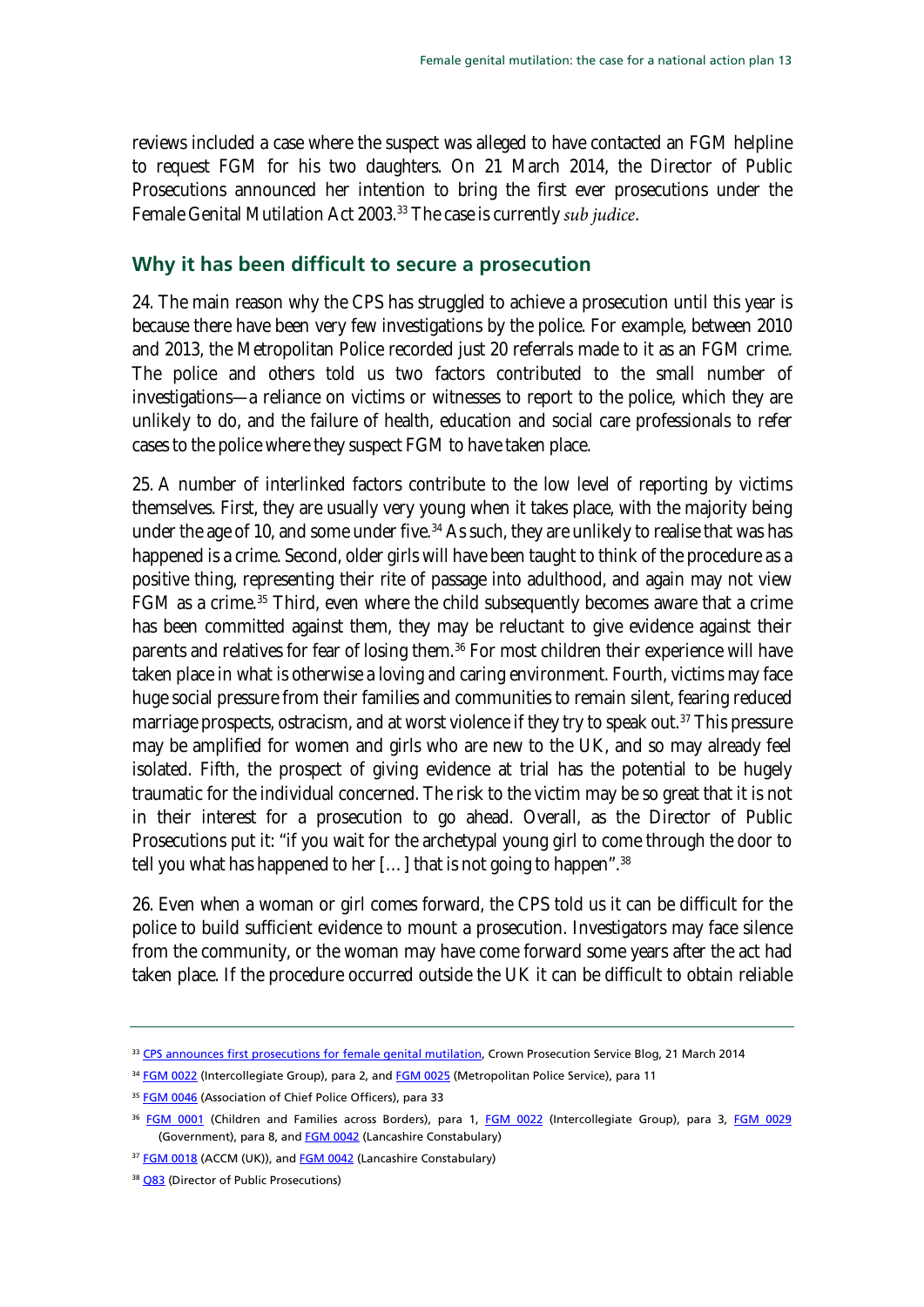and admissible evidence from the country in which it took place. The victim's evidence may also not be reliable enough because of their age or inability to identify the cutter because of the traumatic nature of the act.<sup>[39](#page-13-0)</sup>

27. Because of the lower likelihood of self-reporting, the police are reliant instead on referrals from other sources. These should include health professionals, including midwives, GPs, gynaecologists, and paediatricians who come into contact with women and girls who have undergone FGM or are seen as at-risk. It also includes education professionals who may observe girls being taken out of school for an extended trip to their home country. Where a girl is already flagged as being at-risk, referrals may come from social care workers. Referrals may also come via the third sector, especially where a girl feels unable to approach a person seen to be in authority. However, the police told us the number of referrals it received from these sectors was much lower than it would expect given the prevalence of FGM. The table below provides the figures for the Metropolitan Police Service between 2010 and 2013. A large proportion of the referrals (122) during this period related to girls who were seen as at risk of FGM, therefore requiring preventative safeguarding activity. As noted above, a relatively small number of referrals were classified by the MPS as an FGM-related crime.

| <b>Referral source</b> | <b>Number of referrals</b> |
|------------------------|----------------------------|
| Social care            | 57                         |
| Police                 | 44                         |
| Health                 | 34                         |
| Education              | 17                         |
| Other                  | 9                          |
| <b>Total</b>           | 161                        |

Table 1: Total FGM-related referrals to the MPS between 2010 and 2013

*Source[: FGM 0025](http://data.parliament.uk/writtenevidence/committeeevidence.svc/evidencedocument/home-affairs-committee/female-genital-mutilation/written/6048.pdf) (Metropolitan Police Service)*

28. The low level of reporting by those frontline practitioners who have a responsibility for child safeguarding is in part because of a lack of awareness of the indicators of a girl who might be at risk or has undergone the procedure. Even when they are aware, professionals may be reluctant to intervene because of cultural sensitivity and a fear of being seen as racist, or because they are unsure how to make a referral.<sup>[40](#page-13-0)</sup> However, this reluctance is based at least in part on a failure to perceive FGM as a safeguarding issue like other forms of child abuse. There has been some improvement in the number of referrals from frontline professionals in the last year. The Met told us it received 69 referrals in 2013, as

<sup>&</sup>lt;sup>39</sup> [FGM 0050](http://data.parliament.uk/writtenevidence/committeeevidence.svc/evidencedocument/home-affairs-committee/female-genital-mutilation/written/6536.pdf) (Crown Prosecution Service), para 15

<span id="page-13-0"></span><sup>40</sup> [FGM 0004](http://data.parliament.uk/writtenevidence/committeeevidence.svc/evidencedocument/home-affairs-committee/female-genital-mutilation/written/6004.pdf) (NSPCC), para 18[, FGM 0011](http://data.parliament.uk/writtenevidence/committeeevidence.svc/evidencedocument/home-affairs-committee/female-genital-mutilation/written/6017.pdf) (International Association of Women Police), para 3, [FGM 0022](http://data.parliament.uk/writtenevidence/committeeevidence.svc/evidencedocument/home-affairs-committee/female-genital-mutilation/written/6044.pdf) (Intercollegiate Group), para 5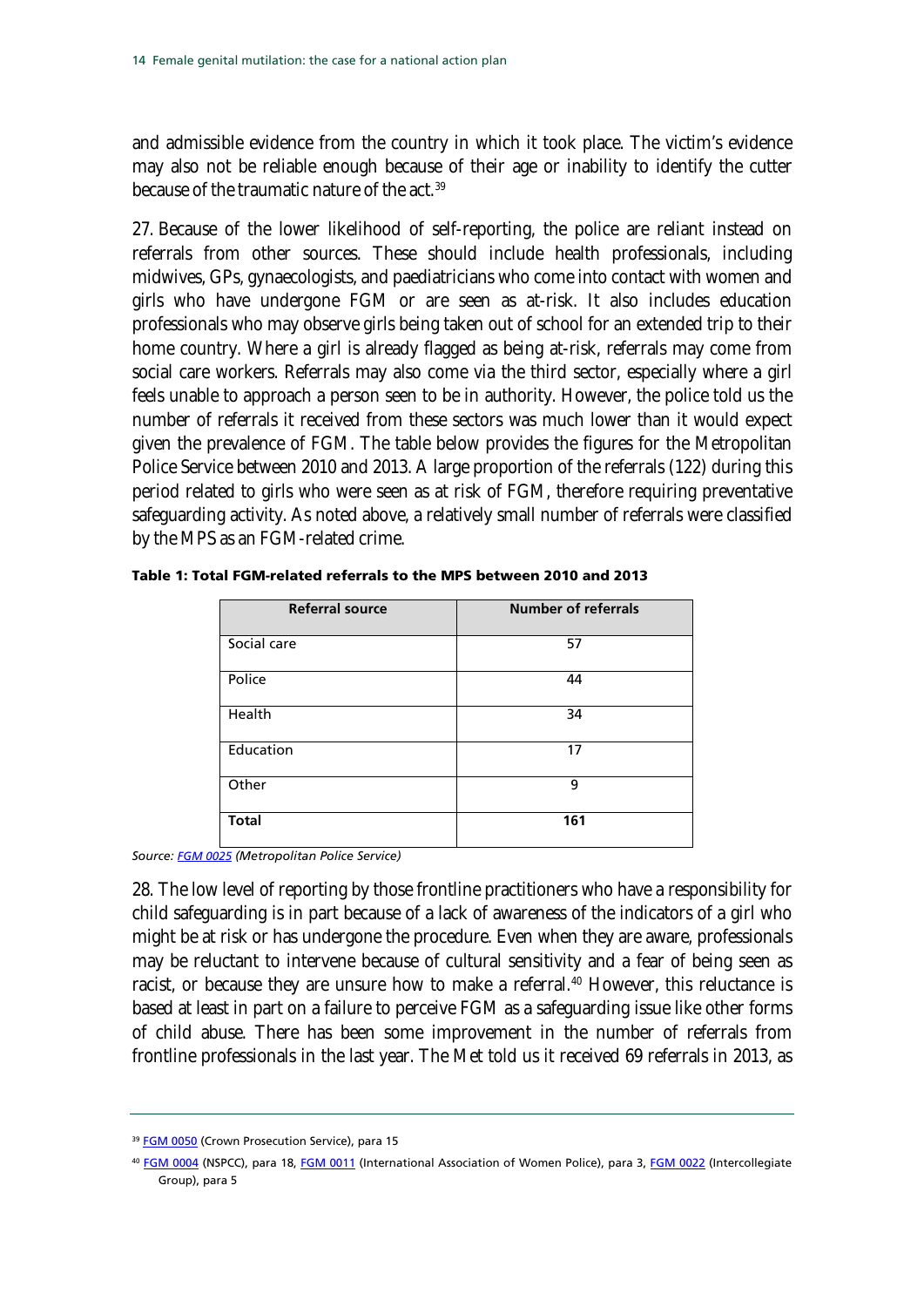opposed to 26 in 2012 and 24 in 2011.<sup>41</sup> But these figures are still low relative to the likely number of girls at risk, or who have undergone FGM.

### <span id="page-14-0"></span>**Recent steps by the Crown Prosecution Service**

29. The CPS told us that the lack of prosecutions for FGM until 2014 was an issue it was very aware of, and determined to change.<sup>[42](#page-14-1)</sup> To this end, in 2011 it published the first piece of specific guidance to prosecutors on dealing with FGM.<sup>[43](#page-14-1)</sup> This sets out the legislation under which FGM can be prosecuted. It also emphasises the need to consider the willingness of the victim to give evidence, the consequences for them of doing so, and the measures that can be taken to help vulnerable and potentially intimidated witnesses to give their best evidence in court. As one witness told us, "it is imperative that women and girls are protected and supported before, during and after any interaction with the criminal justice system".<sup>[44](#page-14-1)</sup> The CPS will consider whether a prosecution is possible without the victim giving evidence, but the Director of Public Prosecutions acknowledged to us that in the majority of cases a prosecution would only stand a chance of success if the victim was prepared to go to court and give evidence.

30. Special measures available to help vulnerable witnesses to give evidence include the use of screens, live links, evidence given in private, the removal of wigs and gowns by judges and barristers, video-recorded evidence, witness examination through an intermediary, and aids to communication.<sup>[45](#page-14-1)</sup> The CPS can also arrange for a court familiarisation visit for the witness. The Director of Public Prosecutions told us an additional support for witnesses could be the right to anonymity in the press and broadcast media, so that they can give evidence without fear of the general public and people in their communities knowing what has happened to them.<sup>[46](#page-14-1)</sup> This is already the case for certain types of case, such as rape, under the Sexual Offences (Amendment) Act 1992, although FGM is not explicitly covered by the legislation.

31. In addition to providing support for witnesses, the CPS has put in place an action plan to increase the number of prosecutions. Steps taken have included exploring the possibility of prosecuting offences under other legislation, and the development of a protocol for the police to refer all cases of FGM to the CPS for early advice on the lines of enquiry and evidential issues so that the police can build a strong case. To facilitate this the DPP has identified lead prosecutors on FGM in each of the 13 CPS areas and CPS Direct, who will be the main contact points for police and communities. The CPS told us that as a result of

<span id="page-14-1"></span><sup>41</sup> [FGM 0025](http://data.parliament.uk/writtenevidence/committeeevidence.svc/evidencedocument/home-affairs-committee/female-genital-mutilation/written/6048.pdf) (Metropolitan Police Service), para 17

<sup>&</sup>lt;sup>42</sup> [FGM 0050](http://data.parliament.uk/writtenevidence/committeeevidence.svc/evidencedocument/home-affairs-committee/female-genital-mutilation/written/6536.pdf) (Crown Prosecution Service), para 32

<sup>43</sup> Crown Prosecution Service, *Female Genital Mutilation Legal Guidance*

<sup>44</sup> [FGM 0045](http://data.parliament.uk/writtenevidence/committeeevidence.svc/evidencedocument/home-affairs-committee/female-genital-mutilation/written/6524.pdf) (Mayor of London's Harmful Practices Taskforce)

<sup>45</sup> [FGM 0050](http://data.parliament.uk/writtenevidence/committeeevidence.svc/evidencedocument/home-affairs-committee/female-genital-mutilation/written/6536.pdf) (Crown Prosecution Service), para 21

<sup>&</sup>lt;sup>46</sup> [Q106](http://data.parliament.uk/writtenevidence/committeeevidence.svc/evidencedocument/home-affairs-committee/female-genital-mutilation/oral/8083.pdf) an[d Q109](http://data.parliament.uk/writtenevidence/committeeevidence.svc/evidencedocument/home-affairs-committee/female-genital-mutilation/oral/8083.pdf) (Director of Public Prosecutions)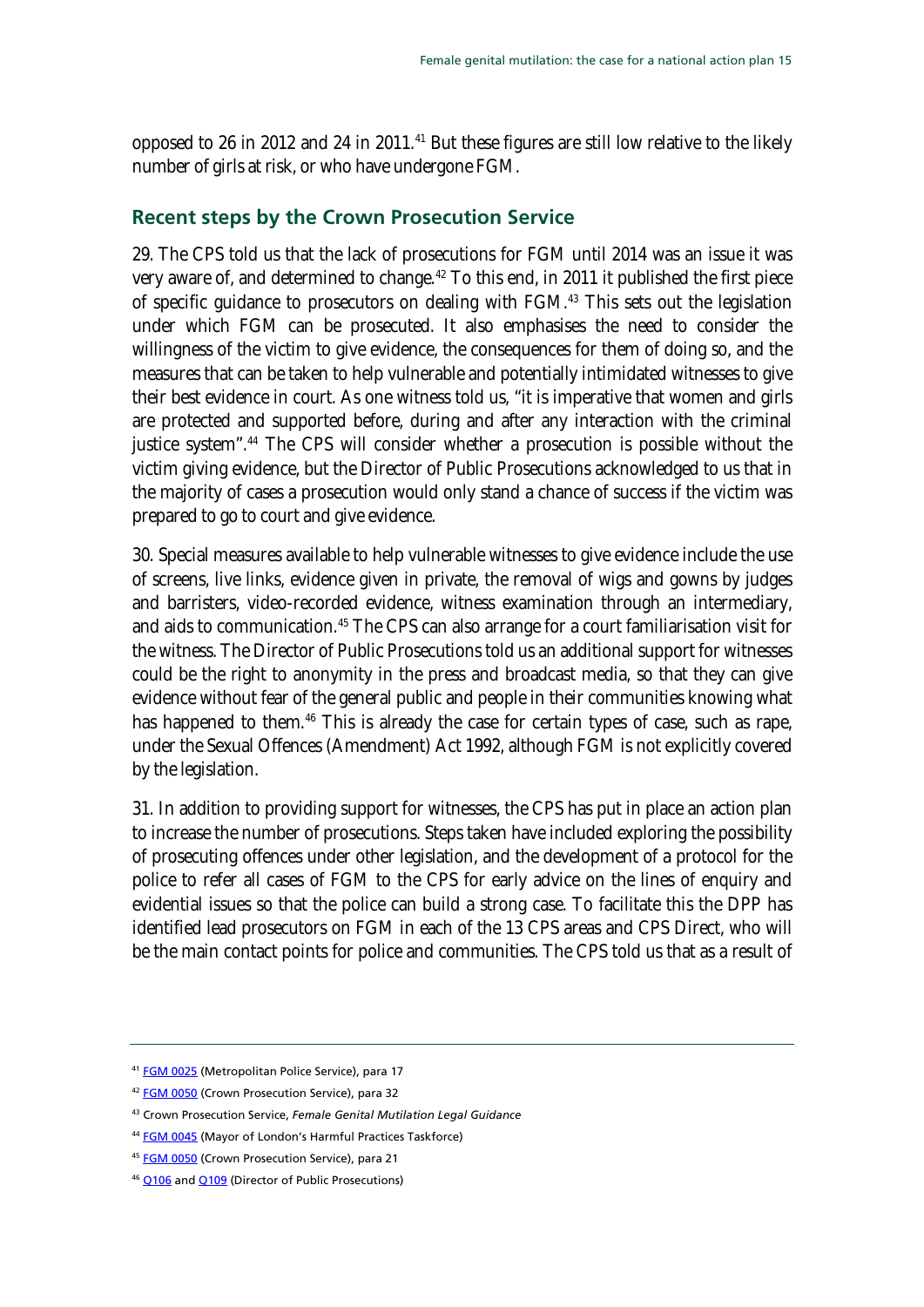this work it was now much better prepared to identify cases where there is sufficient evidence for a realistic prospect of conviction.<sup>47</sup>

### <span id="page-15-0"></span>**Comparisons with France**

32. A further aspect of the CPS action plan has been to consider the approach taken in other countries to prosecuting FGM-related cases. France has been a leading example in this respect, having achieved more than 40 prosecutions since 1979, resulting in the punishment of more than 100 parents and cutters.<sup>48</sup> There is no specific law against FGM in France. Instead perpetrators are prosecuted under general provisions of the penal code, such as acts involving intended bodily harm, causing permanent infirmity or mutilation.<sup>[49](#page-15-1)</sup> It is an aggravating factor in these crimes when they are committed against a minor. The comparative success of France is in part thanks to the efforts of a few individuals, including the barrister, Linda Weil-Curiel, who told us prosecutions had played a vital role in encouraging parents to abandon the practice.<sup>[50](#page-15-1)</sup>

33. A key feature of the French system is the use of regular medical check-ups on children up to the age of six, which includes examination of the genitals. The system is not mandatory, though receipt of social security is dependent on participation.<sup>[51](#page-15-1)</sup> Furthermore, girls identified to be at risk of FGM are required to have medical examinations every year, and whenever they return from abroad.<sup>[52](#page-15-1)</sup> This approach is reinforced by a requirement on medical practitioners to set aside patient confidentiality and report cases of physical abuse against children. French law also criminalises acts of omission—failure to assist a person in danger can result in a heavy fine or imprisonment.<sup>[53](#page-15-1)</sup> Again, this approach has proven effective both in protecting girls in France from FGM, but also providing the evidence to mount a prosecution where FGM has taken place.

34. The UK does not have an equivalent system of regular checks for all children, and at present the Government has no plans to go down this route. The Children and Families Minister told us mandatory checks would be "a hugely intrusive practice upon young girls and that would cause its own problems", whilst the Public Health Minister said, "there are so many better ways we can focus our efforts on prevention and support".<sup>[54](#page-15-1)</sup> Indeed the system in France has proven controversial. In some cases it has had the effect of increasing the age at which girls may be forced to undergo the procedure, with parents more likely to

<span id="page-15-1"></span><sup>47</sup> [FGM 0050](http://data.parliament.uk/writtenevidence/committeeevidence.svc/evidencedocument/home-affairs-committee/female-genital-mutilation/written/6536.pdf) (Crown Prosecution Service), para 28

<sup>48</sup> [Q417](http://data.parliament.uk/writtenevidence/committeeevidence.svc/evidencedocument/home-affairs-committee/female-genital-mutilation/oral/9447.pdf) (Linda Weil-Curiel)

<sup>49</sup> [FGM 0014](http://data.parliament.uk/writtenevidence/committeeevidence.svc/evidencedocument/home-affairs-committee/female-genital-mutilation/written/6027.pdf) (UCL Graduate Law Society), para 4.4

<sup>50</sup> [Q437](http://data.parliament.uk/writtenevidence/committeeevidence.svc/evidencedocument/home-affairs-committee/female-genital-mutilation/oral/9447.pdf) (Linda Weil-Curiel)

<sup>51</sup> [Q279](http://data.parliament.uk/writtenevidence/committeeevidence.svc/evidencedocument/home-affairs-committee/female-genital-mutilation/oral/9021.pdf) (Parliamentary Under Secretary of State for Public Health); [FGM 0014](http://data.parliament.uk/writtenevidence/committeeevidence.svc/evidencedocument/home-affairs-committee/female-genital-mutilation/written/6027.pdf) (UCL Graduate Law Society), para 4.6

<sup>52</sup> Julie Bindel for the New Culture Forum, *An Unpunished Crime: The lack of prosecutions for female genital mutilation in the UK*, 2014

<sup>53</sup> [FGM 0014](http://data.parliament.uk/writtenevidence/committeeevidence.svc/evidencedocument/home-affairs-committee/female-genital-mutilation/written/6027.pdf) (UCL Graduate Law Society), para 4.5

<sup>54</sup> [Q279](http://data.parliament.uk/writtenevidence/committeeevidence.svc/evidencedocument/home-affairs-committee/female-genital-mutilation/oral/9021.pdf) (Parliamentary Under Secretary of State for Public Health) and [Q282](http://data.parliament.uk/writtenevidence/committeeevidence.svc/evidencedocument/home-affairs-committee/female-genital-mutilation/oral/9021.pdf) (Parliamentary Under Secretary of State for Children and Families)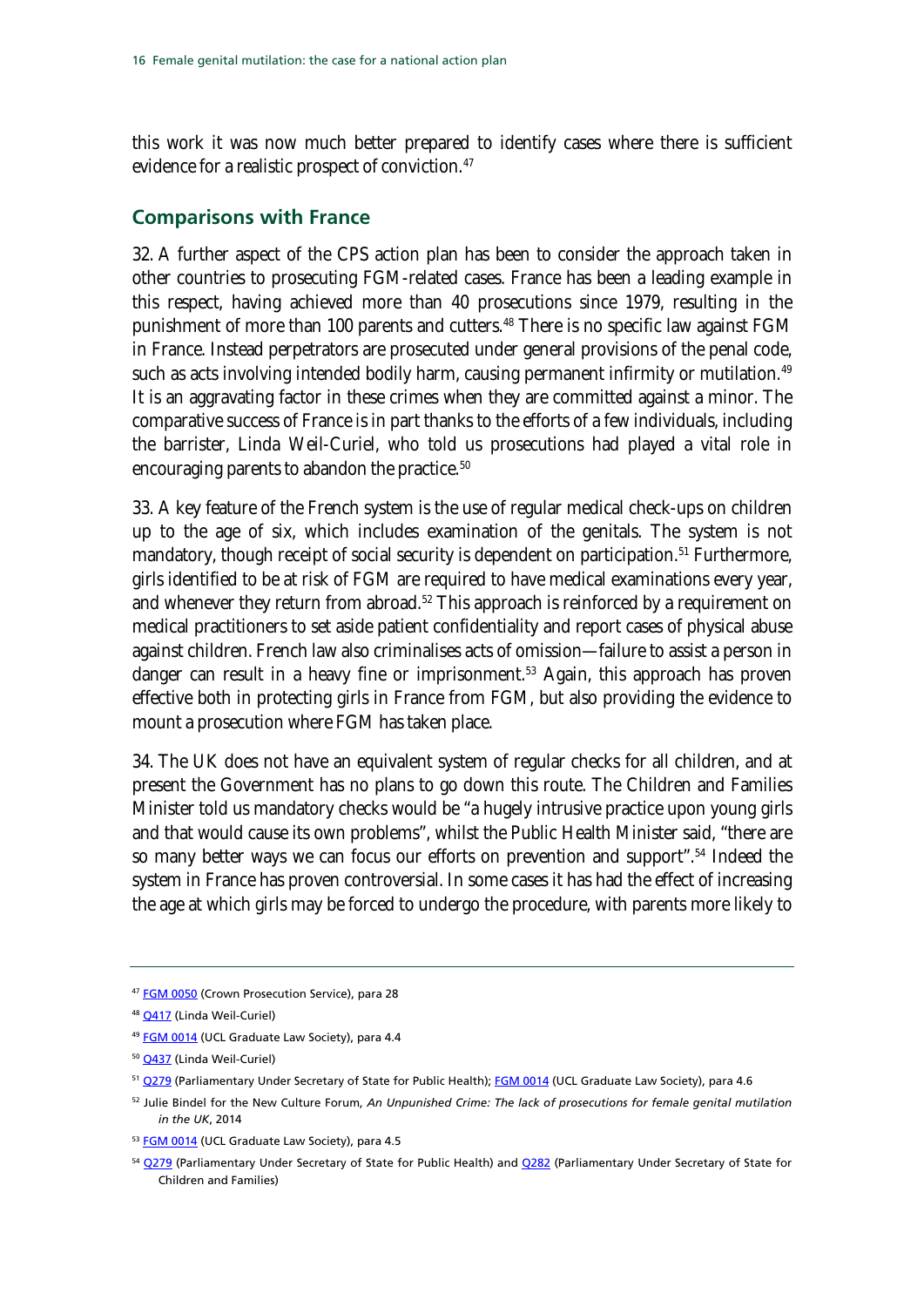wait until their child is 12–14, before sending them abroad to be cut.<sup>[55](#page-16-0)</sup> The Royal College of General Practitioners told us that, while routine screening could have positive outcomes, it could alienate hard-to-reach individuals and communities, and could in itself be a traumatic experience.<sup>[56](#page-16-0)</sup> The Association of Chief Police Officers, however, told us it would support mandatory testing for cases where it was known that a child was likely to be at risk.[57](#page-16-0) The recent intercollegiate report on tackling FGM stated:

[...] it is important to underline the principle that in specific situations where there is a suspicion that girls have undergone FGM, FGM assessments and medical examinations are helpful and it should not be seen as abusive to undertake such examinations […] In the experience of the Royal College of Paediatricians and Child Health (RCPCH) Child Protection Standing Committee, children and their parents do not find such examination traumatic.<sup>[58](#page-16-0)</sup>

**35. A number of successful prosecutions would send a clear message to practising communities that FGM is taken seriously in the UK and will be punished accordingly. There has rightly been increasing public outrage at the failure to achieve a prosecution in the 29 years that FGM has been a crime, with the first prosecutions taking place only this year, after the Committee commenced its inquiry and only a matter of days before the DPP appeared before this Committee. This compares starkly with the approach in France, where a large number of successful prosecutions has played a key role in discouraging the practice. One reason behind the UK's poor record is that the police and Crown Prosecution Service have historically been far too passive in their approach to FGM by waiting for survivors to come forward and report. Yet, the nature of FGM means it is unlikely that this will happen. Often victims do not become aware that FGM is a crime until some years after it has happened to them. Even then, they face huge social pressure not to report it.** 

**36. We welcome the more recent proactive work the CPS has undertaken to secure prosecutions, which we hope will bear fruit. A key difficulty, though, remains the ability to gather sufficient evidence on which to base a prosecution. The police must do more within practising communities to publicise the fact that information can be reported anonymously. In addition, if victims had the protection of press and broadcast anonymity, this might encourage more to come forward. To allow this, we recommend the Government bring forward proposals to extend the right to anonymity under the Sexual Offences (Amendment) Act 1992 to include victims of FGM.** 

**37. The use of regular examinations of all children in France has been a key factor in obtaining evidence that has underpinned a large number of prosecutions. It would be a disproportionate response to introduce such a universal system in the UK. However, we** 

<span id="page-16-0"></span><sup>&</sup>lt;sup>55</sup> [Q445](http://data.parliament.uk/writtenevidence/committeeevidence.svc/evidencedocument/home-affairs-committee/female-genital-mutilation/oral/9447.pdf) (Linda Weil-Curiel)

<sup>&</sup>lt;sup>56</sup> [FGM 0052](http://data.parliament.uk/writtenevidence/committeeevidence.svc/evidencedocument/home-affairs-committee/female-genital-mutilation/written/6577.pdf) (Royal College of General Practitioners), para 11

<sup>&</sup>lt;sup>57</sup> [Q158](http://data.parliament.uk/writtenevidence/committeeevidence.svc/evidencedocument/home-affairs-committee/female-genital-mutilation/oral/9021.pdf) (Association of Chief Police Officers)

<sup>58</sup> *Tackling FGM in the UK: Intercollegiate recommendations for identifying, recording and reporting*, November 2013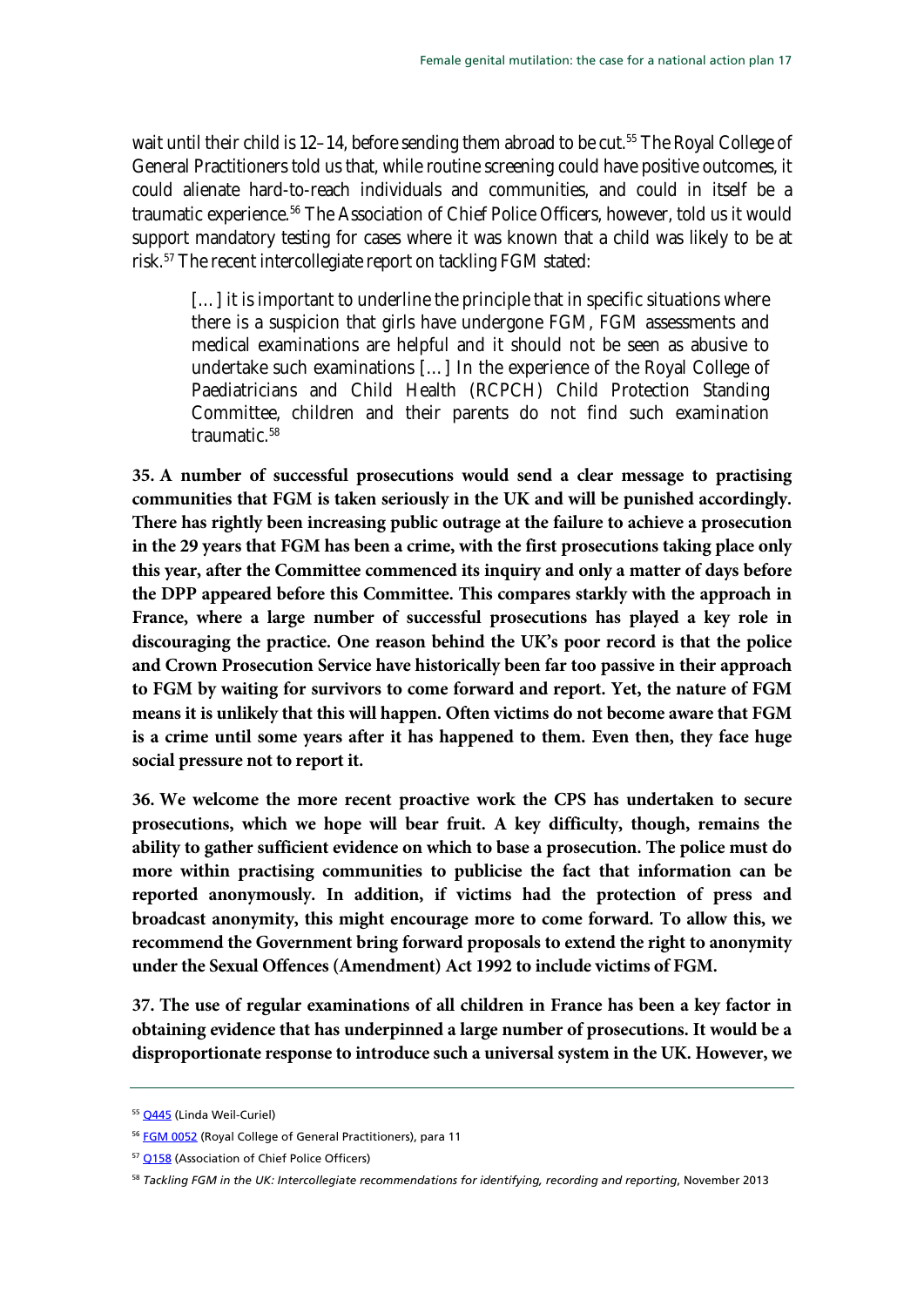**do believe there is a case for a system that empowers medical professionals to make periodic FGM assessments where a girl is identified as being at high risk. Any such system would need to form part of a much wider scheme of preventative and safeguarding work, which we consider in the next two chapters.**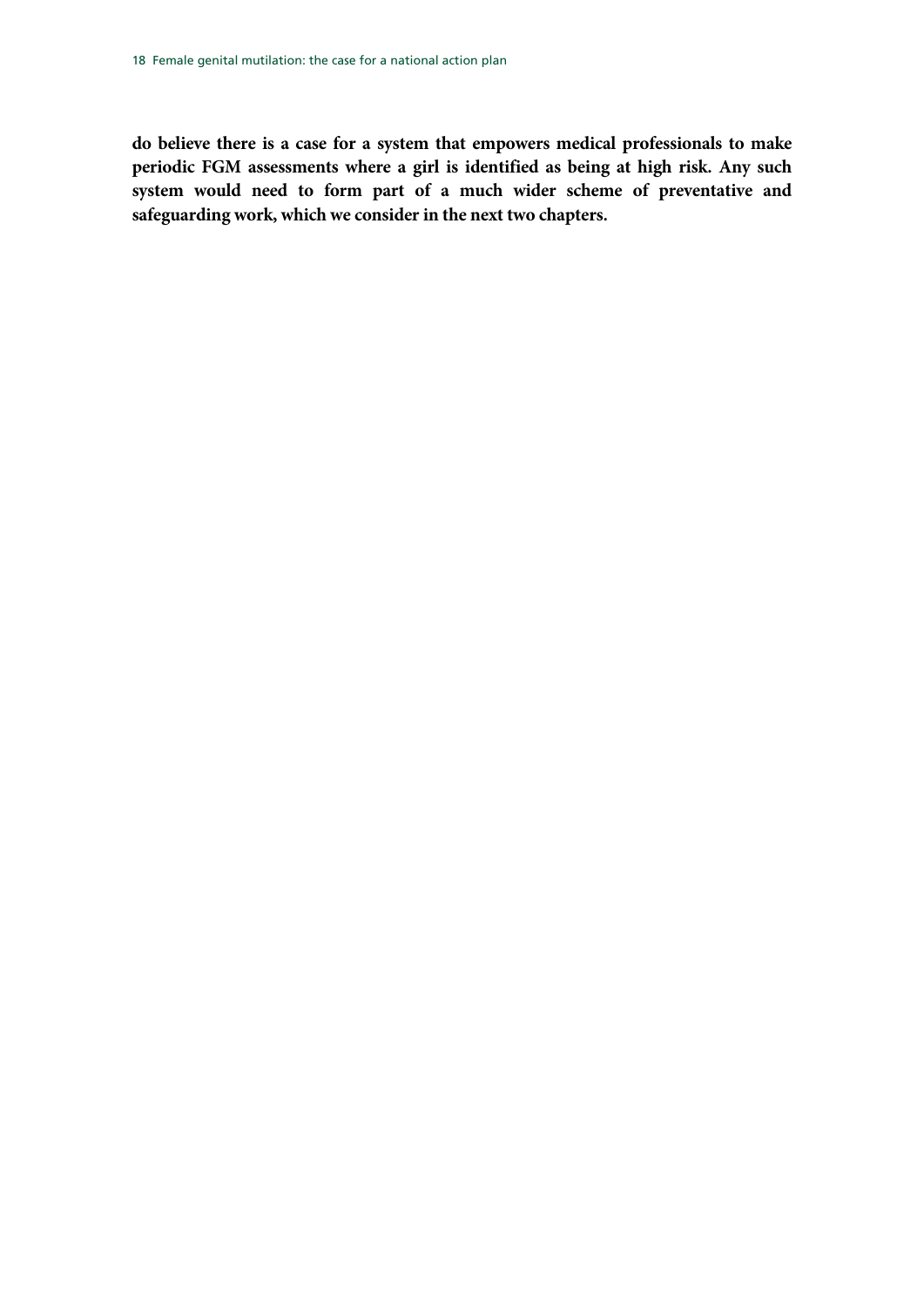# <span id="page-18-0"></span>3 Safeguarding at-risk girls

38. Although prosecutions have an important role to play in deterring FGM, each instance represents a child or woman that the state has failed to protect. The NSPCC, for example, told us the main focus should be on prevention and intervention with each child that is at risk.[59](#page-18-2) The key to achieving this is to treat FGM as a child protection matter, mainstreaming it as part of the existing safeguarding framework. In this Chapter we consider the guidance available to frontline practitioners, and examine the roles and responsibilities of each group in protecting children from FGM.

### <span id="page-18-1"></span>**Training and the multi-agency practice guidelines**

39. One of the main barriers to identification and intervention is a lack of understanding among health, education, social care and other professionals of the risk factors, signs, and how to respond.<sup>[60](#page-18-2)</sup> FGM differs from other forms of child abuse in that it is a one-off event in the child's life that usually takes place in an otherwise loving and caring environment. As such it is not usually accompanied by a pattern of behaviour and indicators that would normally alert the authorities that a child was at risk. Several witnesses raised concern at the current level of awareness of FGM by practitioners. The Police and Crime Commissioner for Avon and Somerset, for example, told us she was still meeting frontline professionals who did not know what FGM stood for.<sup>[61](#page-18-2)</sup> A recent NSPCC survey of 1,000 teachers in England found that one in six did not know FGM was illegal in the UK, and that there was a legal duty on them to take action to safeguard children at risk.<sup>[62](#page-18-2)</sup> Another survey conducted in Wales showed that whilst a large proportion of frontline professionals were aware of FGM, more than half were unsure who was at risk and had never received any formal training. Inevitably, this results in situations where the first time professionals have to deal with a case involving FGM is in a crisis intervention.<sup>[63](#page-18-2)</sup> The Intercollegiate Group told us this was a particular problem in the NHS outside London. Women presenting at hospitals with FGM have reported experiencing reactions of shock, revulsion and confusion shown to them by NHS staff.<sup>[64](#page-18-2)</sup>

40. A number of witnesses argued that mandatory and high-quality training was the only way to ensure all practitioners were capable of recognising the risks of FGM, or understanding when it has taken place, and how to respond.<sup>65</sup> The Tackling FGM Initiative

<span id="page-18-2"></span><sup>59</sup> [FGM 0004](http://data.parliament.uk/writtenevidence/committeeevidence.svc/evidencedocument/home-affairs-committee/female-genital-mutilation/written/6004.pdf) (NSPCC), para 1

<sup>60</sup> [FGM 0010](http://data.parliament.uk/writtenevidence/committeeevidence.svc/evidencedocument/home-affairs-committee/female-genital-mutilation/written/6016.pdf) (28 Too Many), para 3.3.2, [FGM 0022](http://data.parliament.uk/writtenevidence/committeeevidence.svc/evidencedocument/home-affairs-committee/female-genital-mutilation/written/6044.pdf) (Intercollegiate Group on tackling FGM), para 11[, FGM 0026](http://data.parliament.uk/writtenevidence/committeeevidence.svc/evidencedocument/home-affairs-committee/female-genital-mutilation/written/6050.pdf) (Tackling FGM Initiative), para 3, and **FGM 0030** (Bawso), para 4.4

<sup>&</sup>lt;sup>61</sup> [FGM 0019](http://data.parliament.uk/writtenevidence/committeeevidence.svc/evidencedocument/home-affairs-committee/female-genital-mutilation/written/6033.pdf) (Avon and Somerset Constabulary), para 25

<sup>62</sup> [FGM 0004](http://data.parliament.uk/writtenevidence/committeeevidence.svc/evidencedocument/home-affairs-committee/female-genital-mutilation/written/6004.pdf) (NSPCC), para 16-17

<sup>63</sup> [FGM 0010](http://data.parliament.uk/writtenevidence/committeeevidence.svc/evidencedocument/home-affairs-committee/female-genital-mutilation/written/6016.pdf) (28 Too Many), para 3.3.2

<sup>&</sup>lt;sup>64</sup> [FGM 0022](http://data.parliament.uk/writtenevidence/committeeevidence.svc/evidencedocument/home-affairs-committee/female-genital-mutilation/written/6044.pdf) (Intercollegiate Group on tackling FGM), para 22

<sup>&</sup>lt;sup>65</sup> [FGM 0011](http://data.parliament.uk/writtenevidence/committeeevidence.svc/evidencedocument/home-affairs-committee/female-genital-mutilation/written/6017.pdf) (International Association of Women Police), para 21[, FGM 0023](http://data.parliament.uk/writtenevidence/committeeevidence.svc/evidencedocument/home-affairs-committee/female-genital-mutilation/written/6046.pdf) (Juliet Albert), para 3[, FGM 0030](http://data.parliament.uk/writtenevidence/committeeevidence.svc/evidencedocument/home-affairs-committee/female-genital-mutilation/written/6057.pdf) (Bawso), para 8.1-8.2, and **FGM 0047** (FORWARD), para 37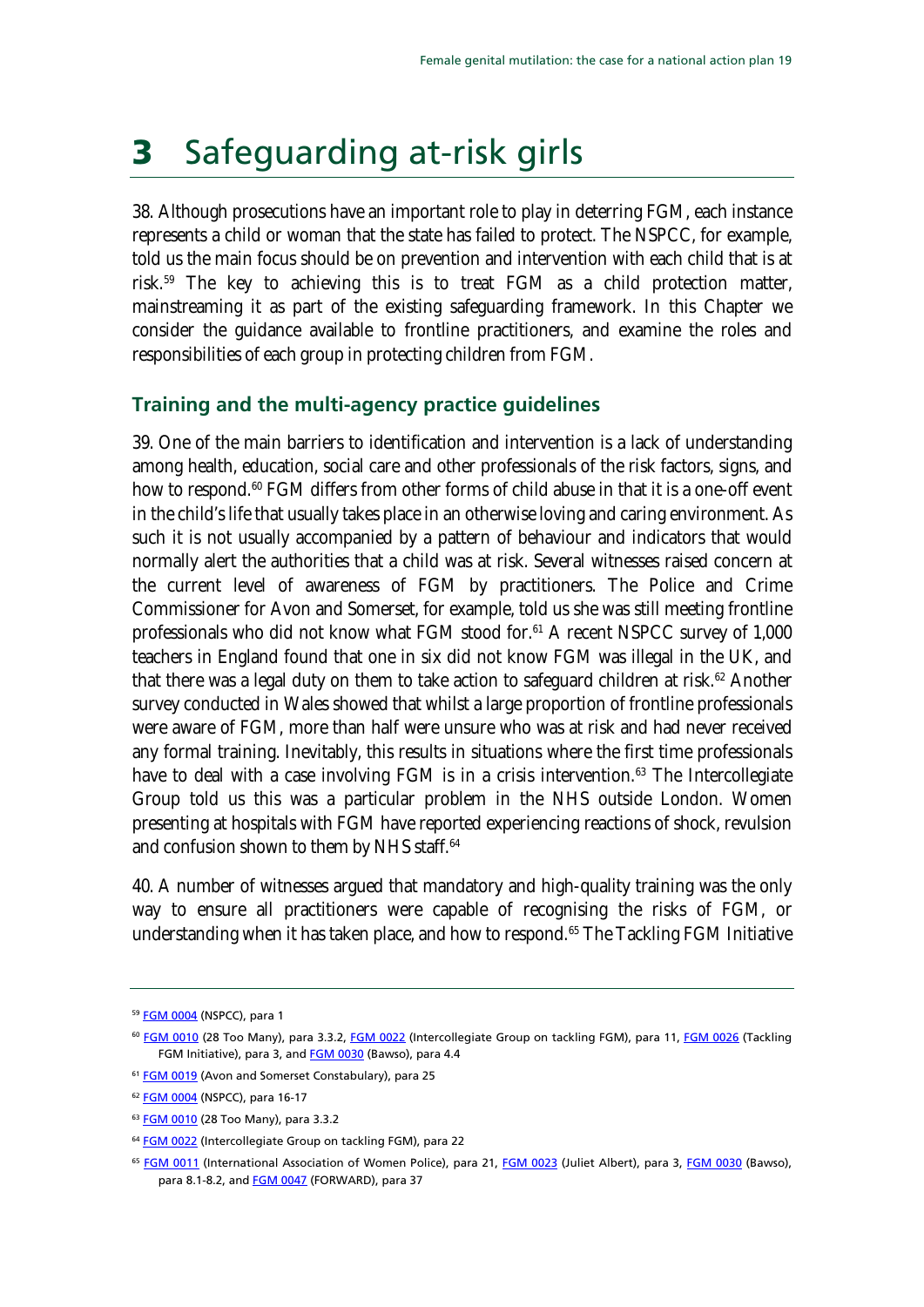and the Equality and Human Rights Commission told us it needed to be included as part of statutory child protection training, highlighting the legal duties on relevant professionals to report any suspicion that a child might be or has been subjected to FGM.<sup>[66](#page-19-0)</sup> Juliet Albert, a specialist FGM midwife, told us this should include midwives, health visitors, GPs, practice nurses, teachers, obstetricians and gynaecologists, social workers, nurses, and teaching assistants.<sup>[67](#page-19-0)</sup> The Intercollegiate Group called for the incorporation of FGM at all levels pre-registration education, undergraduate medical education, and postgraduate speciality education, as well as continued professional development for health professionals, teachers and social workers.<sup>[68](#page-19-0)</sup> The Bar Human Rights Committee recommended introducing a legal requirement to make training mandatory.<sup>[69](#page-19-0)</sup>

41. An introduction to the Multi-Agency Practice Guidelines on FGM should form a key part of the provision of training for practitioners. The Government published these in 2011 to help promote a joined-up approach across frontline agencies. They provide guidance on identifying girls and young women at risk of FGM, or who have been subjected to it, and the steps that can be taken to prevent the practice. The Guidelines state clearly that "FGM is a form of child abuse and violence against women and girls, and therefore should be dealt with as part of the existing child and adult protections structures, policies and procedures". They are designed for all frontline professionals and volunteers within agencies that have a responsibility to safeguard children and young people from abuse.

42. The Guidelines are highly regarded by practitioners, although the National Association of Head Teachers and ACPO told us they needed updating to reflect current reforms to the National Curriculum and to include the role of education authorities.<sup>[70](#page-19-0)</sup> However, there is limited awareness that they exist. FORWARD told us that through their training provision for professionals, generally between only five and 10 per cent of the people attending had previously heard of the Guidelines.<sup>[71](#page-19-0)</sup> As Leyla Hussein put it, the guidance "would only be effective if someone actually picks it up and reads it".[72](#page-19-0)

43. The Daughters of Eve and a number of other witnesses, including the Mayor of London's Harmful Practices Taskforce, ACCM (UK), FORWARD and ACPO, called for the Guidelines to be given a statutory basis to ensure their use.<sup>[73](#page-19-0)</sup> Indeed, ACPO noted that this would give the Guidelines a similar footing to the Government's Multi-Agency Practice Guidelines for handling cases of forced marriage. Section 63Q of the Forced Marriage (Civil Protection) Act 2007 states that: "A person exercising public functions to

<span id="page-19-0"></span><sup>&</sup>lt;sup>66</sup> [FGM 0026](http://data.parliament.uk/writtenevidence/committeeevidence.svc/evidencedocument/home-affairs-committee/female-genital-mutilation/written/6050.pdf) (Tackling FGM Initiative), para 3, an[d FGM 0048](http://data.parliament.uk/writtenevidence/committeeevidence.svc/evidencedocument/home-affairs-committee/female-genital-mutilation/written/6532.pdf) (Equality and Human Rights Commission), para 28)

<sup>67</sup> [FGM 0023](http://data.parliament.uk/writtenevidence/committeeevidence.svc/evidencedocument/home-affairs-committee/female-genital-mutilation/written/6046.pdf) (Juliet Albert), para 3

<sup>&</sup>lt;sup>68</sup> [FGM 0022](http://data.parliament.uk/writtenevidence/committeeevidence.svc/evidencedocument/home-affairs-committee/female-genital-mutilation/written/6044.pdf) (Intercollegiate Group on tackling FGM), para 29

<sup>69</sup> [FGM 0008](http://data.parliament.uk/writtenevidence/committeeevidence.svc/evidencedocument/home-affairs-committee/female-genital-mutilation/written/6009.pdf) (Bar Human Rights Committee), para 4

<sup>70</sup> [FGM 0029](http://data.parliament.uk/writtenevidence/committeeevidence.svc/evidencedocument/home-affairs-committee/female-genital-mutilation/written/6056.pdf) (Government), para 20, [FGM 0036](http://data.parliament.uk/writtenevidence/committeeevidence.svc/evidencedocument/home-affairs-committee/female-genital-mutilation/written/6068.pdf) (National Association of Head Teachers), para 3.1, and [FGM 0046](http://data.parliament.uk/writtenevidence/committeeevidence.svc/evidencedocument/home-affairs-committee/female-genital-mutilation/written/6530.pdf) (Association of Chief Police Officers), para 73; [Q24](http://data.parliament.uk/writtenevidence/committeeevidence.svc/evidencedocument/home-affairs-committee/female-genital-mutilation/oral/7419.pdf) (Leyla Hussein) an[d Q339](http://data.parliament.uk/writtenevidence/committeeevidence.svc/evidencedocument/home-affairs-committee/female-genital-mutilation/oral/9447.pdf) (Royal College of General Practitioners)

<sup>71</sup> [Q240](http://data.parliament.uk/writtenevidence/committeeevidence.svc/evidencedocument/home-affairs-committee/female-genital-mutilation/oral/9021.pdf) (FORWARD)

<sup>72</sup> [Q24](http://data.parliament.uk/writtenevidence/committeeevidence.svc/evidencedocument/home-affairs-committee/female-genital-mutilation/oral/7419.pdf) (Leyla Hussein)

<sup>&</sup>lt;sup>73</sup> [FGM 0018](http://data.parliament.uk/writtenevidence/committeeevidence.svc/evidencedocument/home-affairs-committee/female-genital-mutilation/written/6032.pdf) (ACCM (UK)), [FGM 0045](http://data.parliament.uk/writtenevidence/committeeevidence.svc/evidencedocument/home-affairs-committee/female-genital-mutilation/written/6524.pdf) (Mayor of London's Harmful Practices Taskforce), [FGM 0046](http://data.parliament.uk/writtenevidence/committeeevidence.svc/evidencedocument/home-affairs-committee/female-genital-mutilation/written/6530.pdf) (Association of Chief Police Officers), and **FGM 0047** (FORWARD), para 28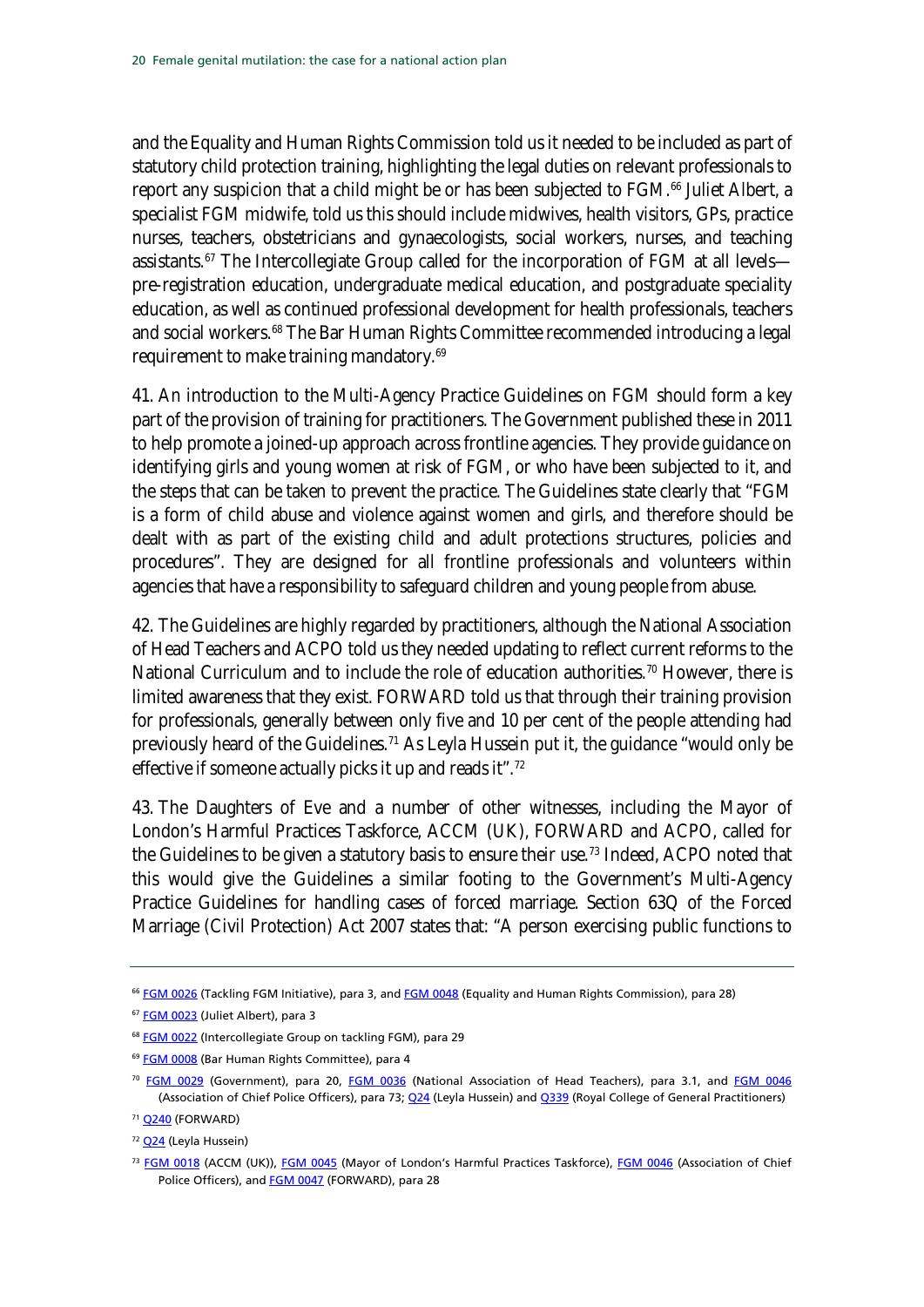whom guidance is given under this section must have regard to it in the exercise of those functions". The Government, however, told us the Guidelines were not statutory because it believed the policies and procedures necessary to tackle FGM already existed through the child protection system—a view shared by the Royal College of General Practitioners.[74](#page-20-1)

<span id="page-20-2"></span>**44. It is deeply concerning that so many frontline practitioners do not recognise the indicators of when a girl or young woman is at risk, or has undergone FGM, and, even when they do recognise the signs, they do not know how to respond. It is unacceptable that those in a position with the most access to evidence of these crimes do nothing to help the victims and those at risk. The record of referrals by healthcare practitioners and others is extremely poor and a lack of training, awareness or ethical concerns can no longer prevent positive action being taken. To remove one of the obstacles to referring, high-quality training for all professionals, including midwives, GPs, health visitors, practice nurses, teachers, obstetricians and gynaecologists, social workers and teaching assistants, is therefore vital both during education and through continued professional development. This should form an essential part of all child protection training. Furthermore, we welcome and support the recommendations of the Intercollegiate Group, though we believe that this work could be better communicated. We note with disappointment that the Royal College of General Practitioners is not a signatory to the report. GPs have a vital role in responding to FGM, and we hope that the Royal College will now work with the Intercollegiate Group to implement its recommendations.** 

<span id="page-20-3"></span>**45. The Multi-Agency Practice Guidelines on FGM have a valuable role to play as a tool for all practitioners. However, they will only ever be useful if they are read, and that is more likely to happen if they are mandatory. We recommend the Government update the Guidelines and place them on a statutory footing, giving them parity with guidelines for handling cases of forced marriage. We believe this will provide a much stronger incentive for agencies responsible for training to ensure the inclusion of FGM. To support this, the Department of Health should improve the accessibility of the Guidelines, rather than simply publishing them online, and provide funding for the development of e-learning materials for practitioners. The Department of Health and Department for Education should also ensure arrangements are in place to monitor compliance and hold to account bodies who are responsible for training provision.** 

### <span id="page-20-0"></span>**Overcoming cultural sensitivities**

46. One of the primary reasons why there has traditionally been a reluctance for practitioners to report FGM cases, or discuss it with pupils or patients, is a fear of being accused of racism. The Home Office identified this as a barrier to reporting 10 years ago.<sup>[75](#page-20-1)</sup> School head teachers, for example may be fearful of undermining good relations they have established with practising communities. Elsewhere, the Tackling FGM Initiative told us

<span id="page-20-1"></span><sup>&</sup>lt;sup>74</sup> [FGM 0029](http://data.parliament.uk/writtenevidence/committeeevidence.svc/evidencedocument/home-affairs-committee/female-genital-mutilation/written/6056.pdf) (Government), para 19[; Q340](http://data.parliament.uk/writtenevidence/committeeevidence.svc/evidencedocument/home-affairs-committee/female-genital-mutilation/oral/9447.pdf) (Royal College of General Practitioners)

<sup>&</sup>lt;sup>75</sup> [FGM 0011](http://data.parliament.uk/writtenevidence/committeeevidence.svc/evidencedocument/home-affairs-committee/female-genital-mutilation/written/6017.pdf) (International Association of Women Police), para 7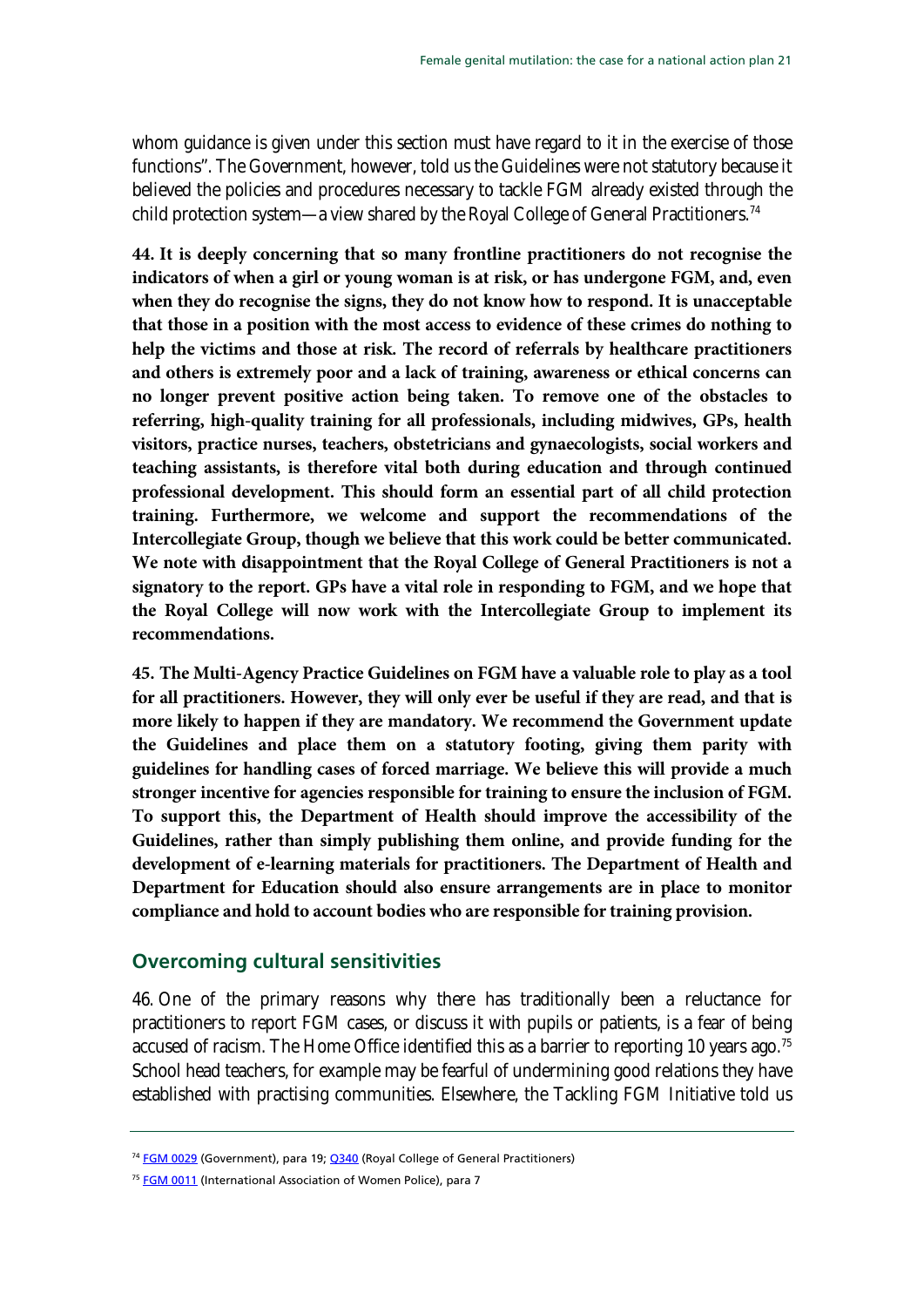women who have undergone Type 3 FGM regularly report that they are never asked about what has happened to them during medical checks.<sup>[76](#page-21-1)</sup> However, the Government told us it was clear that "political and cultural sensitivities must not get in the way of preventing and uncovering this terrible form of child abuse".<sup>[77](#page-21-1)</sup> The Royal College of General Practitioners has clear guidance that misplaced concerns around cultural sensitivity should not prevent reporting where it is suspected that FGM has taken place, or that a girl is at risk.<sup>[78](#page-21-1)</sup> Leyla Hussein put it more starkly:

For me, you are being racist if you stay silent because you are saying, "A girl who is a brown colour is allowed to go through this, but for a girl who is white, blonde and blue-eyed, it would be an outrage".<sup>[79](#page-21-1)</sup>

Linda Weil-Curiel made a similar point:

People talk of culture and tradition, but children have a fundamental human right not to be mutilated. It is racist to think otherwise.<sup>[80](#page-21-1)</sup>

**47. Misplaced concern for cultural sensitivities over the rights of the child is one of the main reasons why the UK has failed to tackle FGM to date. A key objective for a national action plan on FGM must be to overcome practitioners' own reluctance to address FGM so that they respond to it in the same way as other forms of child abuse. Practitioners must be given the confidence to know that they will not suffer any detriment as a result of raising legitimate concerns about FGM. Again, training is important for practitioners to have the confidence to talk about FGM. But it is also about making such conversations routine so that professionals overcome any awkwardness about having them.** 

### <span id="page-21-0"></span>**The role of health professionals**

48. Health professionals have a vital part to play in identifying both at-risk girls and women and girls who have already been subjected to FGM. However, witnesses told us many practitioners often failed to identify these groups, and when they did the information was not always passed on to those agencies who were best-placed to respond. The royal medical colleges in the Intercollegiate Group advocate a 'life-course' model to monitoring at-risk children.<sup>[81](#page-21-1)</sup> This operates on the basis of early identification and protection, with a shared responsibility for child safeguarding between the NHS, social services, and others.

49. A key starting point is when women contact their GP, local maternity unit or midwifery clinic during the early stages of pregnancy. For many women from migrant

<span id="page-21-1"></span><sup>&</sup>lt;sup>76</sup> [FGM 0026](http://data.parliament.uk/writtenevidence/committeeevidence.svc/evidencedocument/home-affairs-committee/female-genital-mutilation/written/6050.pdf) (Tackling FGM Initiative), para 26

<sup>&</sup>lt;sup>77</sup> [FGM 0029](http://data.parliament.uk/writtenevidence/committeeevidence.svc/evidencedocument/home-affairs-committee/female-genital-mutilation/written/6056.pdf) (Government), para 2

<sup>&</sup>lt;sup>78</sup> [Q321](http://data.parliament.uk/writtenevidence/committeeevidence.svc/evidencedocument/home-affairs-committee/female-genital-mutilation/oral/9447.pdf) (Royal College of General Practitioners)

<sup>&</sup>lt;sup>79</sup> [Q33](http://data.parliament.uk/writtenevidence/committeeevidence.svc/evidencedocument/home-affairs-committee/female-genital-mutilation/oral/7419.pdf) (Leyla Hussein, Daughters of Eve)

<sup>80</sup> [Q419](http://data.parliament.uk/writtenevidence/committeeevidence.svc/evidencedocument/home-affairs-committee/female-genital-mutilation/oral/9447.pdf) (Linda Weil-Curiel, Lawyer at the Paris Bar)

<sup>81</sup> [FGM 0018](http://data.parliament.uk/writtenevidence/committeeevidence.svc/evidencedocument/home-affairs-committee/female-genital-mutilation/written/6032.pdf) (Intercollegiate Group), para 20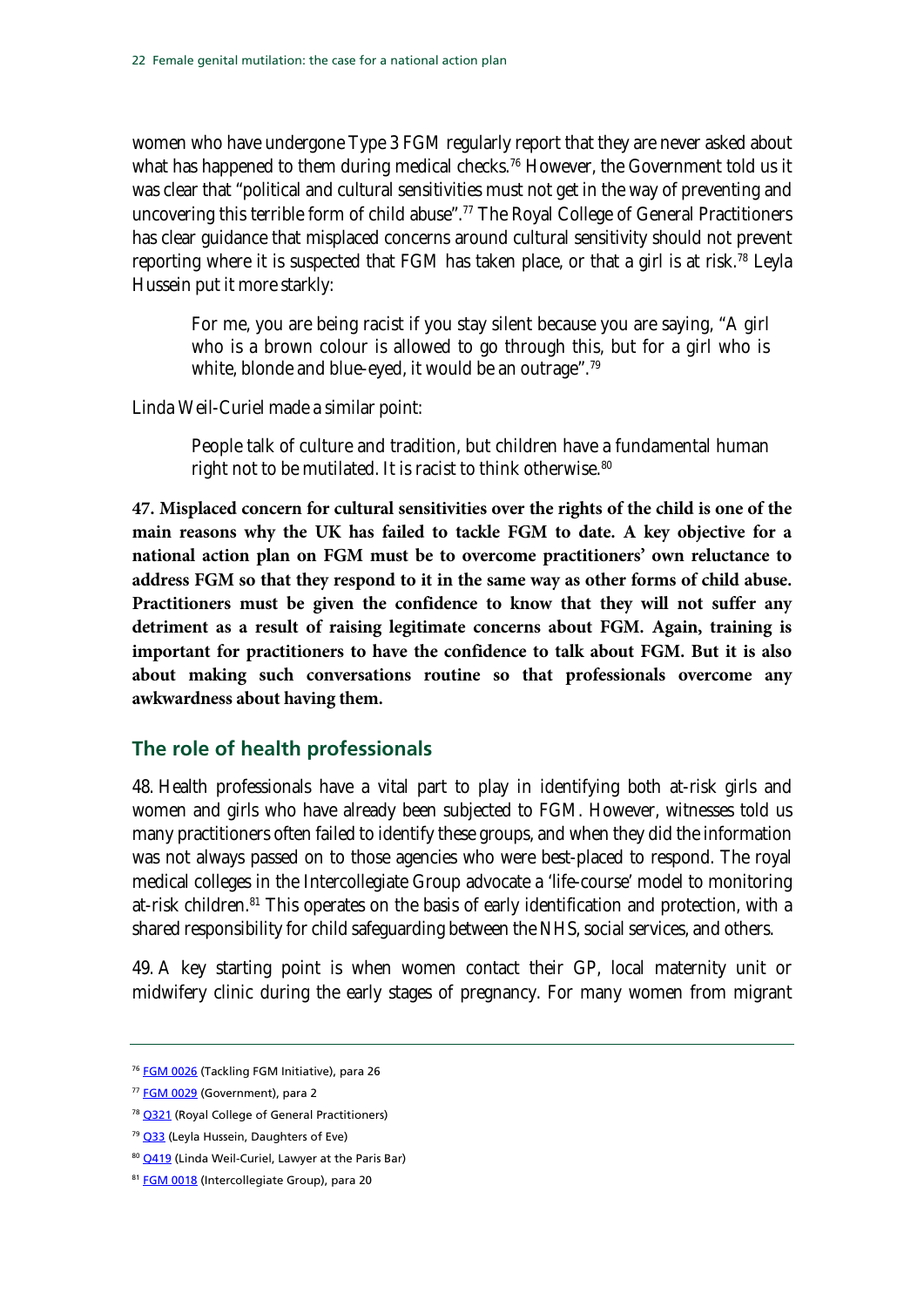communities this may be their first contact with the NHS. If the future mother is identified as having undergone FGM or is from a practising country, it is likely that if they give birth to a girl, that child will in the future be at risk unless preventative steps are taken. An early opportunity to raise the issue with prospective mothers, therefore, is during the antenatal booking interview, which usually takes place with a midwife around 10 weeks into pregnancy. This interview already collects a range of information on the patient's lifestyle, such as smoking and alcohol consumption, as well as family history, breastfeeding intentions, etc. However, there is no requirement to ask about FGM. Not only does this pose potential risks for the mother later on in terms of managing her pregnancy and birth, but it also misses an opportunity to flag the future child as being at-risk if they are a girl.<sup>[82](#page-22-0)</sup> The Intercollegiate Group's view is that "every woman from, or partner to someone from, an FGM-practising community who attends antenatal appointments should be asked about FGM as early on in pregnancy as possible, and the outcome of that discussion accurately recorded".<sup>83</sup>

50. If the FGM status of the mother has not been picked up and discussed during pregnancy, there is still an opportunity at the point the child is born. Again, the midwife has a key role by passing on the information to other agencies, such as children's social care, the police, health visitors, and GPs so that the risk to the child can be monitored and managed over time. One way of doing this is to refer the case to children's social care, or where they exist, the local multi-agency safeguarding hub (MASH), which many local authorities have established in the last couple of years. The MASH co-locates a multidisciplinary team from children's social care, the police, health, education, housing and probation services to respond where someone is concerned about the safety or well-being of a child. It assesses the level of risk and determines what action to take, such as a children's social care assessment, a home visit by the health visitor, or intervention by another agency.

51. The Intercollegiate Group has recommended a policy of automatic referral to children's social care for girls born to mothers who have undergone FGM, so that an action plan can be put into place.<sup>84</sup> At present across the NHS only a handful of women are referred at this stage, although there are pockets of good practice.<sup>[85](#page-22-0)</sup> For example, the London Borough of Newham told us maternity units are required to make a referral for child safeguarding when it is know that the mother has undergone FGM. They are also invited to access the FGM Prevention Service, which is designed to help them to understand the negative consequences of FGM and not allow FGM for their daughters.<sup>[86](#page-22-0)</sup> The Police and Crime

<span id="page-22-0"></span><sup>82</sup> [FGM 0041](http://data.parliament.uk/writtenevidence/committeeevidence.svc/evidencedocument/home-affairs-committee/female-genital-mutilation/written/6085.pdf) (Dr Comfort Momoh, African Well Women's Clinic, Guy's and St Thomas' Hospitals)

<sup>83</sup> [FGM 0022](http://data.parliament.uk/writtenevidence/committeeevidence.svc/evidencedocument/home-affairs-committee/female-genital-mutilation/written/6044.pdf) (Intercollegiate Group on tackling FGM)

<sup>84</sup> [FGM 0022](http://data.parliament.uk/writtenevidence/committeeevidence.svc/evidencedocument/home-affairs-committee/female-genital-mutilation/written/6044.pdf) (Intercollegiate Group on tackling FGM)

<sup>85</sup> [FGM 0051](http://data.parliament.uk/writtenevidence/committeeevidence.svc/evidencedocument/home-affairs-committee/female-genital-mutilation/written/6548.pdf) (Yana Richens OBE and Sarah Creighton), para 4

<sup>86</sup> [FGM 0037](http://data.parliament.uk/writtenevidence/committeeevidence.svc/evidencedocument/home-affairs-committee/female-genital-mutilation/written/6071.pdf) (London Borough of Newham), para 4.1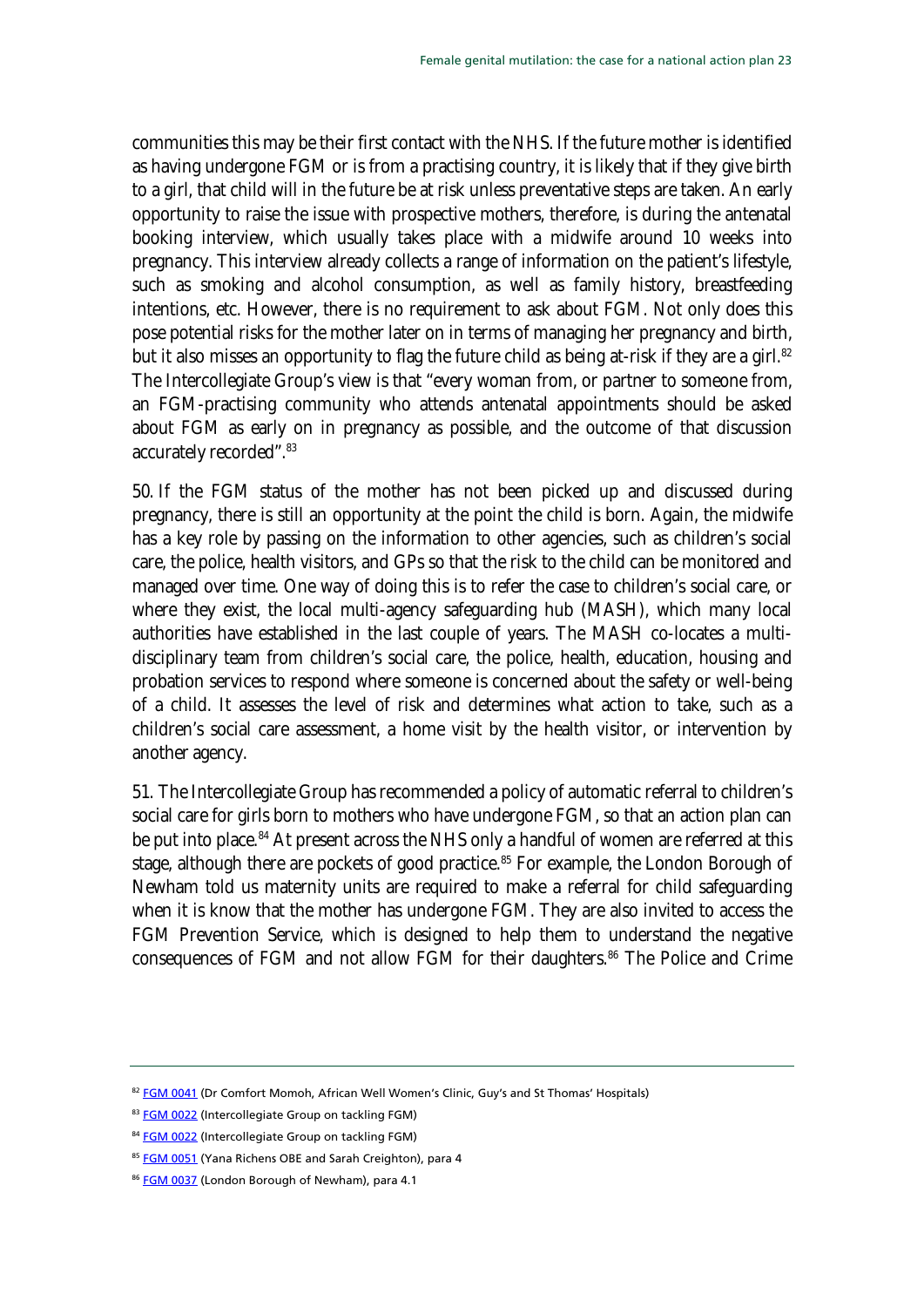Commissioner for Northumbria highlighted a similar practice of systematic referrals by midwives to social services in one part of the county.<sup>[87](#page-23-0)</sup>

52. This summer, a two-year pilot will launch in six London boroughs where midwives will provide information to social workers on new mothers who have undergone FGM. It will be managed by the charity Children and Families Across Borders, alongside the Mayor's Office for Policing and Crime, the Metropolitan Police Service, the Royal College of Midwives, NHS England, and others. As part of the pilot, social workers and health staff will undertake a risk assessment of potential victims. All families will receive literature on the long-term health effects of FGM, and will be clearly told the law on FGM and the potential penalties for allowing or enabling a child to undergo the procedure. For children identified as most at risk, social workers will work directly with the family, but will also escalate the matter if they believe FGM is likely to occur or has occurred. At this point the police will become involved. If it is thought FGM has occurred a child protection medical may be requested. If it is believed the child will be taken out of the UK to undergo FGM the family will be flagged with the border authorities to prevent the child from travelling.

53. Another way in which the FGM risk to the child can be passed on to other agencies is through the Personal Child Health Record, known as the "Red Book". This is given to all parents and carers at a child's birth, and is the main record of their health and development. The parent or carer retains the Red Book, which is updated by health professionals each time the child is seen. An electronic version of the Red Book is currently being developed and piloted. The evidence we received called for a specific reference to FGM in the Red Book.<sup>[88](#page-23-0)</sup> This would enable all those in healthcare settings who come into contact with the child to monitor on an ongoing basis the level of risk, raise the issue with the mother, and if necessary refer the child again to social care or the police. Leyla Hussein told us:

The moment a girl is born, it should be alerted on her red book. The red book will go to the health visitor. The health visitor should pass that on to the nursery. The nursery should pass that on the primary school teacher. Without even physically examining them, the parent knows that these children are being monitored.[89](#page-23-0)

Muna Hasan from Integrate Bristol told us about her mother's experience in Sweden:

Her midwife brought up the subject the day she found out she was pregnant. Even though they did not know the sex of the child they still brought up FGM and said, "Do you know the laws in this country?" They followed that up all the way till I was in nursery and so on.<sup>[90](#page-23-0)</sup>

<span id="page-23-0"></span><sup>87</sup> [FGM 0016](http://data.parliament.uk/writtenevidence/committeeevidence.svc/evidencedocument/home-affairs-committee/female-genital-mutilation/written/6029.pdf) (Police and Crime Commissioner for Northumbria)

<sup>88</sup> [FGM 0022](http://data.parliament.uk/writtenevidence/committeeevidence.svc/evidencedocument/home-affairs-committee/female-genital-mutilation/written/6044.pdf) (Intercollegiate Group on tackling FGM) an[d FGM 0023](http://data.parliament.uk/writtenevidence/committeeevidence.svc/evidencedocument/home-affairs-committee/female-genital-mutilation/written/6046.pdf) (Juliet Albert), para 1

<sup>89</sup> [Q46](http://data.parliament.uk/writtenevidence/committeeevidence.svc/evidencedocument/home-affairs-committee/female-genital-mutilation/oral/7419.pdf) (Leyla Hussein, Daughters of Eve)

<sup>90</sup> [Q55](http://data.parliament.uk/writtenevidence/committeeevidence.svc/evidencedocument/home-affairs-committee/female-genital-mutilation/oral/7419.pdf) (Muna Hasan, Integrate Bristol)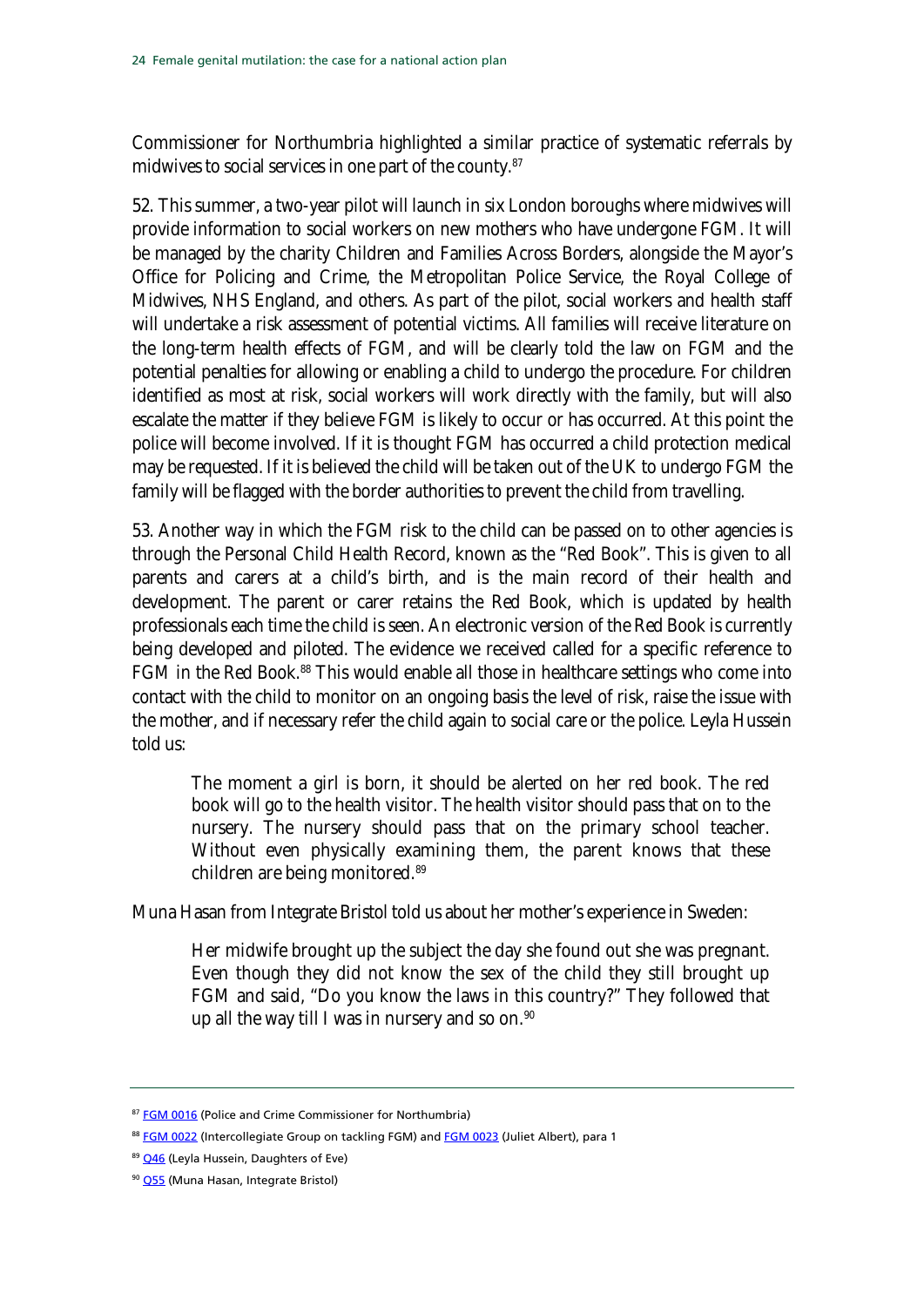54. There are various ways in which girls may continue to come into contact with the NHS throughout their childhood, and at which point the health professional should consider discussing FGM with the parent. In Sheffield, for example, safeguarding intervention has taken place after families sought vaccinations at GPs' surgeries for girls travelling to FGM-practising countries.<sup>[91](#page-24-0)</sup> Girls or women at any age may seek medical attention as a result of complications arising from having undergone FGM. Elsewhere, instances where a patient from a practising community refuses a smear test or experiences pain or distress during the test, may indicate that they have undergone FGM.<sup>[92](#page-24-0)</sup> School nurses may be approached by children who have either returned from or are due to take an extended holiday in their home country. The Intercollegiate Group has also recommended including questions on country of origin when registering for the first time at GP practices to determine whether the patient and their family are from an FGM-practising country.<sup>[93](#page-24-0)</sup> Indeed, from June this year GPs will have specific codes to record FGM on their patient files.<sup>[94](#page-24-0)</sup> All of these situations present an opportunity to raise the issue sensitively with the patient, record the outcome, refer on to social care or the police if appropriate, or refer them to support services. As one of the royal colleges told us: "the most important thing is having that conversation and safeguarding the child".[95](#page-24-0)

55. The Royal College of General Practitioners raised concern that often it was difficult to ask questions about FGM sensitively, but directly.<sup>[96](#page-24-0)</sup> However, Dr Kerry Robinson, a consultant paediatrician, told us such conversations became much easier once they were conducted as a matter of routine.<sup>[97](#page-24-0)</sup> The Royal College also noted that a desire to maintain patient confidentiality was often a factor in GPs' reluctance to refer patients. A wider concern raised by witnesses was a lack of certainty among health professionals about when and how to refer cases to social children's care or the police.<sup>[98](#page-24-0)</sup> FORWARD told us: "people don't feel able to refer or are not sure who to refer to, so there needs to be more clarity around the referral pathways: do you go to social services or the police".<sup>[99](#page-24-0)</sup> Dr Comfort Momoh, a midwife who specialises in the treatment of FGM, told us that, in her experience, over half of health professionals were not aware of how to refer cases on to social care, noting: "we all need to know what our roles and responsibilities are".<sup>[100](#page-24-0)</sup>

### <span id="page-24-1"></span>**56. Healthcare professionals have a vital role in breaking the generational cycle of FGM. When a woman is identified as having undergone FGM or being from a country**

<span id="page-24-0"></span><sup>91</sup> [FGM 0018](http://data.parliament.uk/writtenevidence/committeeevidence.svc/evidencedocument/home-affairs-committee/female-genital-mutilation/written/6032.pdf) (ACCM (UK))

<sup>92</sup> [FGM 0052](http://data.parliament.uk/writtenevidence/committeeevidence.svc/evidencedocument/home-affairs-committee/female-genital-mutilation/written/6577.pdf) (Royal College of General Practitioners)

<sup>93</sup> [FGM 0022](http://data.parliament.uk/writtenevidence/committeeevidence.svc/evidencedocument/home-affairs-committee/female-genital-mutilation/written/6044.pdf) (Intercollegiate Group of tackling FGM)

<sup>94</sup> [Q348](http://data.parliament.uk/writtenevidence/committeeevidence.svc/evidencedocument/home-affairs-committee/female-genital-mutilation/oral/9447.pdf) (Royal College of General Practitioners)

<sup>&</sup>lt;sup>95</sup> [Q407](http://data.parliament.uk/writtenevidence/committeeevidence.svc/evidencedocument/home-affairs-committee/female-genital-mutilation/oral/9447.pdf) (Dr Robinson, Royal College of Paediatrics and Child Health)

<sup>96</sup> [FGM 0052](http://data.parliament.uk/writtenevidence/committeeevidence.svc/evidencedocument/home-affairs-committee/female-genital-mutilation/written/6577.pdf) (Royal College of General Practitioners)

<sup>97</sup> [Q408](http://data.parliament.uk/writtenevidence/committeeevidence.svc/evidencedocument/home-affairs-committee/female-genital-mutilation/oral/9447.pdf) (Dr Kerry Robinson, Consultant Paediatrician, Whittington Health)

<sup>98</sup> [FGM 0012](http://data.parliament.uk/writtenevidence/committeeevidence.svc/evidencedocument/home-affairs-committee/female-genital-mutilation/written/6018.pdf) (Professor Lisa Avalos), [FGM 0022](http://data.parliament.uk/writtenevidence/committeeevidence.svc/evidencedocument/home-affairs-committee/female-genital-mutilation/written/6044.pdf) (Intercollegiate Group on tackling FGM), [FGM 0026](http://data.parliament.uk/writtenevidence/committeeevidence.svc/evidencedocument/home-affairs-committee/female-genital-mutilation/written/6050.pdf) (Tackling FGM Initiative)[, FGM 0041](http://data.parliament.uk/writtenevidence/committeeevidence.svc/evidencedocument/home-affairs-committee/female-genital-mutilation/written/6085.pdf) (Dr Comfort Momoh), an[d FGM 0052](http://data.parliament.uk/writtenevidence/committeeevidence.svc/evidencedocument/home-affairs-committee/female-genital-mutilation/written/6577.pdf) (Royal College of General Practitioners)

<sup>99</sup> [Q231](http://data.parliament.uk/writtenevidence/committeeevidence.svc/evidencedocument/home-affairs-committee/female-genital-mutilation/oral/9021.pdf) (FORWARD)

<sup>100</sup> [Q379](http://data.parliament.uk/writtenevidence/committeeevidence.svc/evidencedocument/home-affairs-committee/female-genital-mutilation/oral/9447.pdf) (Dr Comfort Momoh, African Well Women's Clinic, Guy's and St Thomas' Hospitals)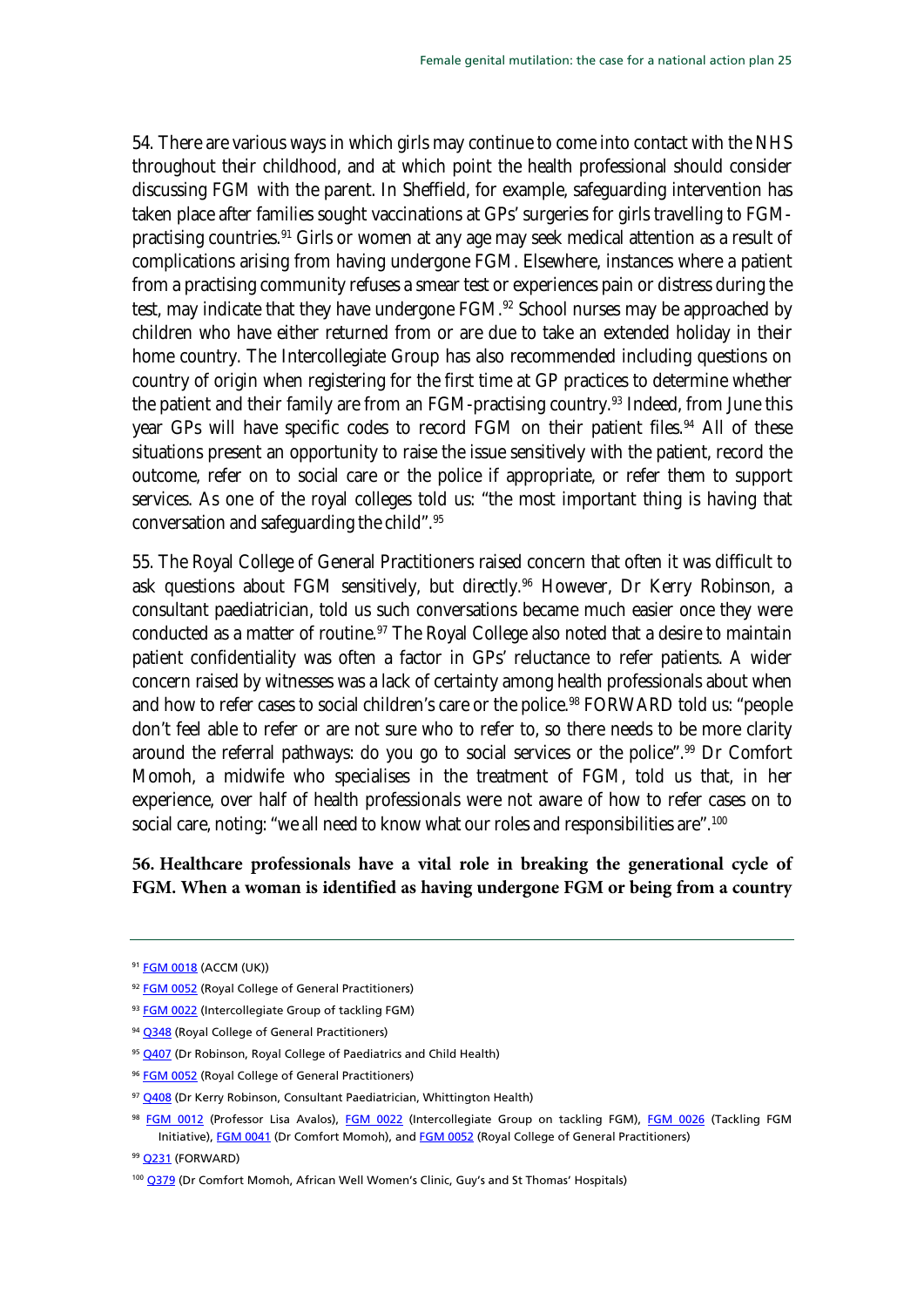**where FGM is practised, then her daughters, future children, younger sisters and other younger female family members should be considered at risk, and preventative measures put in place. But at present there is no consistent approach for identifying atrisk girls and monitoring them throughout their childhood. This process should start before the child is even born. We recommend that the FGM status of the mother and her intentions for the child if it is a girl be made a compulsory question at the antenatal booking interview. This would provide an opportunity to discuss the issue frankly, but sensitively. It would enable better preparation for the delivery, and where the question is not relevant to the mother, it will serve to raise awareness of the issue.**

<span id="page-25-1"></span>**57. Where a girl is born to a mother who has undergone FGM, or where there is perceived to be a risk to the child, we believe the NHS should, as a matter of policy, make a referral to children's social care, or the local multi-agency safeguarding hub, so that an action plan for the safeguarding of that child can be developed and implemented. We welcome the pilot in London to implement such an approach, and hope that it will inform a national roll-out as soon as possible. Furthermore, we recommend the Royal College of Paediatrics and Child Health amend the Personal Child Health Record, or Red Book, to include a specific reference to the risk of FGM to the child, and any safeguarding steps that have been taken. FGM should also form part of the standard questioning for women registering for the first time at GP practices. To support these recommendations, the NHS in conjunction with social care agencies must establish clear referral pathways, which are understood by health professionals so that they feel confident using them. We do not accept that patient confidentiality should prevent practitioners from making a referral where a child is at risk: as with any other form of child abuse, the law allows for disclosure where it is in the best interests of the child.** 

### <span id="page-25-0"></span>**The role of schools**

58. Schools potentially have an important dual role in tackling FGM—first by identifying potential or actual victims, and second by raising awareness about the practice among pupils. In respect of the former, teachers, particularly in primary schools, may be the first to become aware that a girl who is from an FGM-practising country is due to take an extended holiday to her home country. They may also be the first person with safeguarding responsibilities to become aware that a girl has taken an extended break from school, or may be displaying behaviour that indicates they are in pain or discomfort. In these situations it should be the school's duty to make a referral to children's social care and the police, in the same way as would happen for other forms of child abuse. However, as noted above, many teachers do not know how to respond in these situations. For example, a YouGov survey of 1,000 teachers in 2013 found that four out of five had not had FGM child protection training on identifying at-risk girls, and seven out of 10 were not aware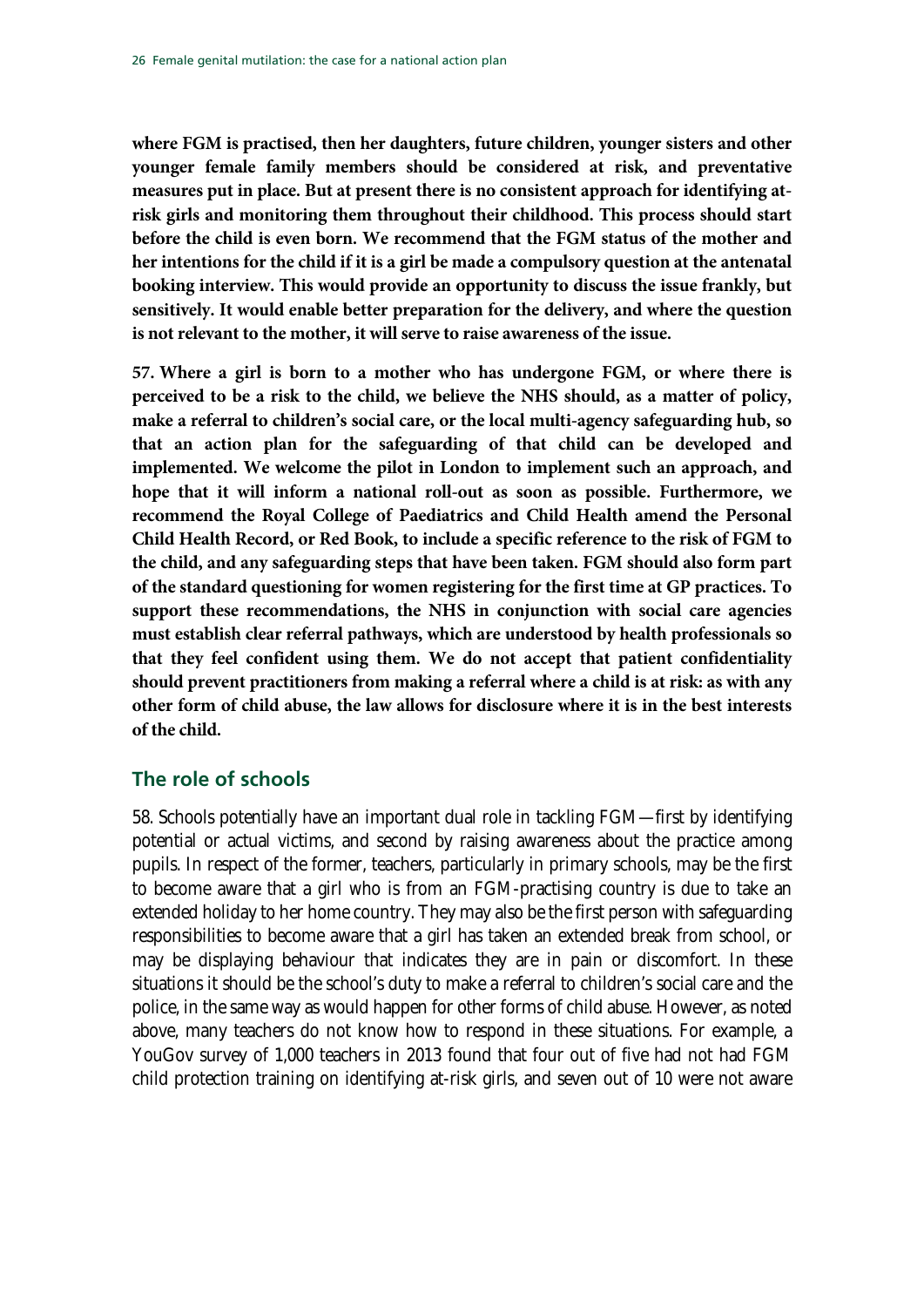that there was Government guidance on how they should respond.<sup>[101](#page-26-0)</sup> Muna Hasan from Integrate Bristol summed up the implications of this lack of awareness:

Teachers […] will be the first point of contact. A child might go to them and be like, "I am scared of having FGM", or "I know someone who will have FGM". If your teacher does not even know what it is, how are they supposed to protect you?<sup>[102](#page-26-0)</sup>

59. The key role of schools in responding to FGM was the subject of an e-petition in 2014, which gathered more than 234,000 signatures. Launched by the Fahma Mohamed, a student in Bristol, it called on the Secretary of State for Education to write to headteachers before the summer holidays to take all steps to protect children in their schools from the risk of FGM.[103](#page-26-0) In response, the Department wrote to all headteachers on 3 April, launching *Keeping Children Safe in Education*, the Department's updated safeguarding guidance for schools, which for the first time contains explicit reference to FGM. Between 3 and 29 April, the web page hosting the guidance received 65,729 page views, but we were disappointed to learn that as of 30 April, only 43 per cent of recipients had opened the email, and that only 30.5 per cent of recipients had clicked through to the guidance itself. [104](#page-26-0)

60. A number of witnesses told us teachers needed to be fully trained to have an awareness and understanding of FGM as part of their safeguarding responsibilities.<sup>[105](#page-26-0)</sup> However, the National Association of Head Teachers told us it believed many schools were ignorant about FGM.<sup>[106](#page-26-0)</sup> In 2013 Ofsted wrote to all head teachers to highlight that it had updated its supplementary guidance on inspecting safeguarding to include forced marriage and FGM. For example, inspectors are now encouraged, where appropriate, to ask whether designated senior staff for child protection are aware of the issue and have ensured that staff in the school are aware of the potential risks. However, it is not clear to what extent Ofsted inspectors have asked questions on these issues in school inspections to date.<sup>[107](#page-26-0)</sup>

61. The second role for schools in tackling FGM is by talking about the subject with pupils. At present, discussion of FGM in schools varies considerably across England, with pockets of good practice in areas such as Bristol, for example, thanks to the work of the charity Integrate Bristol. But many schools do not address the issue at all. One respondent to Fahma Mohamed's e-petition said: "My school has a large Somali majority. We know FGM is a big issue, but we never mention it". Another said: "I am very aware of the trauma this causes girls I have taught. It is something they can't talk about because there is no 'box' for

<span id="page-26-0"></span><sup>101</sup> [FGM 0004](http://data.parliament.uk/writtenevidence/committeeevidence.svc/evidencedocument/home-affairs-committee/female-genital-mutilation/written/6004.pdf) (NSPCC), para 13

<sup>102</sup> [Q68](http://data.parliament.uk/writtenevidence/committeeevidence.svc/evidencedocument/home-affairs-committee/female-genital-mutilation/oral/7419.pdf) (Muna Hasan, Integrate Bristol)

<sup>103</sup> [FGM 0033](http://data.parliament.uk/writtenevidence/committeeevidence.svc/evidencedocument/home-affairs-committee/female-genital-mutilation/written/6064.pdf) (Fahma Mohamed) an[d FGM 0039](http://data.parliament.uk/writtenevidence/committeeevidence.svc/evidencedocument/home-affairs-committee/female-genital-mutilation/written/6082.pdf) (Guardian News Media)

<sup>104</sup> Official Report, 6 May 2014, column 61W, pupils: safety

<sup>&</sup>lt;sup>105</sup> [FGM 0012](http://data.parliament.uk/writtenevidence/committeeevidence.svc/evidencedocument/home-affairs-committee/female-genital-mutilation/written/6018.pdf) (Professor Lisa Avalos), [FGM 0019](http://data.parliament.uk/writtenevidence/committeeevidence.svc/evidencedocument/home-affairs-committee/female-genital-mutilation/written/6033.pdf) (Avon and Somerset Constabulary), [FGM 0022](http://data.parliament.uk/writtenevidence/committeeevidence.svc/evidencedocument/home-affairs-committee/female-genital-mutilation/written/6044.pdf) (Intercollegiate Group on tackling FGM), and **FGM 0041** (Dr Comfort Momoh, African Well Women's Clinic, Guy's and St Thomas' Hospitals); [Q68](http://data.parliament.uk/writtenevidence/committeeevidence.svc/evidencedocument/home-affairs-committee/female-genital-mutilation/oral/7419.pdf) (Muna Hasan, Integrate Bristol)

<sup>106</sup> [FGM 0036](http://data.parliament.uk/writtenevidence/committeeevidence.svc/evidencedocument/home-affairs-committee/female-genital-mutilation/written/6068.pdf) (National Association of Head Teachers), para 2.3

<sup>107</sup> [FGM 0039](http://data.parliament.uk/writtenevidence/committeeevidence.svc/evidencedocument/home-affairs-committee/female-genital-mutilation/written/6082.pdf) (Guardian News and Media), para 6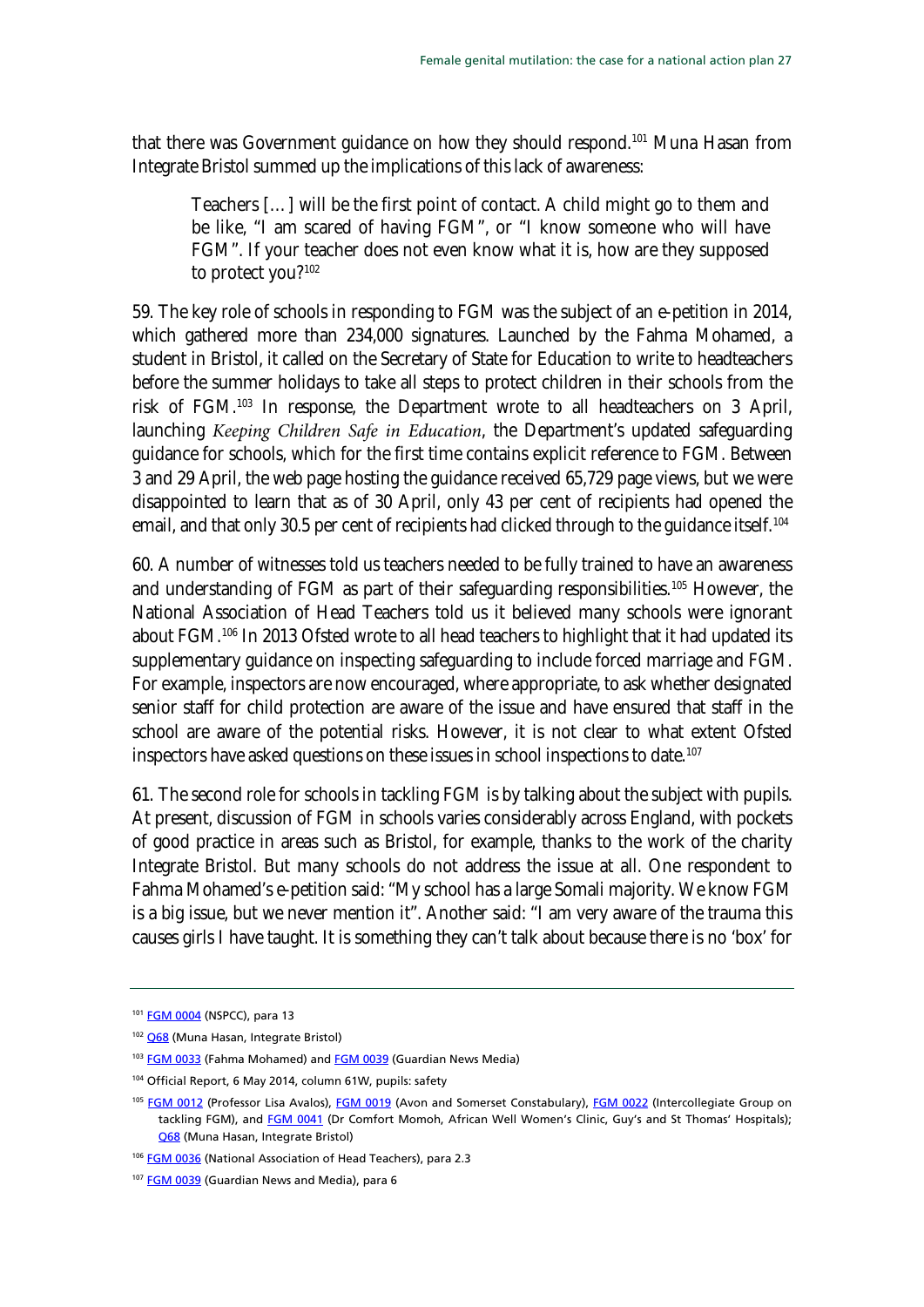it in Personal, Social and Health Education (PSHE) or in pastoral programmes with form tutors".[108](#page-27-0)

62. Many of our witnesses told us FGM should form a compulsory part of personal, social and health education provision, that it should be taught within the wider context of violence against women, and that it should include both girls and boys.[109](#page-27-0) The NSPCC, for example, said it was perhaps the most important aspect of preventative work that could be done with young women because educating the current generation to question the practice has the potential to break the inter-generational cycle of FGM.<sup>[110](#page-27-0)</sup> Leyla Hussein and Muna Hasan told us this already happened in countries such as the Netherlands and Sweden, where FGM is discussed openly among pupils within the context of tackling violence against women and girls.<sup>[111](#page-27-0)</sup> The Metropolitan Police also noted that encouraging greater discussion around FGM in schools was likely to increase the level of reporting. Assistant Commissioner Rowley told us, "it is education that changes it from being socially acceptable […] to socially unacceptable, which generates more witnesses and victims coming forward and would help achieve more prosecutions"[.112](#page-27-0)

63. At present PSHE is a non-statutory subject. The Government's policy is to allow teachers flexibility to develop a PSHE programme that meets the needs of their pupils, rather than to set a standardised curriculum. The PSHE Association provides learning tools to help teachers who wish to give lessons on FGM, but schools are not under an obligation to include FGM in the curriculum. Christine Townsend from Integrate Bristol, for example, told us how she had to battle every year to ensure timetable space was available for the issue.<sup>[113](#page-27-0)</sup> However, the Children and Families Minister told us that "there are many who feel that if all those aspects that are not compulsory were made compulsory, that would skew the balance too much away from the parental responsibility that still exists where it comes to children's education".<sup>[114](#page-27-0)</sup> However, the Parliamentary Under-Secretary of State for International Development announced in the Chamber that education on FGM "needs to be a required part of the curriculum here in high-prevalence areas".[115](#page-27-0) The Deputy Prime Minister said: "We want to guarantee that young men and women learn about FGM at school. We want to ensure these young people can speak out if they, their

<span id="page-27-0"></span><sup>108</sup> [FGM 0033](http://data.parliament.uk/writtenevidence/committeeevidence.svc/evidencedocument/home-affairs-committee/female-genital-mutilation/written/6064.pdf) (Fahma Mohamed)

<sup>&</sup>lt;sup>109</sup> [FGM 0008](http://data.parliament.uk/writtenevidence/committeeevidence.svc/evidencedocument/home-affairs-committee/female-genital-mutilation/written/6009.pdf) (Bar Human Rights Committee), para 9, [FGM 0010](http://data.parliament.uk/writtenevidence/committeeevidence.svc/evidencedocument/home-affairs-committee/female-genital-mutilation/written/6016.pdf) (28 Too Many), [FGM 0019](http://data.parliament.uk/writtenevidence/committeeevidence.svc/evidencedocument/home-affairs-committee/female-genital-mutilation/written/6033.pdf) (Avon and Somerset Constabulary), para 30, [FGM 0022](http://data.parliament.uk/writtenevidence/committeeevidence.svc/evidencedocument/home-affairs-committee/female-genital-mutilation/written/6044.pdf) (Intercollegiate Group on tackling FGM), [FGM 0033](http://data.parliament.uk/writtenevidence/committeeevidence.svc/evidencedocument/home-affairs-committee/female-genital-mutilation/written/6064.pdf) (Fahma Mohamed), para 4, [FGM 0041](http://data.parliament.uk/writtenevidence/committeeevidence.svc/evidencedocument/home-affairs-committee/female-genital-mutilation/written/6085.pdf) (Dr Comfort Momoh, African Well Women's Clinic, Guy's and St Thomas' Hospitals)[, FGM 0045](http://data.parliament.uk/writtenevidence/committeeevidence.svc/evidencedocument/home-affairs-committee/female-genital-mutilation/written/6524.pdf) (Mayor of London's Harmful Practices Taskforce), an[d FGM 0048](http://data.parliament.uk/writtenevidence/committeeevidence.svc/evidencedocument/home-affairs-committee/female-genital-mutilation/written/6532.pdf) (Equality and Human Rights Commission), para 26[; Q21](http://data.parliament.uk/writtenevidence/committeeevidence.svc/evidencedocument/home-affairs-committee/female-genital-mutilation/oral/7419.pdf) (Leyla Hussein, Daughters of Eve)[, Q56](http://data.parliament.uk/writtenevidence/committeeevidence.svc/evidencedocument/home-affairs-committee/female-genital-mutilation/oral/7419.pdf) (Muna Hasan and Christine Townsend, Integrate Bristol), [Q207](http://data.parliament.uk/writtenevidence/committeeevidence.svc/evidencedocument/home-affairs-committee/female-genital-mutilation/oral/9021.pdf) (Metropolitan Police Service), and **Q244** (NSPCC and FORWARD)

<sup>110</sup> [Q244](http://data.parliament.uk/writtenevidence/committeeevidence.svc/evidencedocument/home-affairs-committee/female-genital-mutilation/oral/9021.pdf) (NSPCC)

<sup>&</sup>lt;sup>111</sup> [Q30](http://data.parliament.uk/writtenevidence/committeeevidence.svc/evidencedocument/home-affairs-committee/female-genital-mutilation/oral/7419.pdf) (Leyla Hussein, Daughters of Eve) an[d Q50](http://data.parliament.uk/writtenevidence/committeeevidence.svc/evidencedocument/home-affairs-committee/female-genital-mutilation/oral/7419.pdf) (Muna Hasan, Integrate Bristol)

<sup>&</sup>lt;sup>112</sup> [Q216](http://data.parliament.uk/writtenevidence/committeeevidence.svc/evidencedocument/home-affairs-committee/female-genital-mutilation/oral/9021.pdf) (Metropolitan Police Service)

<sup>113</sup> [Q55](http://data.parliament.uk/writtenevidence/committeeevidence.svc/evidencedocument/home-affairs-committee/female-genital-mutilation/oral/7419.pdf) (Christine Townsend, Integrate Bristol)

<sup>114</sup> [Q277](http://data.parliament.uk/writtenevidence/committeeevidence.svc/evidencedocument/home-affairs-committee/female-genital-mutilation/oral/9021.pdf) (Parliamentary Under Secretary of State for Children and Families)

<sup>115</sup> House of Commons Official Report, 18 June 2014, column 1101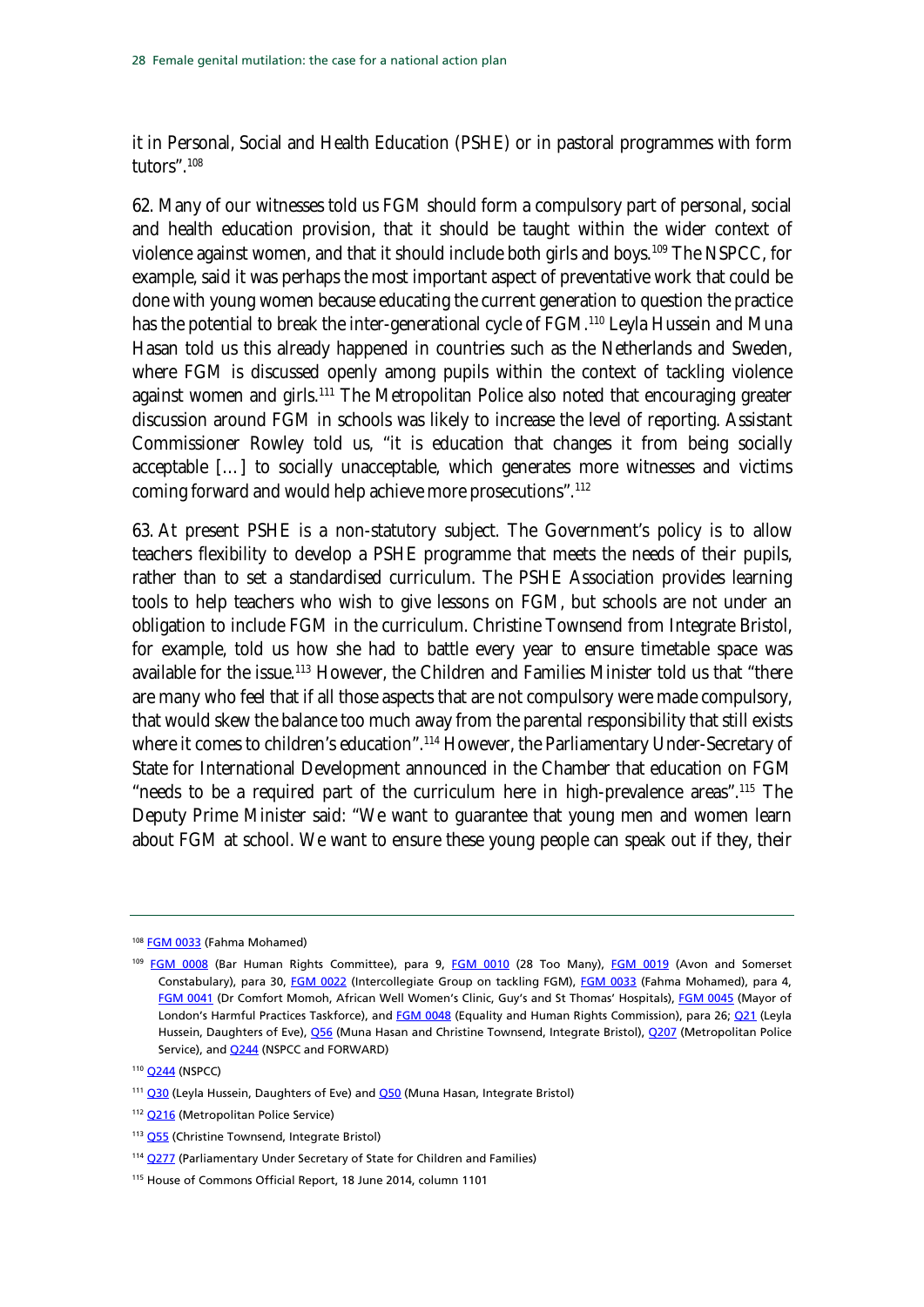sisters, cousins or friends are in danger and that they know where to go if they need help".<sup>[116](#page-28-0)</sup>

**64. Professionals in schools, including teachers and school nurses, have the most regular and ongoing interaction with young people outside of their homes. They are in the best position to detect the warning signs that a girl may be at risk of FGM, or has already undergone the procedure. It is vital that school staff have an awareness of these indicators, and know when to refer the matter to children's social care and the police.** 

**65. We commend the Secretary of State for Education's decision to write to every school to highlight his Department's revised safeguarding guidance, which for the first time raises FGM. However, it is deeply disappointing that almost 70 per cent of the recipients of the guidance did not even look at it in the month after its publication. We recommend that the Secretary of State for Education resend the guidance to all head teachers and child protection officers. To ensure that the guidance has been looked at, the Department for Education should link the receipt of a proportion of school funding that relates to social education and child protection to the electronic notification that the guidance has been viewed.**

**66. We further recommend that head teachers and child protection officers, where they have not already done so, undergo compulsory safeguarding training which specifically deals with FGM. This training should be disseminated to all teaching staff through schools dedicating time during the remaining in-service training days in 2014 to provide guidance on child safeguarding in respect of FGM and forced marriage. In addition, we recommend that Ofsted publish a progress report setting out the number and proportion of its inspections to date that have explicitly asked about safeguarding against FGM, and the outcome of those inspections.** 

<span id="page-28-1"></span>**67. We note that the large majority of our witnesses felt that Personal, Social and Health Education (PSHE) should be made compulsory, with FGM included as part of a wider curriculum on tackling violence against women and girls. It is important that teachers and pupils have an opportunity to discuss issues such as FGM, especially where a proportion of the school population may come from a practising community. We recommend that, where Ofsted assesses PSHE provision in schools, it explicitly examines the school's approach to education on FGM and violence against women. Empowering children to discuss the issue openly will increase the likelihood of breaking the inter-generational cycle of FGM, and will also increase the level of reporting, in so doing helping to ensure the safeguarding of at-risk girls. We recommend that PSHE be made compulsory, including teaching children about FGM in high-prevalence areas.**

<span id="page-28-0"></span><sup>116</sup> Speech given on 28 May 2014 by the Deputy Prime Minister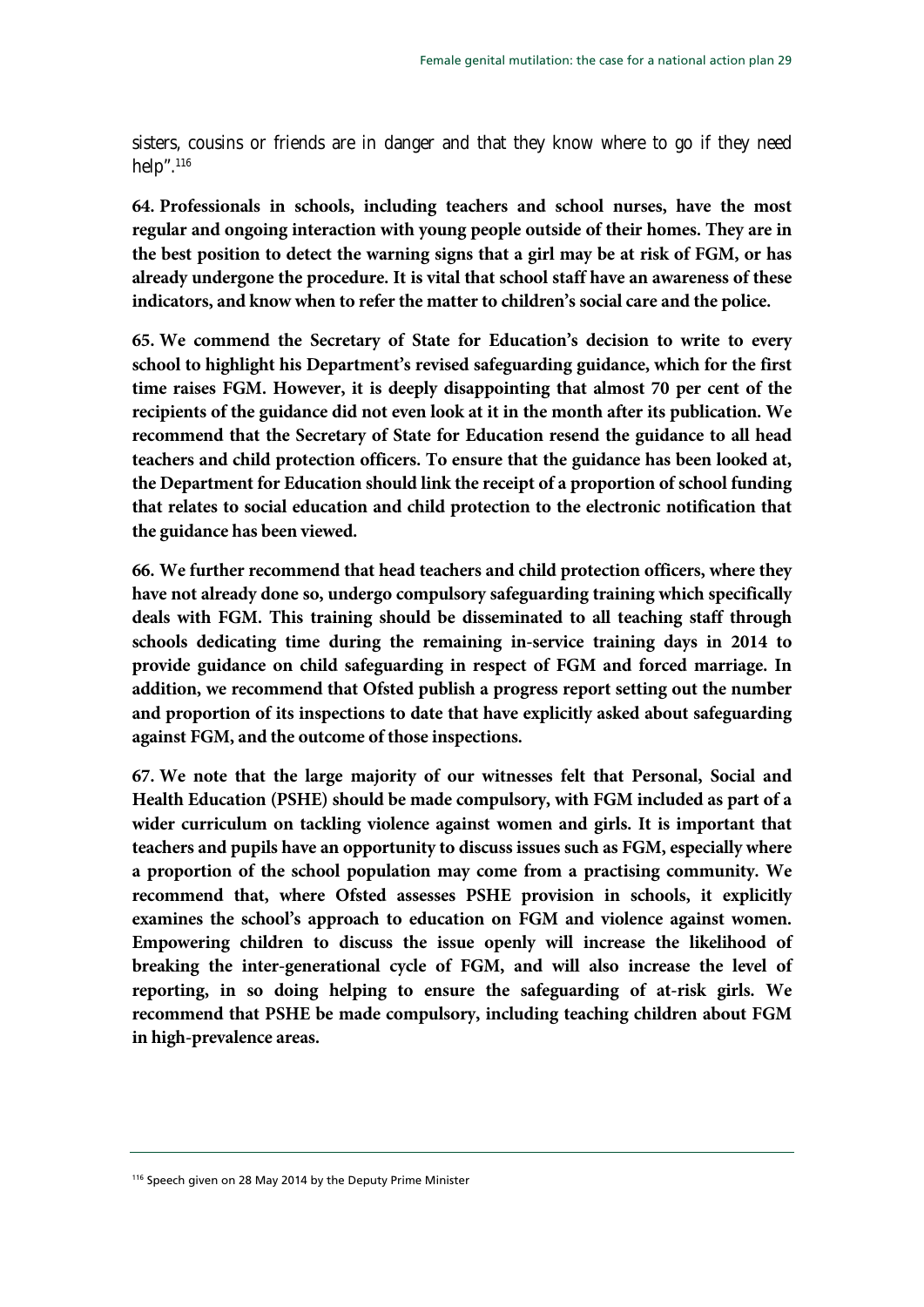#### <span id="page-29-0"></span>**The role of children's social care**

68. It is the duty of social care professionals to co-ordinate the most appropriate response when it receives a referral for a child from either health or education practitioners. Where the referral is for a girl who is seen to be at risk, children's social care should draw up an action plan in collaboration with, for example, health visitors, school nurses and FGM voluntary organisations, to follow the matter up with the parents through ongoing education and by monitoring the girl throughout her childhood.<sup>[117](#page-29-1)</sup> Where the girl has already undergone FGM or is seen as being at immediate risk, the response should include the police. If FGM has taken place, as well as providing counselling and medical support for the child, social care should also look at whether there are other girls at-risk within the family, and draw up an action plan for their protection.

69. Several witnesses raised concern that when health and education professionals do make a referral to children's social care, it is either ignored, or they are told that the case does not meet their risk threshold for intervention.<sup>[118](#page-29-1)</sup> The Royal College of General Practitioners told us, for example, it would like to see referral thresholds clarified and developed both nationally and at the level of local safeguarding children boards.<sup>[119](#page-29-1)</sup> The Metropolitan Police Service also raised concern that social services in London did not always inform the police when an FGM-related referral had been made.<sup>[120](#page-29-1)</sup> It pointed to the London Safequarding Children Board's *Safeguarding children at risk of female genital mutilation* guidance, which states that: "A girl who has undergone FGM should not normally be subject to a child protection conference or registered unless additional child protection concerns exist. However, she should be offered counselling and medical help". The MPS argued that if it did not receive such information where a crime had been committed, this made its efforts to prosecute for FGM more difficult. However, the London Safeguarding Children's Board told us the guidance stated clearly elsewhere that the police should automatically be included in any strategy meeting arising from an FGM-related referral.[121](#page-29-1)

70. When social services consider a referral it is important that it results in an appropriate response. However, witnesses also expressed concern in this regard. Dr Comfort Momoh told us her efforts to work with social services in two south London boroughs had been hampered because they were not aware of what their roles and responsibilities were. She said: "Each time they say, 'Even if you refer cases to us, what are we going to? We don't have the capacity and we don't know what to do'".<sup>[122](#page-29-1)</sup> In other cases social workers who were unsure about how to respond to information about girls at risk had simply passed the responsibility for their protection on to community organisations. At the other end of the

<span id="page-29-1"></span><sup>117</sup> [FGM 0022](http://data.parliament.uk/writtenevidence/committeeevidence.svc/evidencedocument/home-affairs-committee/female-genital-mutilation/written/6044.pdf) (Intercollegiate Group on tackling FGM)

<sup>118</sup> [FGM 0018](http://data.parliament.uk/writtenevidence/committeeevidence.svc/evidencedocument/home-affairs-committee/female-genital-mutilation/written/6032.pdf) (ACCM (UK)), [FGM 0022](http://data.parliament.uk/writtenevidence/committeeevidence.svc/evidencedocument/home-affairs-committee/female-genital-mutilation/written/6044.pdf) (Intercollegiate Group on tackling FGM), para 16, and [FGM 0026](http://data.parliament.uk/writtenevidence/committeeevidence.svc/evidencedocument/home-affairs-committee/female-genital-mutilation/written/6050.pdf) (Tackling FGM Initiative), para 1; [Q311](http://data.parliament.uk/writtenevidence/committeeevidence.svc/evidencedocument/home-affairs-committee/female-genital-mutilation/oral/9447.pdf) (Royal College of Midwives)

<sup>&</sup>lt;sup>119</sup> [FGM 0052](http://data.parliament.uk/writtenevidence/committeeevidence.svc/evidencedocument/home-affairs-committee/female-genital-mutilation/written/6577.pdf) (Royal College of General Practitioners), para 52

<sup>120</sup> [FGM 0025](http://data.parliament.uk/writtenevidence/committeeevidence.svc/evidencedocument/home-affairs-committee/female-genital-mutilation/written/6048.pdf) (Metropolitan Police Service), para 20-21

<sup>121</sup> **[FGM 0057](http://data.parliament.uk/writtenevidence/committeeevidence.svc/evidencedocument/home-affairs-committee/female-genital-mutilation/written/9483.pdf)** (London Safeguarding Children Board)

<sup>&</sup>lt;sup>122</sup> [Q379](http://data.parliament.uk/writtenevidence/committeeevidence.svc/evidencedocument/home-affairs-committee/female-genital-mutilation/oral/9447.pdf) (Dr Comfort Momoh, African Well Women's Clinic, Guy's and St Thomas' Hospitals)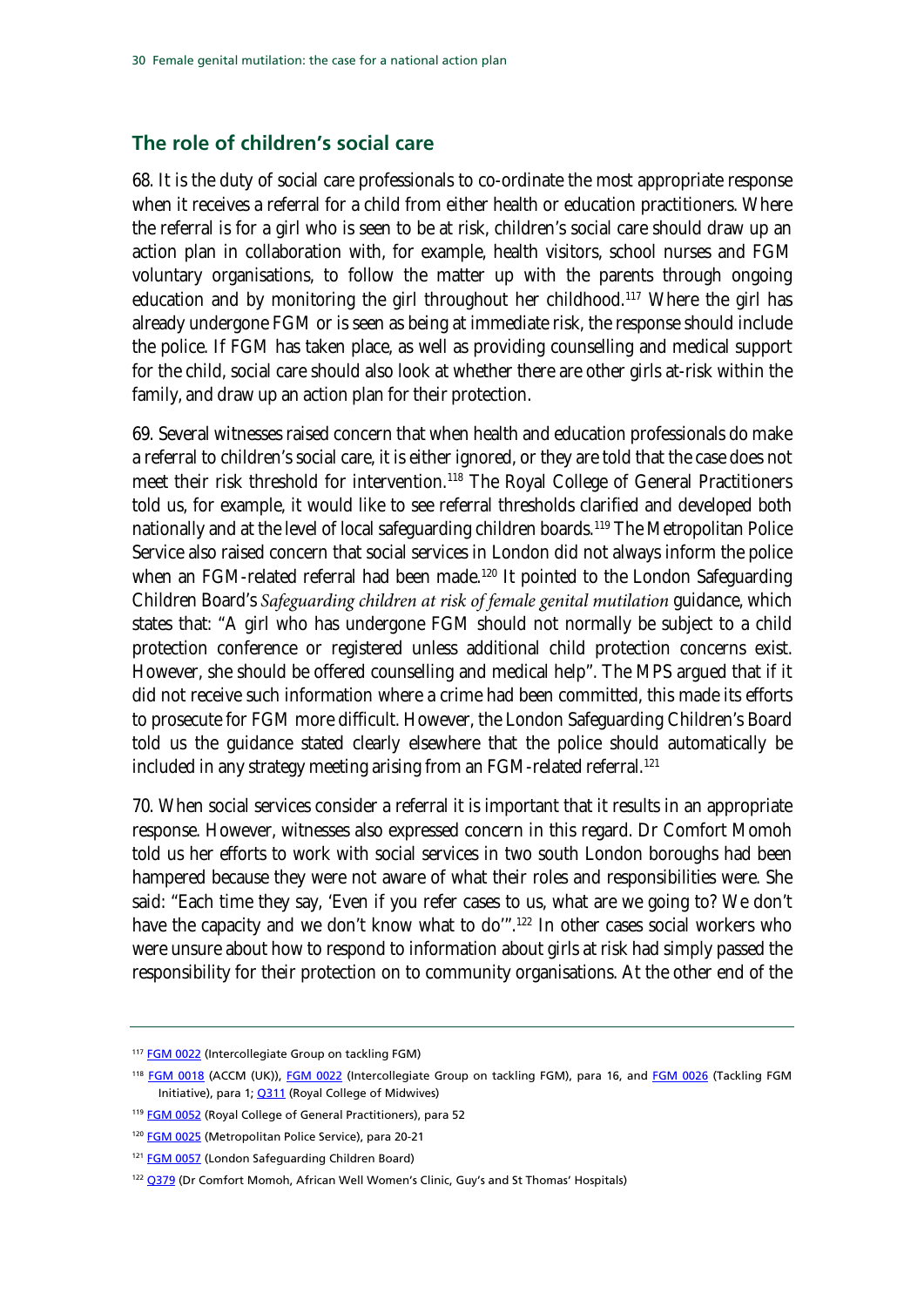spectrum social services have also been criticised for overreacting because they have not known how to assess the risk. The Tackling FGM Initiative told there had been a number of cases where social services had removed children from their families following reported concerns, without conducting any investigations or assessments.[123](#page-30-1) However, there have also been examples of good practice, especially where social services have worked closely with community groups to visit families together. The practice of signing agreements to not perform FGM with families at risk has also proven effective.<sup>[124](#page-30-1)</sup>

<span id="page-30-2"></span>**71. Children's social care has an essential role in responding to referrals made by healthcare and education professionals, and others, and in developing an appropriate response that safeguards the child. It is concerning that many of those who make FGMrelated referrals believe that the threshold for social care intervention is often too high. We recommend that the Department for Education investigate this issue with local safeguarding children boards. We are also concerned that some children's social care services fail to respond to referrals effectively either by not responding at all, or by overreacting. All local safeguarding children boards need to develop clear and consistent risk assessment protocols so that an appropriate action plan is put in place for every child referred to social services. This is particularly the case if efforts to increase the number of referrals from the health and education sectors are to be successful.** 

### <span id="page-30-0"></span>**The role of the police**

72. Whilst the overall responsibility for leading any response for at-risk children lies with the local authority through social services, the police will usually assist with their safeguarding duties, particularly where the child is at immediate risk, or is believed to have already undergone FGM. ACPO told us that in the last five years the police had dealt with over 200 FGM-related cases nationally, though mostly in London and the West Midlands, of which 11 had been referred on to the Crown Prosecution Service for consideration.<sup>[125](#page-30-1)</sup>

73. Most police activity on FGM involves child safeguarding rather than investigating a crime allegation. For example, of the 69 referrals made to the Metropolitan Police Service in 2013, only 10 were recorded as an FGM offence. The circumstances of the 59 other referrals included instances where a referral had been made by a third party about a perceived risk; where a child had come to the attention of the authorities as having had FGM abroad prior to coming to the UK; and where a mother has had FGM and a risk assessment has been undertaken on the family as to whether the newborn is at risk. In all these cases the MPS told us it undertook a review and safeguarding activity alongside other agencies. Indeed, the Met noted that "Safeguarding is the optimal outcome as it prevents harm, but this does not form part of current debates on the policing response to FGM".<sup>[126](#page-30-1)</sup>

<span id="page-30-1"></span><sup>&</sup>lt;sup>123</sup> [FGM 0026](http://data.parliament.uk/writtenevidence/committeeevidence.svc/evidencedocument/home-affairs-committee/female-genital-mutilation/written/6050.pdf) (Tackling FGM Initiative), para 1

<sup>124</sup> *Ibid.*

<sup>&</sup>lt;sup>125</sup> [Q135](http://data.parliament.uk/writtenevidence/committeeevidence.svc/evidencedocument/home-affairs-committee/female-genital-mutilation/oral/9021.pdf) an[d Q136](http://data.parliament.uk/writtenevidence/committeeevidence.svc/evidencedocument/home-affairs-committee/female-genital-mutilation/oral/9021.pdf) (Association of Chief Police Officers)

<sup>126</sup> [FGM 0025](http://data.parliament.uk/writtenevidence/committeeevidence.svc/evidencedocument/home-affairs-committee/female-genital-mutilation/written/6048.pdf) (Metropolitan Police Service), para 25, 26 and 29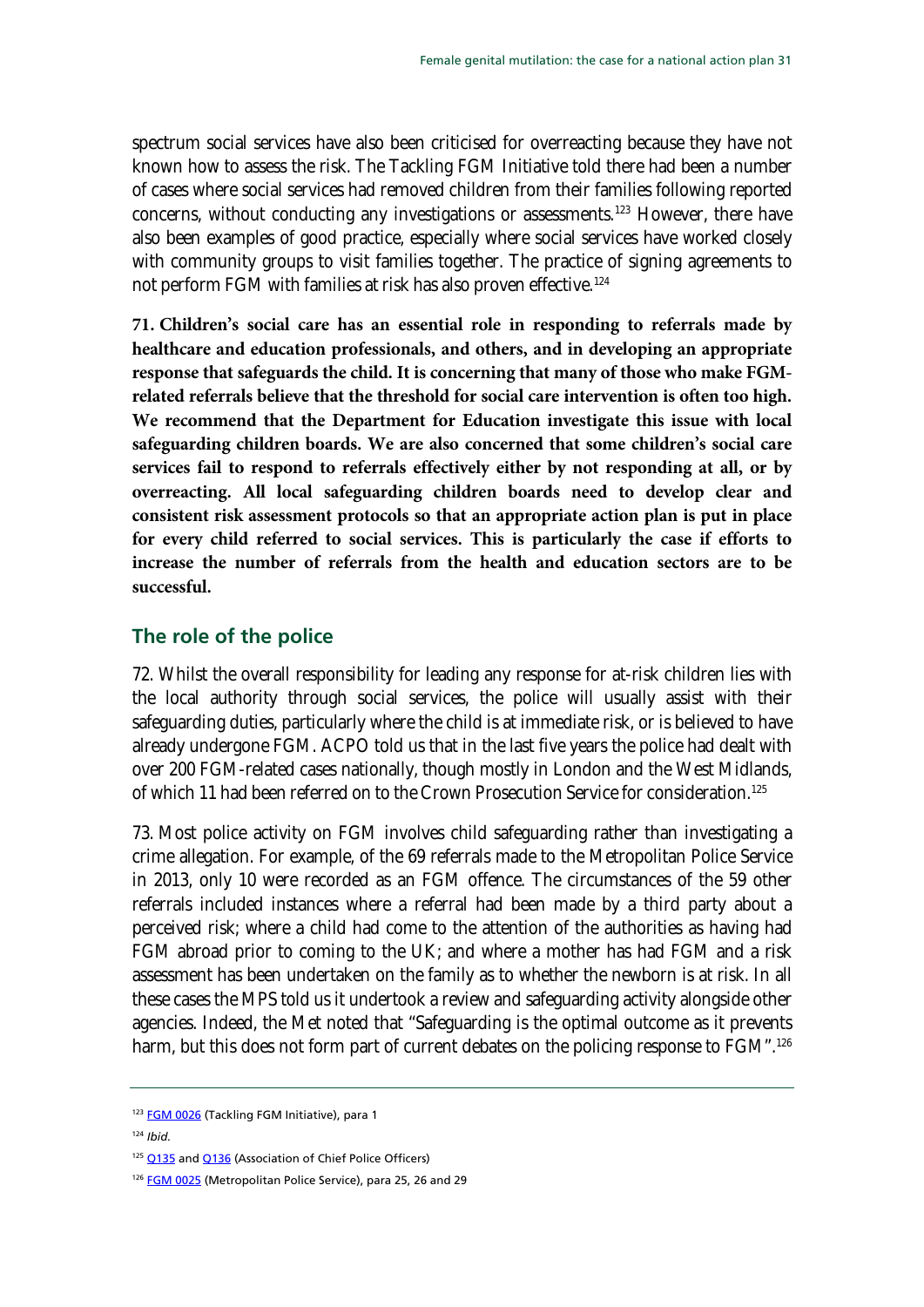Elsewhere, Avon and Somerset Constabulary told us its officers consider visiting every family relating to an FGM referral irrespective of whether there is evidence of a crime, partly to collect better intelligence, but also to reinforce the message about the law and to signpost for advice.<sup>[127](#page-31-0)</sup>

74. The low level of reporting means that responding police officers often do not have the experience or competence required to feel confident in the investigation of FGM cases.<sup>[128](#page-31-0)</sup> Although the Police and Crime Commissioner for Northumbria told us training in honour-based violence and FGM was provided to all new police recruits, community support officers, call handlers and investigators, the PCC for Greater Manchester told us: "There is little awareness of the issue within current policing procedures and practices, and minimal training".[129](#page-31-0) Avon and Somerset Constabulary also noted that the low level of reporting made it difficult to bid for further investment in the police's work against other policing priorities.[130](#page-31-0)

75. In response to the low level of reporting to the police, some forces have sought to take a more proactive and intelligence-led approach. For example, this year eight police forces will be working together at five airports on airport-side operations during a period when it is most likely that girls will be taken out of the country.<sup>[131](#page-31-0)</sup> These kinds of operations have been successful in the past when undertaken in partnership with community organisations. For the last few years under the banner of Project Azure, the Metropolitan Police has taken a more proactive approach through a range of initiatives. For example, it leads the FGM Strategy Group, which led to the creation of an information sharing protocol between the police and the NHS, as well as intelligence development and greater engagement with schools and the third sector. It also provides training to child abuse investigation teams who undertake all FGM-related investigations. In addition, it implemented Operation Limelight—an awareness and intervention campaign targeted at people travelling to and from high-risk countries.[132](#page-31-0) However, a former consultant to the MPS told us that, despite these activities, the Metropolitan Police had still not succeeded in securing a conviction for FGM, and that this was due in part to the fact that the level of resource provided to Project Azure had not reflected the scale of the problem in London.<sup>133</sup>

**76. The police have an important dual role to play in tackling FGM, both by working with children's social care and other agencies to safeguard at-risk children, and in investigating where a crime may have taken place. Given the low level of referrals to the police to date, we welcome the more proactive approach recently taken by forces such as** 

- 130 [FGM 0019](http://data.parliament.uk/writtenevidence/committeeevidence.svc/evidencedocument/home-affairs-committee/female-genital-mutilation/written/6033.pdf) (Avon and Somerset Constabulary), para 15
- 131 [Q147](http://data.parliament.uk/writtenevidence/committeeevidence.svc/evidencedocument/home-affairs-committee/female-genital-mutilation/oral/9021.pdf) (Association of Chief Police Officers)
- 132 [FGM 0025](http://data.parliament.uk/writtenevidence/committeeevidence.svc/evidencedocument/home-affairs-committee/female-genital-mutilation/written/6048.pdf) (Metropolitan Police Service), para 9
- 133 **[FGM 0021](http://data.parliament.uk/writtenevidence/committeeevidence.svc/evidencedocument/home-affairs-committee/female-genital-mutilation/written/6042.pdf)** (Ralph Tilby)

<span id="page-31-0"></span><sup>&</sup>lt;sup>127</sup> [FGM 0019](http://data.parliament.uk/writtenevidence/committeeevidence.svc/evidencedocument/home-affairs-committee/female-genital-mutilation/written/6033.pdf) (Avon and Somerset Constabulary), para 27

<sup>&</sup>lt;sup>128</sup> [FGM 0019](http://data.parliament.uk/writtenevidence/committeeevidence.svc/evidencedocument/home-affairs-committee/female-genital-mutilation/written/6033.pdf) (Avon and Somerset Constabulary), para 16

<sup>&</sup>lt;sup>129</sup> [FGM 0016](http://data.parliament.uk/writtenevidence/committeeevidence.svc/evidencedocument/home-affairs-committee/female-genital-mutilation/written/6029.pdf) (Police and Crime Commissioner for Northumbria) and [FGM 0040](http://data.parliament.uk/writtenevidence/committeeevidence.svc/evidencedocument/home-affairs-committee/female-genital-mutilation/written/6083.pdf) (Police and Crime Commissioner for Greater Manchester)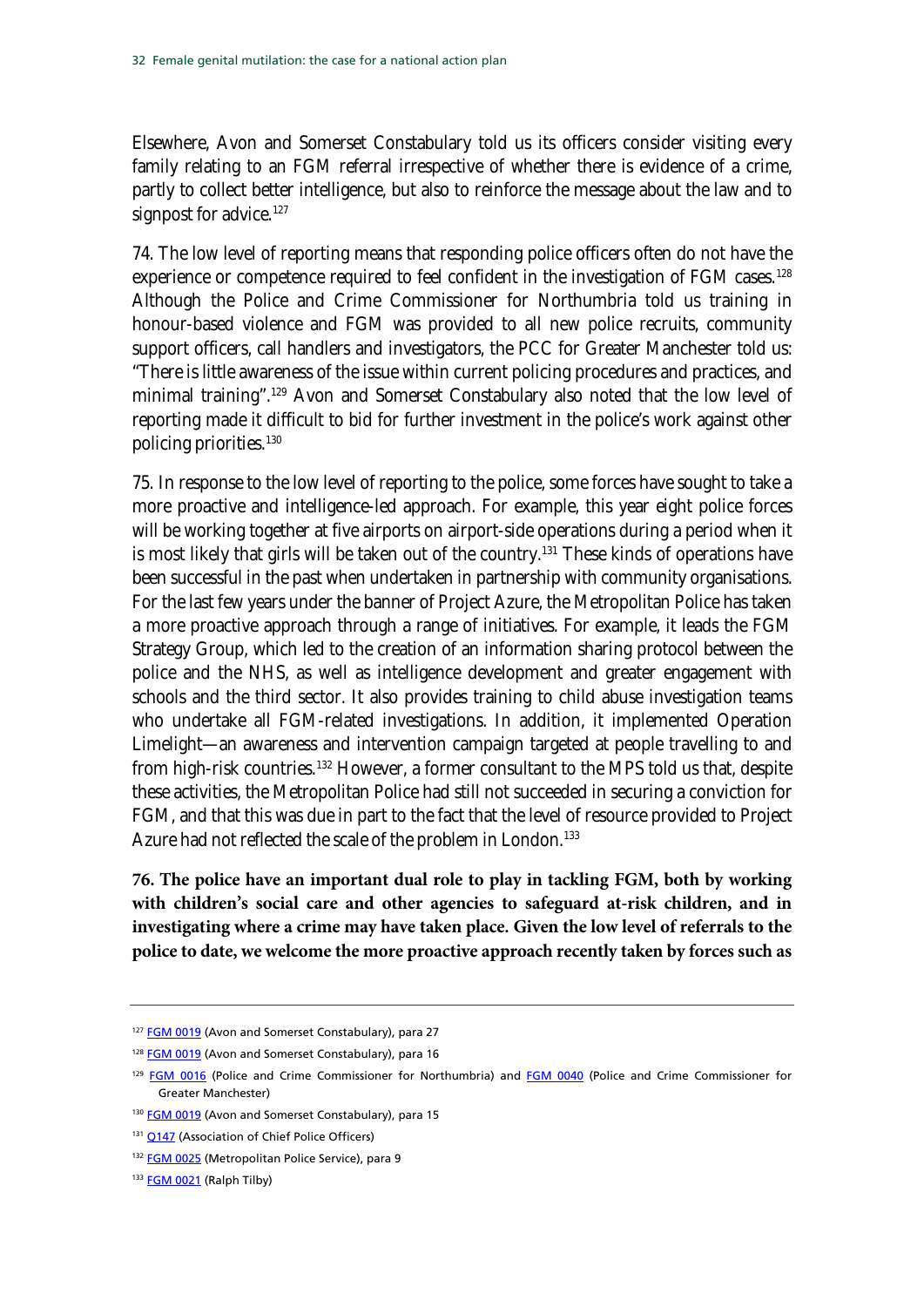**the Metropolitan Police Service, particularly its recent operations in airports. We believe forces need to ensure that officers receive training to respond appropriately to referrals, and are able to work effectively with grass-roots organisations to break down barriers with affected communities. We were extremely disappointed in the role of ACPO and its lead, who appear to have made little effort to tackle the problem faced, and have shown a distinct lack of leadership in this matter.** 

#### <span id="page-32-0"></span>**The role of the third sector**

77. Third sector organisations such as FORWARD, Daughters of Eve, Orchid Project, 28 Too Many, Bawso, the Tackling FGM Initiative, the Hawa Trust, Integrate Bristol and others have arguably been responsible for raising FGM up the political agenda in recent years and shaping Government policy. Despite very little funding, such groups have worked in a variety of ways to raise awareness of FGM and tackle the practice. For example, some groups have been responsible for developing awareness-raising programmes within communities in partnership with health, education and safeguarding professionals. The Tackling FGM Initiative told us grass-roots organisations were often best-placed to carry out this type of work because they were more likely to be trusted by the communities they worked within.<sup>134</sup> For the same reason, such groups have also been effective at working with social services to conduct family visits where there are at-risk children in order to inform them about the law, and also by taking part in safeguarding case conferences. In addition, third sector organisations have been at the forefront in providing training for frontline practitioners on their responsibilities, and how to raise FGM sensitively. FORWARD, for example, trained more than 1,500 professionals in 2013.[135](#page-32-1) Elsewhere, the teacher and youth worker-run Integrate Bristol organisation has been carrying out pioneering work in recent years, empowering pupils to talk openly about FGM and challenge the practice within their communities.<sup>[136](#page-32-1)</sup> Overall, the National Association of Head Teachers told us the voluntary sector was leading the way, and that: "The depth of knowledge and expertise possessed by these and other bodies is a rich resource".[137](#page-32-1)

78. The NSPCC has also done a considerable amount of work on FGM in recent years. In June 2013 it established a specialist FGM hotline, in conjunction with the MPS and the Home Office. The hotline exists for anyone who is concerned that a child's welfare is at risk. Although callers' details can remain anonymous, any information that could protect a child is referred to the police or social services.<sup>[138](#page-32-1)</sup> As of 31 March 2014 the line had received 198 calls and emails, resulting in 87 referrals to the police.<sup>[139](#page-32-1)</sup> However, the NSPCC described this as "just the tip of the iceberg", noting that more people were coming forward

<span id="page-32-1"></span><sup>134</sup> **[FGM 0026](http://data.parliament.uk/writtenevidence/committeeevidence.svc/evidencedocument/home-affairs-committee/female-genital-mutilation/written/6050.pdf)** (Tackling FGM Initiative)

<sup>135</sup> [FGM 0047](http://data.parliament.uk/writtenevidence/committeeevidence.svc/evidencedocument/home-affairs-committee/female-genital-mutilation/written/6531.pdf) (FORWARD), para 34

<sup>&</sup>lt;sup>136</sup> [Q47](http://data.parliament.uk/writtenevidence/committeeevidence.svc/evidencedocument/home-affairs-committee/female-genital-mutilation/oral/7419.pdf) (Christine Townsend, Integrate Bristol) an[d Q48](http://data.parliament.uk/writtenevidence/committeeevidence.svc/evidencedocument/home-affairs-committee/female-genital-mutilation/oral/7419.pdf) (Muna Hasan, Integrate Bristol)

<sup>137</sup> [FGM 0036](http://data.parliament.uk/writtenevidence/committeeevidence.svc/evidencedocument/home-affairs-committee/female-genital-mutilation/written/6068.pdf) (National Association of Head Teachers), para 3.4

<sup>138</sup> [FGM 0004](http://data.parliament.uk/writtenevidence/committeeevidence.svc/evidencedocument/home-affairs-committee/female-genital-mutilation/written/6004.pdf) (NSPCC), para 8

<sup>139</sup> **[FGM 0056](http://data.parliament.uk/writtenevidence/committeeevidence.svc/evidencedocument/home-affairs-committee/female-genital-mutilation/written/9305.pdf)** (NSPCC)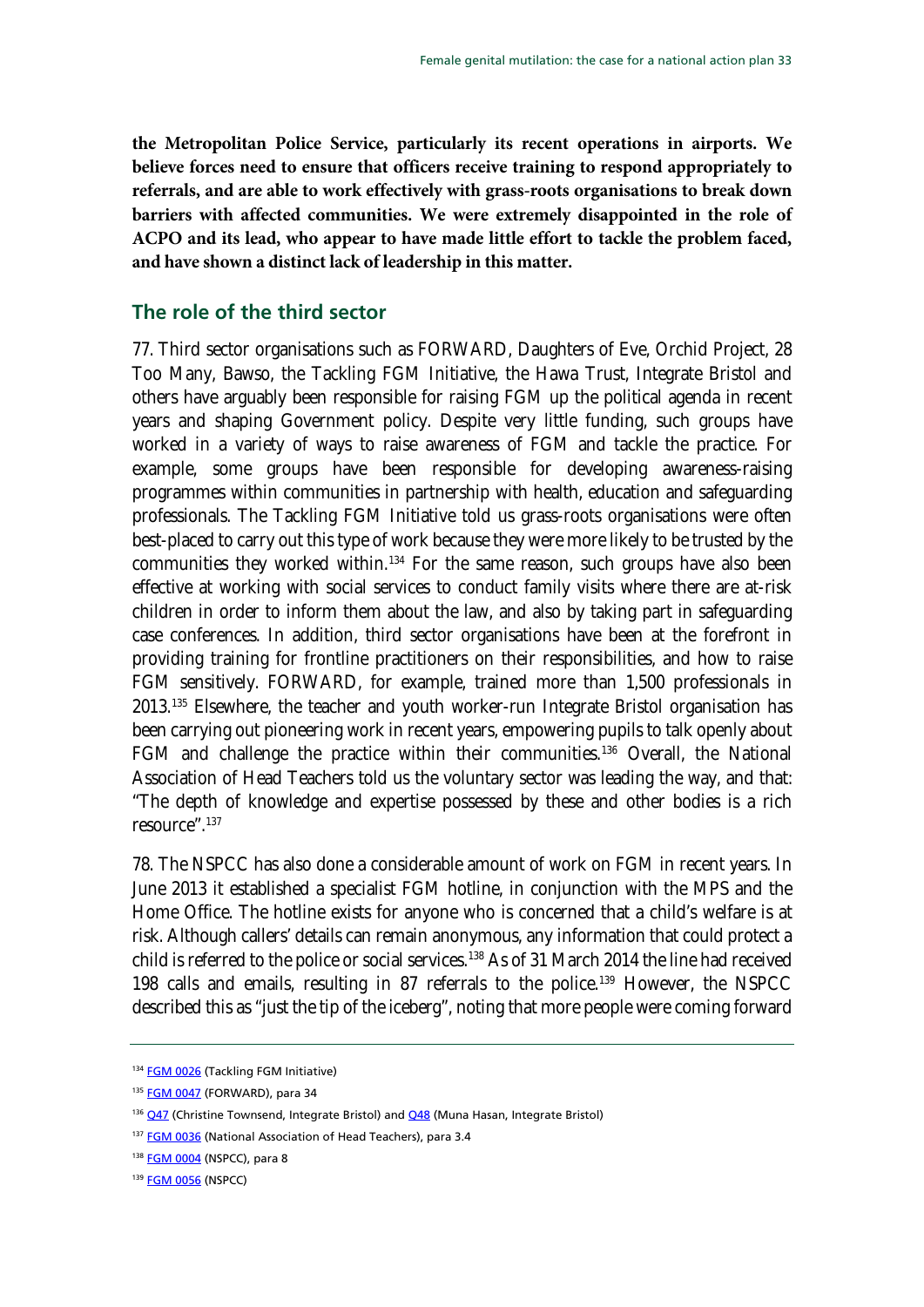to report concerns in recent months because of the increased level of awareness and debate around the issue.<sup>[140](#page-33-1)</sup> The charity also received 20 FGM-related calls to its ChildLine between 1 April 2013 and the end of the year—17 from children contacting about a personal concern, and the remainder from children with concerns for another child.

**79. The importance of third sector organisations in working with other agencies to safeguard at-risk girls cannot be understated. Their role in raising awareness, training professionals, and working with affected communities is vital to tackling FGM in the UK. To date they have achieved this with very little financial support. The Government must provide additional funding to increase significantly the capacity of grass-roots groups, and to encourage the roll-out of best practice from groups such as Integrate Bristol. We support the NSPCC's FGM helpline, which has significantly increased the number of police referrals, though the charity itself believes this is the tip of the iceberg. The Government therefore needs to do much more to promote awareness of the helpline's existence among frontline practitioners and practising communities.** 

<span id="page-33-2"></span>**80. Overall, the safeguarding of girls and young women at risk of FGM requires the development of a multi-agency approach with co-operation between all those who come into contact with children—health, education, social care, the police and others. FGM is child abuse and needs to be treated accordingly through existing child protection and safeguarding system. This requires a much greater emphasis on the collection and sharing of information, and the development of clear referral pathways that are well-understood and used by frontline practitioners.**

### <span id="page-33-0"></span>**Raising awareness**

81. A consistent message from our evidence was the importance of the Government's role in raising awareness of FGM. At present there is a lack of awareness of the legislation on FGM, of how to make a referral, and of the services available for survivors. To date, however, support for awareness-raising has been poorly funded, piecemeal, and largely left to grass-roots organisations and campaigns in the national media. In November 2013 the Government received an award of €300,000 from the European Union to fund a communications campaign on FGM. It has also supported initiatives such as the International Day of Zero Tolerance to FGM, on which this year the Government published a declaration setting out the programme of work it had underway to tackle FGM.

82. One Government initiative has been the 'Statement Opposing Female Genital Mutilation' leaflet, which it launched in October 2012. This is a pocket-sized document, which explains the law and potential penalties that can be used against those who commit, or assist someone else to commit, FGM.<sup>[141](#page-33-1)</sup> It is designed to be carried in a purse or the back of a passport, and is for families who have recently entered the UK, who do not wish their

<span id="page-33-1"></span><sup>140</sup> [Q235](http://data.parliament.uk/writtenevidence/committeeevidence.svc/evidencedocument/home-affairs-committee/female-genital-mutilation/oral/9021.pdf) (NSPCC)

<sup>&</sup>lt;sup>141</sup> [FGM 0029](http://data.parliament.uk/writtenevidence/committeeevidence.svc/evidencedocument/home-affairs-committee/female-genital-mutilation/written/6056.pdf) (Government), para 31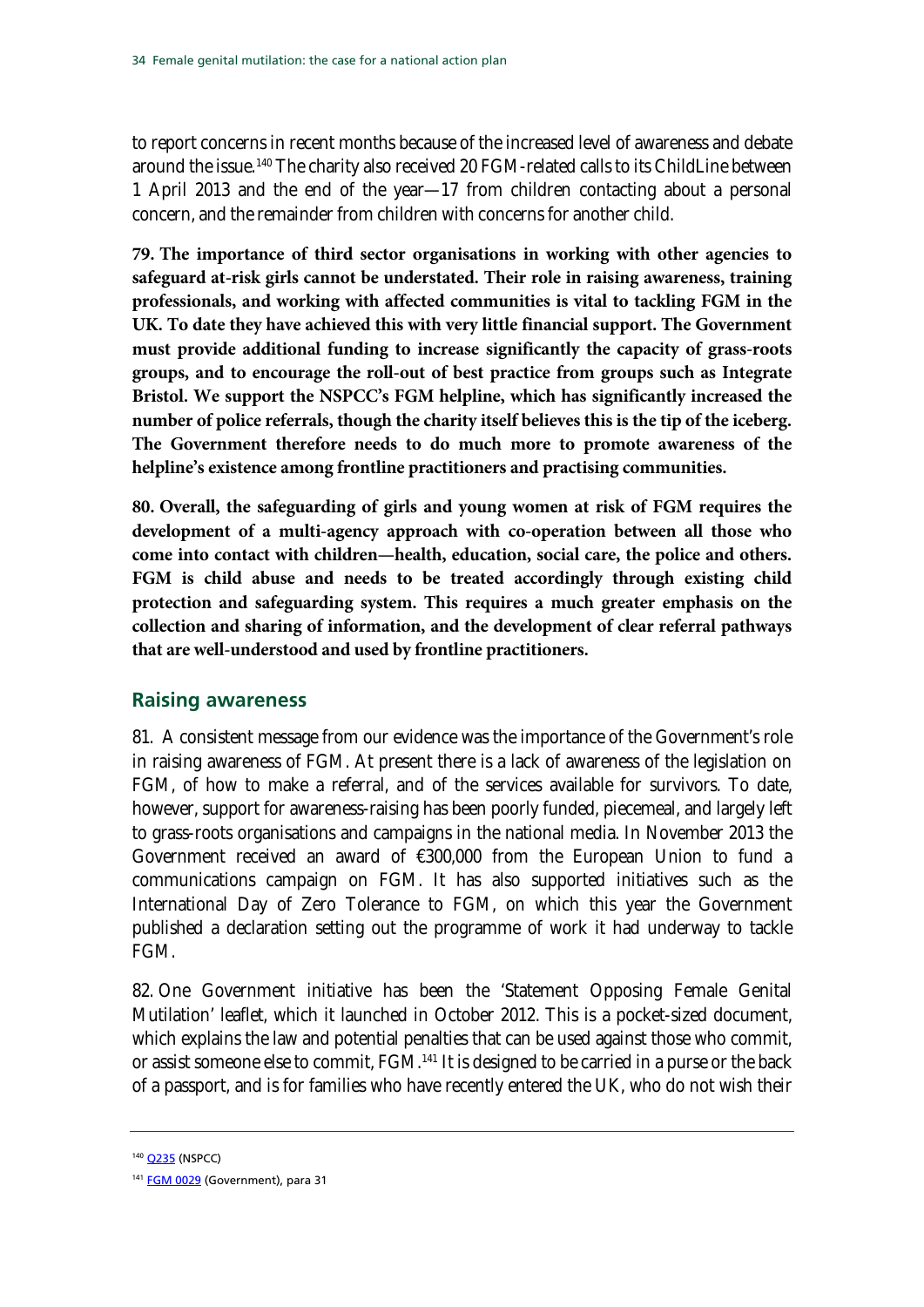children to undergo FGM, but are subject to social pressure to do so when visiting their families abroad. It is based on the 'Health Passport', introduced in 2011 in the Netherlands, where an estimated 21,000 women have undergone FGM.<sup>[142](#page-34-0)</sup> The UK Government has distributed over 41,000 statements to date. The Tackling FGM Initiative told us they had been well-received, though it was not clear to what extent girls were taking them abroad. Other concerns raised about the statements included the fact that use of the term 'female genital mutilation' risked alienating their target audience; that the language in the statement could be simpler and less legalistic; that the statement could also explain better the health consequences of FGM; and that there had been a lack of publicity and promotion for the statement.<sup>[143](#page-34-0)</sup> It was also noted that the statement should be integrated as part of a much wider range of initiatives with communities.<sup>[144](#page-34-0)</sup>

83. Many of our witnesses, including the Intercollegiate Group, 28 Too Many, the Tackling FGM Initiative, FORWARD, and ACPO, emphasised the need for a comprehensive and ongoing national awareness campaign.<sup>[145](#page-34-0)</sup> They told us it should be multifaceted separately targeting health, education, social care and other frontline professionals, practising communities, and the wider general public. For example, ACPO told us: "it is essential that there is a unified communication strategy at a national level".<sup>[146](#page-34-0)</sup> Such a campaign would need to operate at different levels and use a range of media. This should include the use of leaflets and posters in GPs' practices, A&E, nurseries, schools, community centres, youth clubs, churches, mosques etc.<sup>[147](#page-34-0)</sup> It should also make use of community media, as well as the wider media. It could also take the form of information provided routinely to new arrivals to the UK from FGM-practising countries. Witnesses suggested that the content of such a campaign should seek to raise awareness of the illegality of FGM and the health risks associated with it, as well as providing information to practitioners seeking advice on making a referral, and signposting women who have undergone FGM to the services that are available to them.

**84. There is a clear case for a national FGM awareness campaign, on the same scale as historic public health campaigns on domestic violence and HIV/AIDS. For too long it has been left to grass-roots campaigners and the national media to do this work. And whilst we welcome the €300,000 of EU funding for awareness-raising, it is not sufficient. We recommend the Government provide funding to implement a national** 

<span id="page-34-0"></span><sup>142</sup> Marja Exterkate, *Female Genital Mutilation in the Netherlands: Prevalence, Incidence and Determinants*, January 2013

<sup>&</sup>lt;sup>143</sup> [FGM 0010](http://data.parliament.uk/writtenevidence/committeeevidence.svc/evidencedocument/home-affairs-committee/female-genital-mutilation/written/6016.pdf) (28 Too Many), para 3.5.2, an[d FGM 0012](http://data.parliament.uk/writtenevidence/committeeevidence.svc/evidencedocument/home-affairs-committee/female-genital-mutilation/written/6018.pdf) (Professor Lisa Avalos)

<sup>&</sup>lt;sup>144</sup> [FGM 0012](http://data.parliament.uk/writtenevidence/committeeevidence.svc/evidencedocument/home-affairs-committee/female-genital-mutilation/written/6018.pdf) (Professor Lisa Avalos)

<sup>145</sup> [FGM 0008](http://data.parliament.uk/writtenevidence/committeeevidence.svc/evidencedocument/home-affairs-committee/female-genital-mutilation/written/6009.pdf) (Bar Human Rights Committee), para 8, [FGM 0010](http://data.parliament.uk/writtenevidence/committeeevidence.svc/evidencedocument/home-affairs-committee/female-genital-mutilation/written/6016.pdf) (28 Too Many), para 3.5.3, [FGM 0011](http://data.parliament.uk/writtenevidence/committeeevidence.svc/evidencedocument/home-affairs-committee/female-genital-mutilation/written/6017.pdf) (International Association of Women Police), [FGM 0019](http://data.parliament.uk/writtenevidence/committeeevidence.svc/evidencedocument/home-affairs-committee/female-genital-mutilation/written/6033.pdf) (Avon and Somerset Constabulary), para 40, [FGM 0022](http://data.parliament.uk/writtenevidence/committeeevidence.svc/evidencedocument/home-affairs-committee/female-genital-mutilation/written/6044.pdf) (Intercollegiate Group on tackling FGM), para 25, [FGM 0023](http://data.parliament.uk/writtenevidence/committeeevidence.svc/evidencedocument/home-affairs-committee/female-genital-mutilation/written/6046.pdf) (Juliet Albert), [FGM 0026](http://data.parliament.uk/writtenevidence/committeeevidence.svc/evidencedocument/home-affairs-committee/female-genital-mutilation/written/6050.pdf) (Tackling FGM Initiative), [FGM 0040](http://data.parliament.uk/writtenevidence/committeeevidence.svc/evidencedocument/home-affairs-committee/female-genital-mutilation/written/6083.pdf) (Police and Crime Commissioner for Greater Manchester), [FGM 0043](http://data.parliament.uk/writtenevidence/committeeevidence.svc/evidencedocument/home-affairs-committee/female-genital-mutilation/written/6149.pdf) (Dr Deborah Hodes), [FGM 0046](http://data.parliament.uk/writtenevidence/committeeevidence.svc/evidencedocument/home-affairs-committee/female-genital-mutilation/written/6530.pdf) (Association of Chief Police Officers), and [FGM 0047](http://data.parliament.uk/writtenevidence/committeeevidence.svc/evidencedocument/home-affairs-committee/female-genital-mutilation/written/6531.pdf) (FORWARD), para 46; 0371 (Royal College of Midwives), 0387 (Dr Kerry Robinson, Consultant Paediatrician, Whittington Health), and [Q394](http://data.parliament.uk/writtenevidence/committeeevidence.svc/evidencedocument/home-affairs-committee/female-genital-mutilation/oral/9447.pdf) (Dr Comfort Momoh, Guys' and St Thomas' African Well Women's Clinic, and the Community Practitioners and Health Visitors Association)

<sup>&</sup>lt;sup>146</sup> [FGM 0046](http://data.parliament.uk/writtenevidence/committeeevidence.svc/evidencedocument/home-affairs-committee/female-genital-mutilation/written/6530.pdf) (Association of Chief Police Officers), para 84

<sup>&</sup>lt;sup>147</sup> [FGM 0022](http://data.parliament.uk/writtenevidence/committeeevidence.svc/evidencedocument/home-affairs-committee/female-genital-mutilation/written/6044.pdf) (Intercollegiate Group on tackling FGM), para 25 an[d FGM 0043](http://data.parliament.uk/writtenevidence/committeeevidence.svc/evidencedocument/home-affairs-committee/female-genital-mutilation/written/6149.pdf) (Dr Deborah Hodes)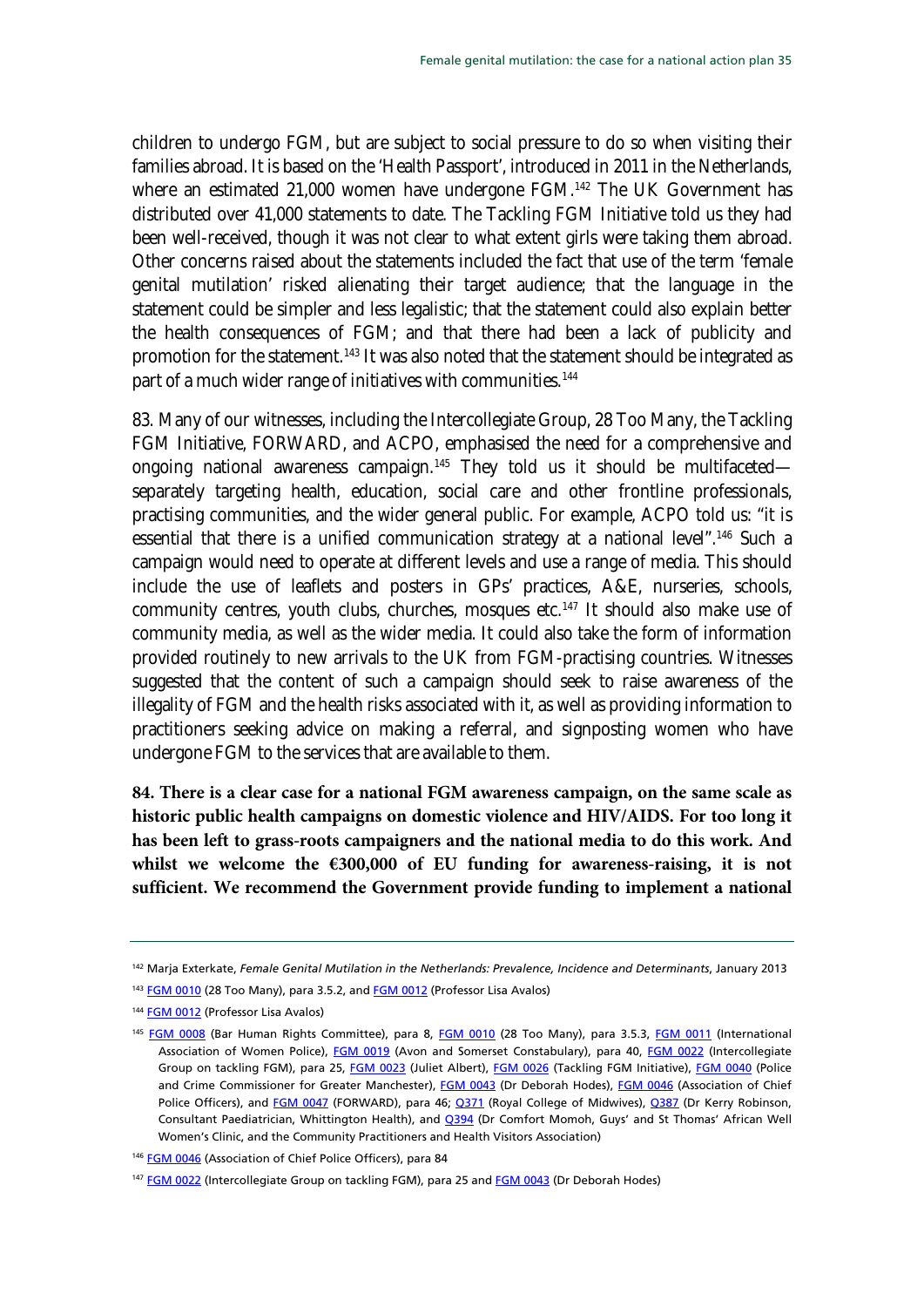**campaign that targets frontline professionals, practising communities, including atrisk girls, as well as the wider general public. The campaign should carry the unambiguous message that FGM is a serious crime and child abuse. It should also signpost practitioners who are unsure as to how to make a referral, and women who have undergone FGM and are seeking support.**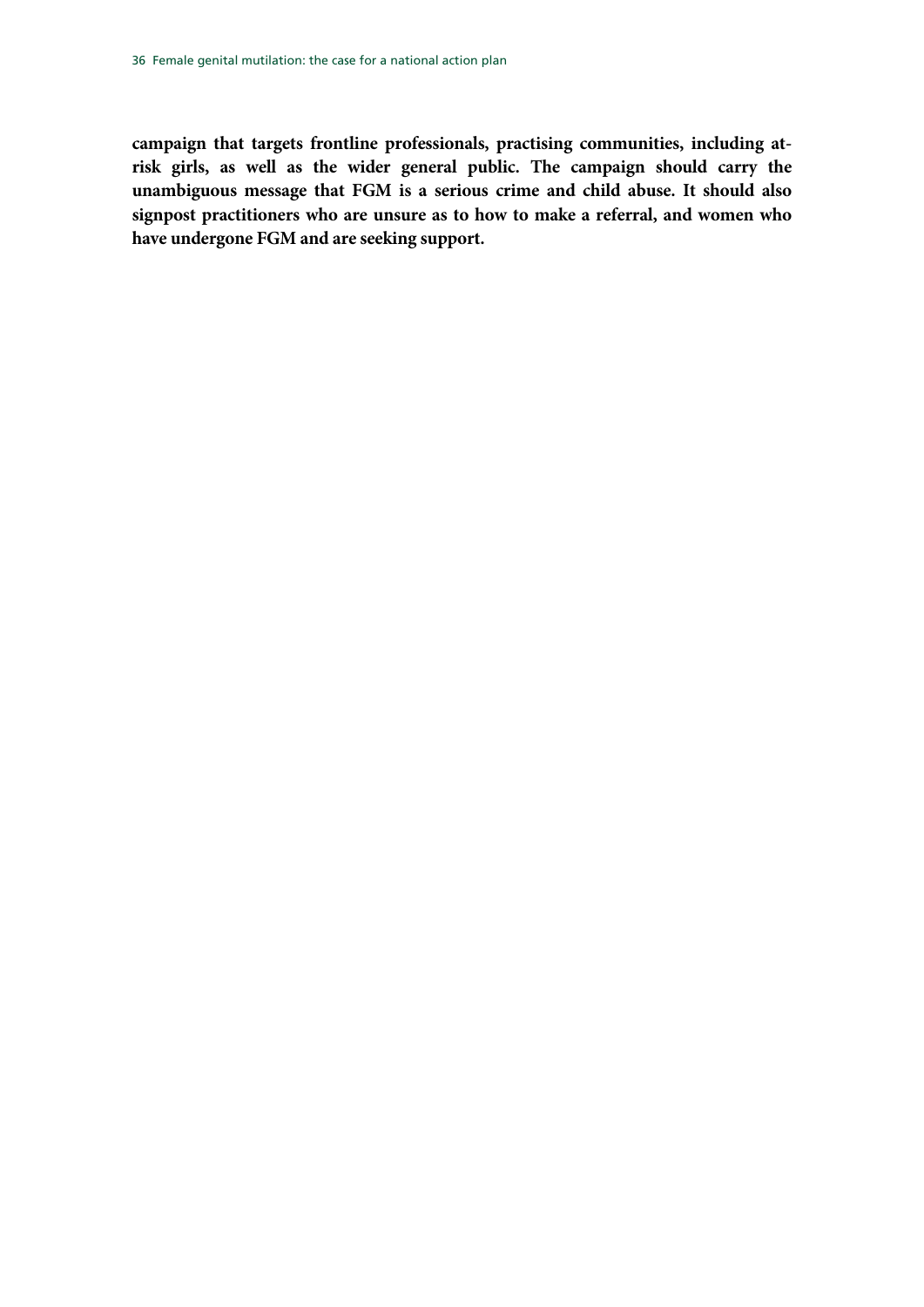# <span id="page-36-0"></span>4 Changing the law

85. FGM was first made a specific criminal offence in England and Wales under the Prohibition of Female Circumcision Act 1985. This was repealed and replaced by the Female Genital Mutilation Act 2003 in England, Wales and Northern Ireland, and the Prohibition of Female Genital Mutilation (Scotland) Act 2005 in Scotland. Both Acts extended the offence of FGM to cover acts committed outside the UK by UK nationals or permanent UK residents. They also increased the maximum penalty on conviction from five to 14 years' imprisonment. The failure to achieve any prosecutions under existing legislation has caused many to question the effectiveness of the 2003 Act. Leyla Hussein from Daughters of Eve, and Muna Hasan from Integrate Bristol argued that existing legislation should be sufficient to safeguard at-risk girls and prosecute where necessary.<sup>[148](#page-36-2)</sup> However, we also received evidence suggesting various potential improvements to the law, which would improve child protection and increase the likelihood of a successful prosecution.

### <span id="page-36-1"></span>**Residency status**

86. Section 3 of the 2003 Act makes it a criminal offence to aid, abet, counsel or procure FGM for a girl outside of the UK. However, the Act applies only to UK nationals or permanent UK residents. A number of witnesses told us this created a loophole that failed to protect girls who had a different residency status who were taken out of the country to undergo FGM.[149](#page-36-2) For example, girls whose parents have temporary residency status, such as refugees or students, would not be covered under the legislation. The Bar Human Rights Committee argues that "this gap in the law not only fails to reflect the highly mobile nature of the affected communities, but is morally indefensible".<sup>[150](#page-36-2)</sup> FORWARD noted that as a signatory to the Council of Europe Convention on preventing and combating violence against women and domestic violence (known as the Istanbul Convention), the UK had a responsibility to protect all girls and young women at risk of FGM, regardless of their residency status.<sup>[151](#page-36-2)</sup> The Metropolitan Police told us it was currently investigating a number of cases where the residency status of the individuals concerned potentially hampered the ability to proceed to a prosecution.[152](#page-36-2) Indeed, FORWARD also told us:

In some cases where people do not have permanent residency—if they are here on work visas, student visas […] Their daughters are not protected, and

<span id="page-36-2"></span><sup>148</sup> [Q36](http://data.parliament.uk/writtenevidence/committeeevidence.svc/evidencedocument/home-affairs-committee/female-genital-mutilation/oral/7419.pdf) (Leyla Hussein, Daughters of Eve) an[d Q64](http://data.parliament.uk/writtenevidence/committeeevidence.svc/evidencedocument/home-affairs-committee/female-genital-mutilation/oral/7419.pdf) (Muna Hasan, Integrate Bristol)

<sup>149</sup> [FGM 0008](http://data.parliament.uk/writtenevidence/committeeevidence.svc/evidencedocument/home-affairs-committee/female-genital-mutilation/written/6009.pdf) (Bar Human Rights Committee), para 38, [FGM 0010](http://data.parliament.uk/writtenevidence/committeeevidence.svc/evidencedocument/home-affairs-committee/female-genital-mutilation/written/6016.pdf) (28 Too Many), para 3.1.5, [FGM 0022](http://data.parliament.uk/writtenevidence/committeeevidence.svc/evidencedocument/home-affairs-committee/female-genital-mutilation/written/6044.pdf) (Intercollegiate Group on tackling FGM)[, FGM 0025](http://data.parliament.uk/writtenevidence/committeeevidence.svc/evidencedocument/home-affairs-committee/female-genital-mutilation/written/6048.pdf) (Metropolitan Police Service), para 34, [FGM 0026](http://data.parliament.uk/writtenevidence/committeeevidence.svc/evidencedocument/home-affairs-committee/female-genital-mutilation/written/6050.pdf) (Tackling FGM Initiative), para 6[, FGM 0028](http://data.parliament.uk/writtenevidence/committeeevidence.svc/evidencedocument/home-affairs-committee/female-genital-mutilation/written/6052.pdf) (Rights of Women and Asylum Aid), para 15[, FGM 0031](http://data.parliament.uk/writtenevidence/committeeevidence.svc/evidencedocument/home-affairs-committee/female-genital-mutilation/written/6058.pdf) (Muslim Women's Network), para 13[, FGM 0046](http://data.parliament.uk/writtenevidence/committeeevidence.svc/evidencedocument/home-affairs-committee/female-genital-mutilation/written/6530.pdf) (Association of Chief Police Officers), para 14-15, [FGM 0047](http://data.parliament.uk/writtenevidence/committeeevidence.svc/evidencedocument/home-affairs-committee/female-genital-mutilation/written/6531.pdf) (FORWARD), para 15-16, and [FGM 0050](http://data.parliament.uk/writtenevidence/committeeevidence.svc/evidencedocument/home-affairs-committee/female-genital-mutilation/written/6536.pdf) (Crown Prosecution Service), para 29

<sup>150</sup> [FGM 0008](http://data.parliament.uk/writtenevidence/committeeevidence.svc/evidencedocument/home-affairs-committee/female-genital-mutilation/written/6009.pdf) (Bar Human Rights Committee), para 38

<sup>151</sup> [FGM 0047](http://data.parliament.uk/writtenevidence/committeeevidence.svc/evidencedocument/home-affairs-committee/female-genital-mutilation/written/6531.pdf) (FORWARD), para 16

<sup>&</sup>lt;sup>152</sup> [FGM 0025](http://data.parliament.uk/writtenevidence/committeeevidence.svc/evidencedocument/home-affairs-committee/female-genital-mutilation/written/6048.pdf) (Metropolitan Police Service), para 34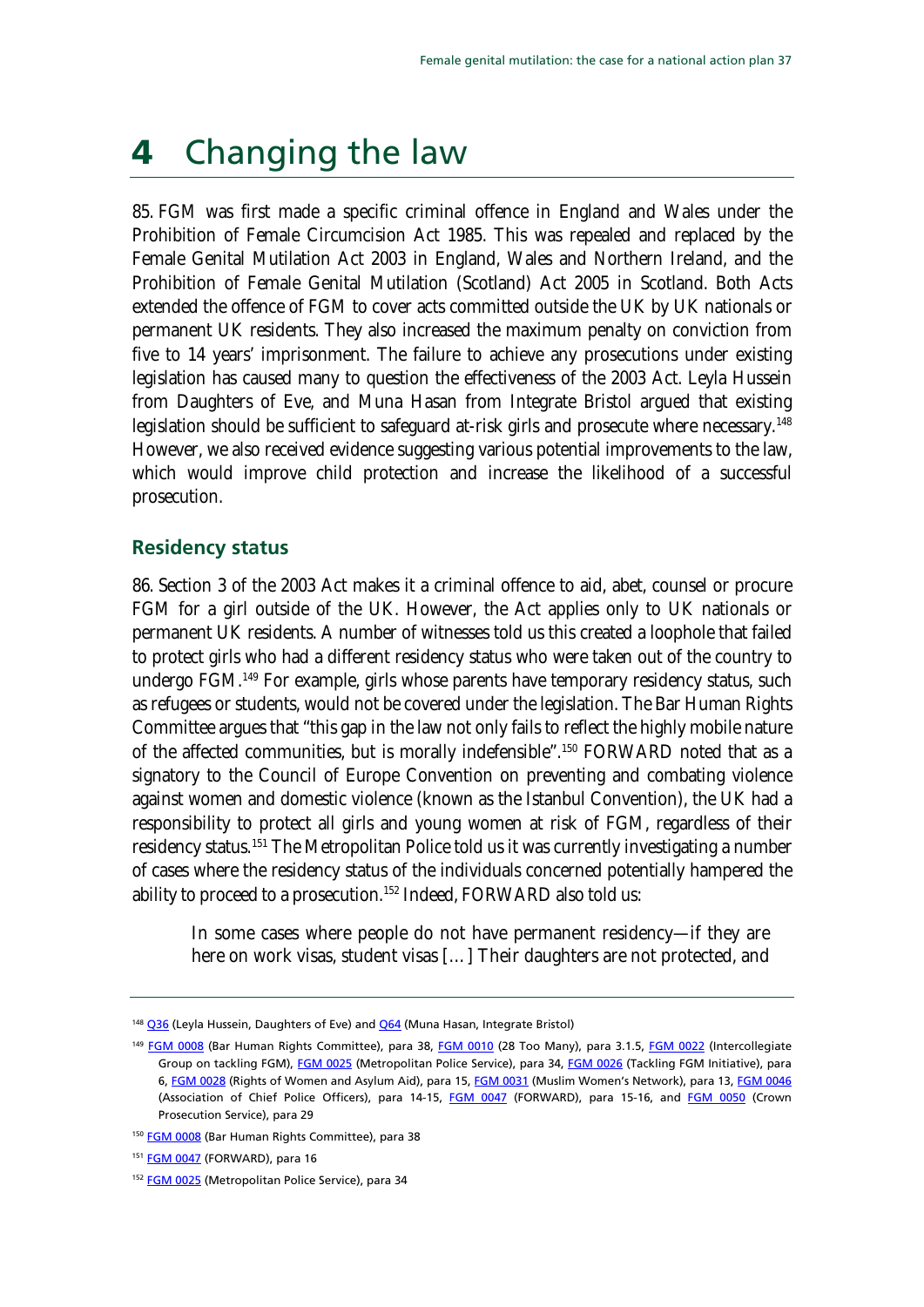there have been cases where people have said, "Our intention is to have FGM done. We will have it when we leave the country. There is nothing really anyone can do".[153](#page-37-2)

87. In February 2014 the Director of Public Prosecutions wrote to Ministers in the Home Office, Ministry of Justice, and Department of Health identifying possible ways of strengthening the criminal law on FGM. She raised extending the scope of extra-territorial offences as one potential area for improvement. We were pleased to see, therefore, that in June 2014 the Government announced in the Queen's Speech that it intended to extend the provisions of the 2003 Act to cover foreign nationals who are 'habitually resident' in the UK.

### <span id="page-37-0"></span>**Reinfibulation**

88. The Director of Public Prosecutions' letter to Ministers also asked for clarification of the law in respect of reinfibulation. Because infibulation, also referred to as Type 3 FGM, involves the narrowing of the vaginal orifice, it needs to be opened up during childbirth. The Intercollegiate Group told us there have been cases where women who were deinfibulated during delivery had returned in subsequent pregnancies having undergone restitching, i.e. reinfibulation. However, the existing legislation refers only to infibulation. The Crown Prosecution Service, the Metropolitan Police, ACPO, the Intercollegiate Group and others all told us this meant there was a lack of clarity as to whether reinfibulation was covered by legislation.[154](#page-37-2)

### <span id="page-37-1"></span>**Female genital cosmetic surgery**

89. Female genital cosmetic surgery (FGCS) is an increasingly popular form of surgery. For example, there has been a fivefold increase in the number of labiaplasty procedures—the most common form of FGCS—in the last 10 years. However, FORWARD told us such procedures are often very similar to Type 1 and Type 2 FGM, and can result in comparable health complications such as reduced sensation, infection and bleeding, and wound dehiscence.<sup>[155](#page-37-2)</sup> FGCS is mainly performed in the private sector, and so is not subject to the same level of regulation or monitoring as in the NHS. Both ACPO and the Metropolitan Police argued that at present there is a perceived "double standard" whereby there is a focus on practising black and ethnic minority communities, whilst in the wider community the 'designer vagina' private medical industry is flourishing.[156](#page-37-2)

90. Furthermore, section 1 of the 2003 Act allows for "a surgical operation on a girl which is necessary for her physical or mental health", which the Mayor of London's Harmful

<span id="page-37-2"></span><sup>153</sup> [Q239](http://data.parliament.uk/writtenevidence/committeeevidence.svc/evidencedocument/home-affairs-committee/female-genital-mutilation/oral/9021.pdf) (FORWARD)

<sup>154</sup> [FGM 0003](http://data.parliament.uk/writtenevidence/committeeevidence.svc/evidencedocument/home-affairs-committee/female-genital-mutilation/written/5979.pdf) (Buckinghamshire County Council), para 6.1, [FGM 0022](http://data.parliament.uk/writtenevidence/committeeevidence.svc/evidencedocument/home-affairs-committee/female-genital-mutilation/written/6044.pdf) (Intercollegiate Group on tackling FGM), para 7, [FGM 0025](http://data.parliament.uk/writtenevidence/committeeevidence.svc/evidencedocument/home-affairs-committee/female-genital-mutilation/written/6048.pdf) (Metropolitan Police Service), para 36, [FGM 0045](http://data.parliament.uk/writtenevidence/committeeevidence.svc/evidencedocument/home-affairs-committee/female-genital-mutilation/written/6524.pdf) (Mayor of London's Harmful Practices Taskforce), FGM [0046](http://data.parliament.uk/writtenevidence/committeeevidence.svc/evidencedocument/home-affairs-committee/female-genital-mutilation/written/6530.pdf) (Association of Chief Police Officers), para 18-23, and [FGM 0050](http://data.parliament.uk/writtenevidence/committeeevidence.svc/evidencedocument/home-affairs-committee/female-genital-mutilation/written/6536.pdf) (Crown Prosecution Service), para 29

<sup>155</sup> [FGM 0047](http://data.parliament.uk/writtenevidence/committeeevidence.svc/evidencedocument/home-affairs-committee/female-genital-mutilation/written/6531.pdf) (FORWARD), para 18-19

<sup>&</sup>lt;sup>156</sup> [FGM 0025](http://data.parliament.uk/writtenevidence/committeeevidence.svc/evidencedocument/home-affairs-committee/female-genital-mutilation/written/6048.pdf) (Metropolitan Police Service), para 37-39, and [FGM 0046](http://data.parliament.uk/writtenevidence/committeeevidence.svc/evidencedocument/home-affairs-committee/female-genital-mutilation/written/6530.pdf) (Association of Chief Police Officers), para 27-30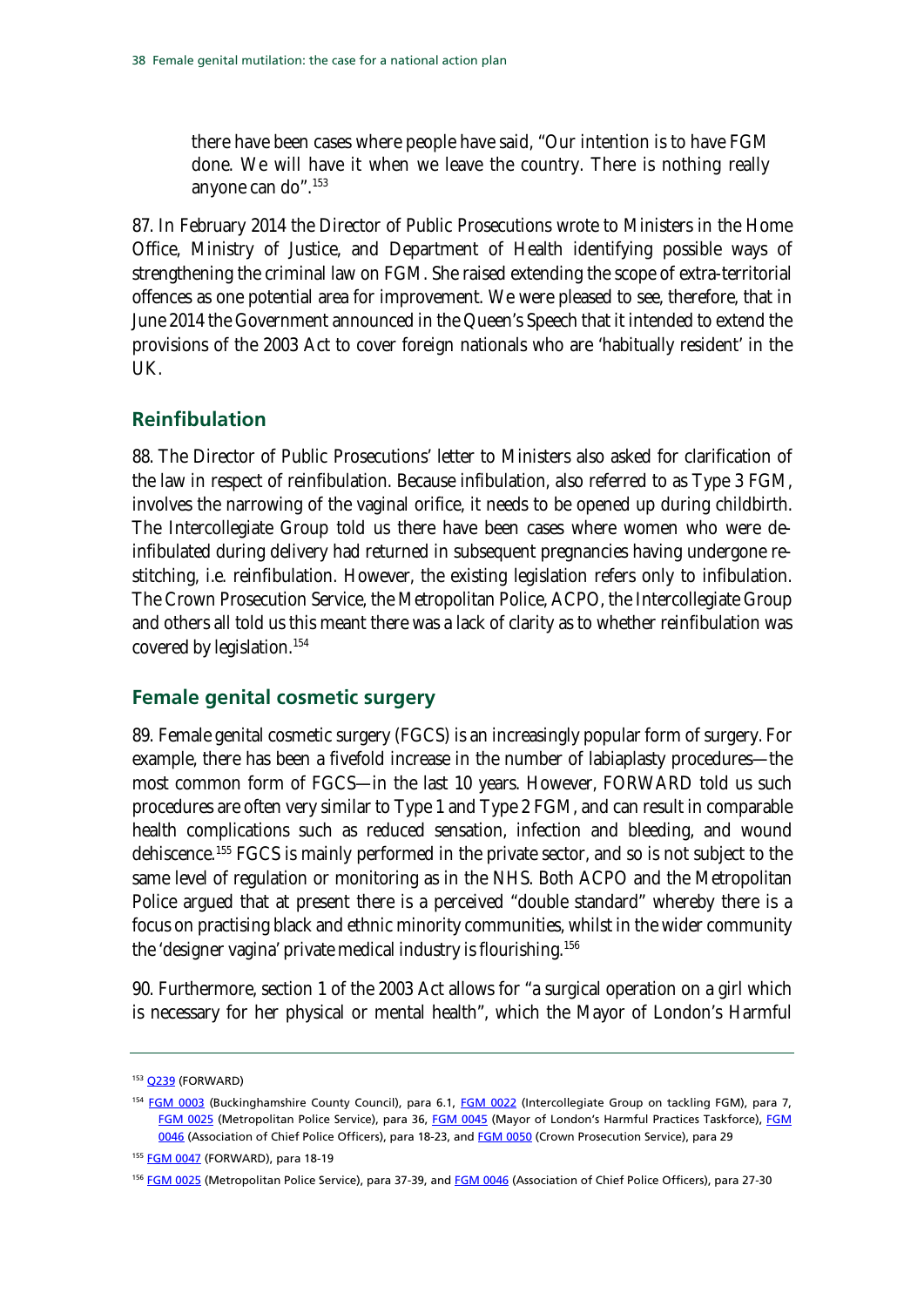Practices Taskforce argued creates a loophole that potentially allows medical practitioners in the private cosmetic industry to conduct FGM with impunity.[157](#page-38-2) FORWARD pointed to a recent position paper by the Royal College of Obstetricians and Gynaecologists and the British Society for Paediatric and Adolescent Gynaecology, which recommended that FGCS should not be carried out on girls under the age of 18.

### <span id="page-38-0"></span>**Protection orders**

91. The Ministry of Justice is currently considering whether to introduce a civil law option as an additional tool for tackling FGM. The idea would be that those afraid of being subjected to FGM, or those concerned for someone seen to be at risk, could apply for an order to place the potential victim under the protection of the court.<sup>[158](#page-38-2)</sup> The Bar Human Rights Committee, the Muslim Women's Network and ACPO all advocated the introduction of 'FGM protection orders', modelled on existing forced marriage protection orders, which have been used more than 600 times to date.[159](#page-38-2) The potential powers under such orders could include the prohibition of foreign travel, residence reporting, and mandatory examinations. They would also have the advantage of not requiring the removal of children from their parents, which remains the option of last resort for children's social care and the police, for children seen as at immediate risk. The Government told us it plans to seek the views of stakeholders on the merits of such a civil law measure, and how it might work alongside the criminal legislation, before proceeding further.

### <span id="page-38-1"></span>**Parental responsibility**

92. A further legislative measure would be to place a positive duty on parents or carers to prevent their children from being mutilated by someone else, or on the instigation of someone else. A number of witnesses supported this proposal, in part because it would alleviate the need for children to give evidence or identify who performed the procedure on them.[160](#page-38-2) The Intercollegiate Group, for example, told us: "The law does not see FGM as a criminal dereliction of parents' and guardians' duty to protect their children […] there is a need to shift responsibility onto parents".<sup>[161](#page-38-2)</sup> Elsewhere, ACPO told us: "Where parents of a potential victim of FGM have been aware that their child is to undergo the procedure, consideration must be given to their liability".[162](#page-38-2) The Director of Public Prosecutions also made this proposal, which would require an amendment to the Domestic Violence,

<span id="page-38-2"></span><sup>&</sup>lt;sup>157</sup> [FGM 0045](http://data.parliament.uk/writtenevidence/committeeevidence.svc/evidencedocument/home-affairs-committee/female-genital-mutilation/written/6524.pdf) (Mayor of London's Harmful Practices Taskforce)

<sup>&</sup>lt;sup>158</sup> [FGM 0029](http://data.parliament.uk/writtenevidence/committeeevidence.svc/evidencedocument/home-affairs-committee/female-genital-mutilation/written/6056.pdf) (Government), para 12

<sup>159</sup> [FGM 0008](http://data.parliament.uk/writtenevidence/committeeevidence.svc/evidencedocument/home-affairs-committee/female-genital-mutilation/written/6009.pdf) (Bar Human Rights Committee), and [FGM 0031](http://data.parliament.uk/writtenevidence/committeeevidence.svc/evidencedocument/home-affairs-committee/female-genital-mutilation/written/6058.pdf) (Muslim Women's Network), para 12; [Q153](http://data.parliament.uk/writtenevidence/committeeevidence.svc/evidencedocument/home-affairs-committee/female-genital-mutilation/oral/9021.pdf) and [Q154](http://data.parliament.uk/writtenevidence/committeeevidence.svc/evidencedocument/home-affairs-committee/female-genital-mutilation/oral/9021.pdf) (Association of Chief Police Officers)

<sup>160</sup> [FGM 0001](http://data.parliament.uk/writtenevidence/committeeevidence.svc/evidencedocument/home-affairs-committee/female-genital-mutilation/written/4910.pdf) (Children and Families Across Borders), para 1[, FGM 0019](http://data.parliament.uk/writtenevidence/committeeevidence.svc/evidencedocument/home-affairs-committee/female-genital-mutilation/written/6033.pdf) (Avon and Somerset Constabulary), para 5-6, [FGM](http://data.parliament.uk/writtenevidence/committeeevidence.svc/evidencedocument/home-affairs-committee/female-genital-mutilation/written/6044.pdf)  [0022](http://data.parliament.uk/writtenevidence/committeeevidence.svc/evidencedocument/home-affairs-committee/female-genital-mutilation/written/6044.pdf) (Intercollegiate Group on tackling FGM), para 4, [FGM 0031](http://data.parliament.uk/writtenevidence/committeeevidence.svc/evidencedocument/home-affairs-committee/female-genital-mutilation/written/6058.pdf) (Muslim Women's Network), para 10, [FGM 0046](http://data.parliament.uk/writtenevidence/committeeevidence.svc/evidencedocument/home-affairs-committee/female-genital-mutilation/written/6530.pdf) (Association of Chief Police Officers), para 24-26, and [FGM 0050](http://data.parliament.uk/writtenevidence/committeeevidence.svc/evidencedocument/home-affairs-committee/female-genital-mutilation/written/6536.pdf) (Crown Prosecution Service), para 29; [Q337](http://data.parliament.uk/writtenevidence/committeeevidence.svc/evidencedocument/home-affairs-committee/female-genital-mutilation/oral/9447.pdf) (Royal College of Midwives)

<sup>161</sup> [FGM 0022](http://data.parliament.uk/writtenevidence/committeeevidence.svc/evidencedocument/home-affairs-committee/female-genital-mutilation/written/6044.pdf) (Intercollegiate Group on tackling FGM), para 4

<sup>&</sup>lt;sup>162</sup> [FGM 0046](http://data.parliament.uk/writtenevidence/committeeevidence.svc/evidencedocument/home-affairs-committee/female-genital-mutilation/written/6530.pdf) (Association of Chief Police Officers), para 24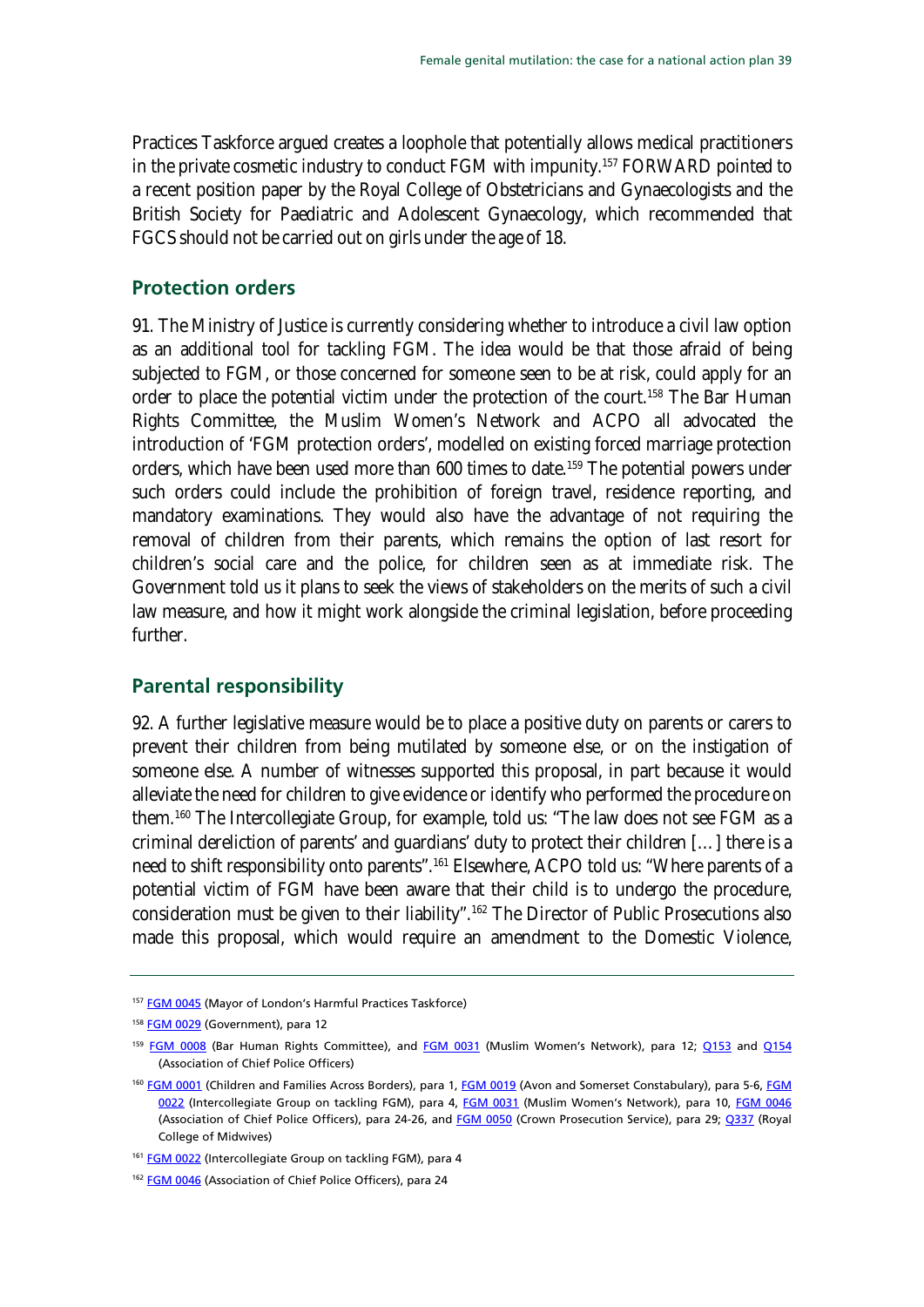Children and Victims Act 2004, in her letter to Ministers in February. In oral evidence, she highlighted the fact that in Spain the first prosecutions have been brought against parents using this approach.<sup>[163](#page-39-1)</sup>

### <span id="page-39-0"></span>**Statutory reporting**

93. Section 47 of the Children Act 1989 places a statutory duty on professionals who work with children to make a report to children's social care where they have concerns that the child is suffering, or likely to suffer, significant harm. This is supported by, for example, the Department for Education's guidance, *Keeping children safe in education*, which we discussed in Chapter 3. However, as the Royal College of Midwives noted: "the existing imperatives upon professionals to report have been around for a long while, but professionals have failed to do so".<sup>[164](#page-39-1)</sup> This has been reflected in the very low number of FGM-related referrals relative to the likely number of girls who are at risk.

94. Despite the existing obligation to report concerns, a number of witnesses were in favour of strengthening the statutory requirements further, for example, by making the failure to report a criminal offence. This is the case in France where non-assistance to a person in danger can lead to five years' imprisonment or a €75,000 fine.<sup>[165](#page-39-1)</sup> The Director of Public Prosecutions told us she had called on the Government to introduce "a new statutory duty on health and education professionals to report cases where they suspect a girl has undergone FGM or is at risk of FGM".[166](#page-39-1) ACPO, FORWARD, the Bar Human Rights Committee, 28 Too Many, and others also supported the need to strengthen the existing legislation.<sup>[167](#page-39-1)</sup>

95. However, other witnesses, including the Government, the NSPCC, and the Royal College of General Practitioners, believed the existing statutory system for reporting was sufficient.<sup>[168](#page-39-1)</sup> Rather, it was a failure of professionals to view FGM as child abuse and respond accordingly that was the problem. The NSPCC, for example, noted that strengthening the requirements on professionals to report could lead to over-reporting, and may deter children from making a disclosure in the first place.<sup>[169](#page-39-1)</sup> The Royal College of Obstetricians and Gynaecologists and the Government also expressed concern that such a requirement would result in the reporting of adult women who had undergone FGM many years previously at a time when it may not have been a criminal offence, and who did not

<span id="page-39-1"></span><sup>&</sup>lt;sup>163</sup> [Q96](http://data.parliament.uk/writtenevidence/committeeevidence.svc/evidencedocument/home-affairs-committee/female-genital-mutilation/oral/8083.pdf) an[d Q102](http://data.parliament.uk/writtenevidence/committeeevidence.svc/evidencedocument/home-affairs-committee/female-genital-mutilation/oral/8083.pdf) (Director of Public Prosecutions)

<sup>164</sup> [Q330](http://data.parliament.uk/writtenevidence/committeeevidence.svc/evidencedocument/home-affairs-committee/female-genital-mutilation/oral/9447.pdf) (Royal College of Midwives)

<sup>&</sup>lt;sup>165</sup> [FGM 0014](http://data.parliament.uk/writtenevidence/committeeevidence.svc/evidencedocument/home-affairs-committee/female-genital-mutilation/written/6027.pdf) (UCL Graduate Law Society), para 4.5

<sup>&</sup>lt;sup>166</sup> [FGM 0050](http://data.parliament.uk/writtenevidence/committeeevidence.svc/evidencedocument/home-affairs-committee/female-genital-mutilation/written/6536.pdf) (Crown Prosecution Service), para 29

<sup>167</sup> [FGM 0008](http://data.parliament.uk/writtenevidence/committeeevidence.svc/evidencedocument/home-affairs-committee/female-genital-mutilation/written/6009.pdf) (Bar Human Rights Committee), para 1, [FGM 0010](http://data.parliament.uk/writtenevidence/committeeevidence.svc/evidencedocument/home-affairs-committee/female-genital-mutilation/written/6016.pdf) (28 Too Many), para 3.4.1, [FGM 0016](http://data.parliament.uk/writtenevidence/committeeevidence.svc/evidencedocument/home-affairs-committee/female-genital-mutilation/written/6029.pdf) (Police and Crime Commissioner for Northumbria), [FGM 0027](http://data.parliament.uk/writtenevidence/committeeevidence.svc/evidencedocument/home-affairs-committee/female-genital-mutilation/written/6051.pdf) (Hilary Burrage), and [FGM 0031](http://data.parliament.uk/writtenevidence/committeeevidence.svc/evidencedocument/home-affairs-committee/female-genital-mutilation/written/6058.pdf) (Muslim Women's Network), para 19; [Q140](http://data.parliament.uk/writtenevidence/committeeevidence.svc/evidencedocument/home-affairs-committee/female-genital-mutilation/oral/9021.pdf) (Association of Chief Police Officers) an[d Q231](http://data.parliament.uk/writtenevidence/committeeevidence.svc/evidencedocument/home-affairs-committee/female-genital-mutilation/oral/9021.pdf) an[d Q242](http://data.parliament.uk/writtenevidence/committeeevidence.svc/evidencedocument/home-affairs-committee/female-genital-mutilation/oral/9021.pdf) (FORWARD)

<sup>168</sup> [Q242](http://data.parliament.uk/writtenevidence/committeeevidence.svc/evidencedocument/home-affairs-committee/female-genital-mutilation/oral/9021.pdf) (NSPCC), [Q258](http://data.parliament.uk/writtenevidence/committeeevidence.svc/evidencedocument/home-affairs-committee/female-genital-mutilation/oral/9021.pdf) (Parliamentary Under Secretary of State for Public Health), and [Q298](http://data.parliament.uk/writtenevidence/committeeevidence.svc/evidencedocument/home-affairs-committee/female-genital-mutilation/oral/9447.pdf) (Royal College of General Practitioners)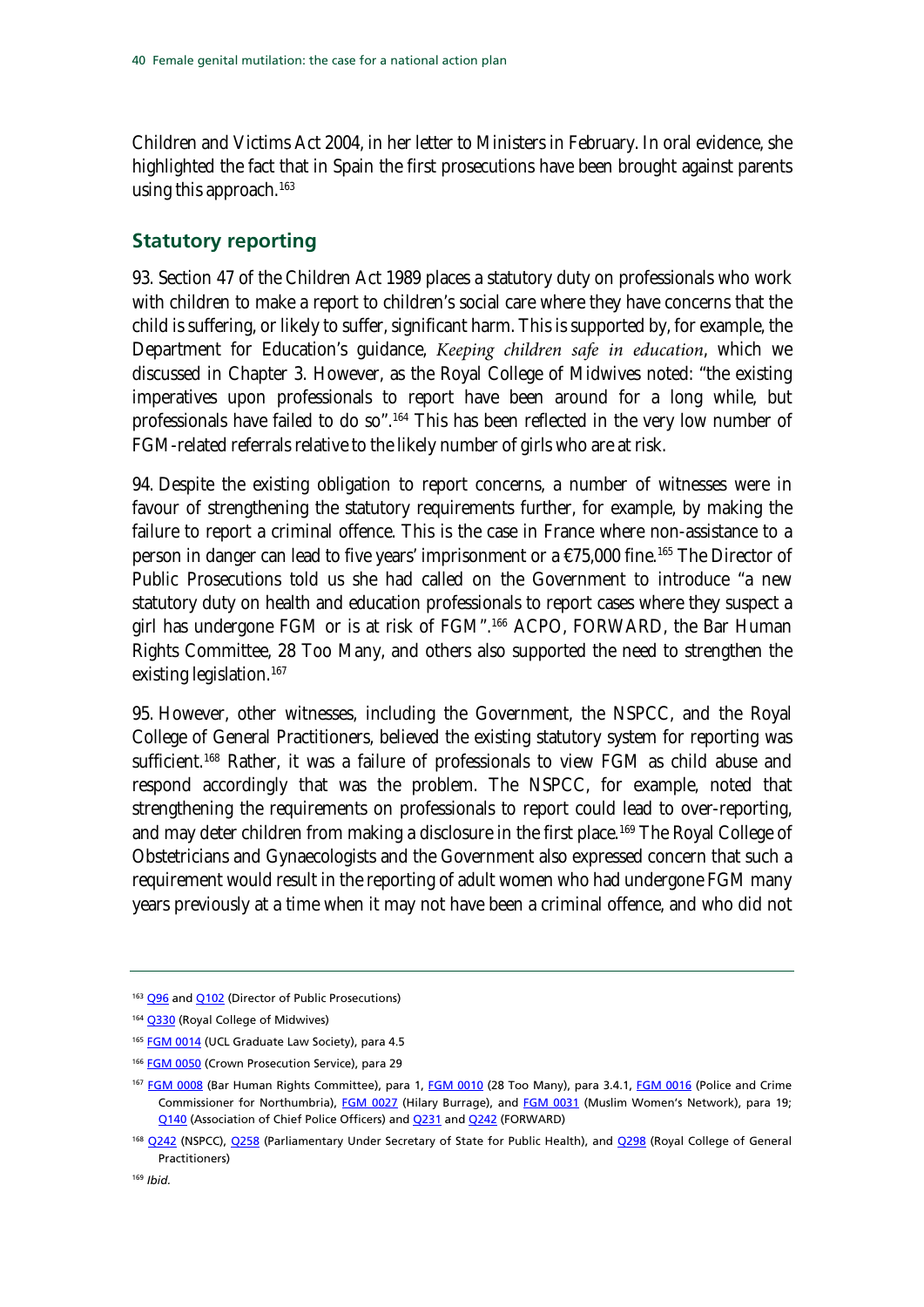plan to have the procedure carried out on their daughters.<sup>[170](#page-40-0)</sup> The Equality and Human Rights Commission told us existing sanctions for professionals who fail to report child abuse must be enforced rigorously against those who fail to report children who are at risk of, or victims of, FGM.[171](#page-40-0) In the health sector, for example, this could include the bringing of disciplinary proceedings by the General Medical Council.

96. We have previously considered the mandatory reporting of child abuse in our 2013 Report on localised child grooming, which recommended that the Government should examine the case for strengthening the law.<sup>[172](#page-40-0)</sup> In response the Government told us:

The international evidence on the effectiveness of mandatory reporting systems keeping children safer is far from conclusive. Much of the evidence suggests that mandatory reporting systems cause a steep rise in the number of reports made, a large percentage of which are not substantiated. Consequently, child protection services are likely to be overloaded with work in investigating unsubstantiated reports, with an adverse impact on the resources available to help children and families in need. A mandatory reporting system could also potentially act as a barrier to children disclosing issues or seeking help, especially perhaps in a sexual health context.

The Government, therefore, has no plans to introduce mandatory reporting of child abuse and neglect, given the robust reporting procedures already in place. There is sufficient legislation and statutory guidance to tell professionals what should happen if they are concerned about a child.

**97. We believe there is a strong case for strengthening the law on FGM, principally to ensure the safeguarding of at-risk girls, but also to increase the likelihood of achieving successful prosecutions. We welcome the Government's plans to broaden the scope of the 2003 Act so that it covers girls who are habitually resident in the UK. The state has a duty of care to all those who live within its borders, regardless of their immigration status. We also recommend that the Government amend the 2003 Act to include reinfibulation. We further recommend that the Government examine the extent to which there is a double standard in the current treatment of female genital cosmetic surgery and FGM under the law, and whether there is a case for prohibiting all such surgery on girls under the age of 18, except where it is clinically indicated. We also support the introduction of FGM protection orders, and look forward to seeing proposals from the Ministry of Justice in this respect.** 

**98. We note the Government's reluctance to strengthen the statutory reporting requirements for child abuse. It is clear, however, that many professionals still fail to view FGM as child abuse and respond accordingly. This is why the level of referrals has** 

<span id="page-40-0"></span><sup>170</sup> [Q302, Q304, Q315](http://data.parliament.uk/writtenevidence/committeeevidence.svc/evidencedocument/home-affairs-committee/female-genital-mutilation/oral/9447.pdf) (Royal College of Obstetricians and Gynaecologists) and 259 (Parliamentary Under Secretary of State for Public Health)

<sup>&</sup>lt;sup>171</sup> [FGM 0048](http://data.parliament.uk/writtenevidence/committeeevidence.svc/evidencedocument/home-affairs-committee/female-genital-mutilation/written/6532.pdf) (Equality and Human Rights Commission), para 30

<sup>172</sup> Second Report of the Home Affairs Committee, Session 2013-14, Child sexual exploitation and the response to [localised grooming, HC 68](http://www.publications.parliament.uk/pa/cm201314/cmselect/cmhaff/68/68i.pdf)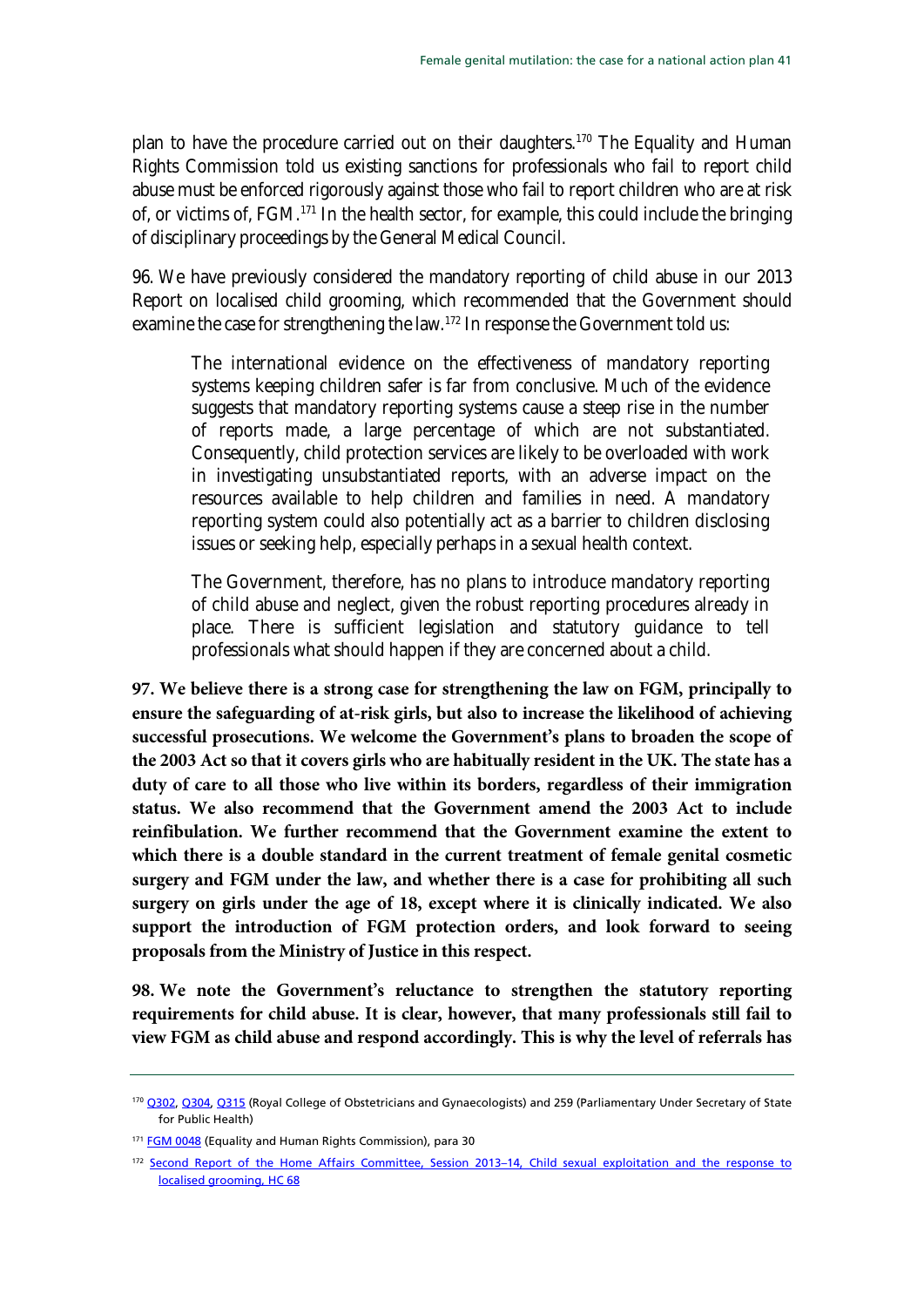**been much lower than the likely prevalence of FGM in the UK. New initiatives such as the pilot for automatic referral to children's social care of newborn girls to mothers with FGM, should help to address this issue, as would a fully-funded national awareness campaign. However, if in a year's time the level of reporting has not reached the level that would be expected, we recommend the Government should take steps to make the failure to report child abuse a criminal offence.**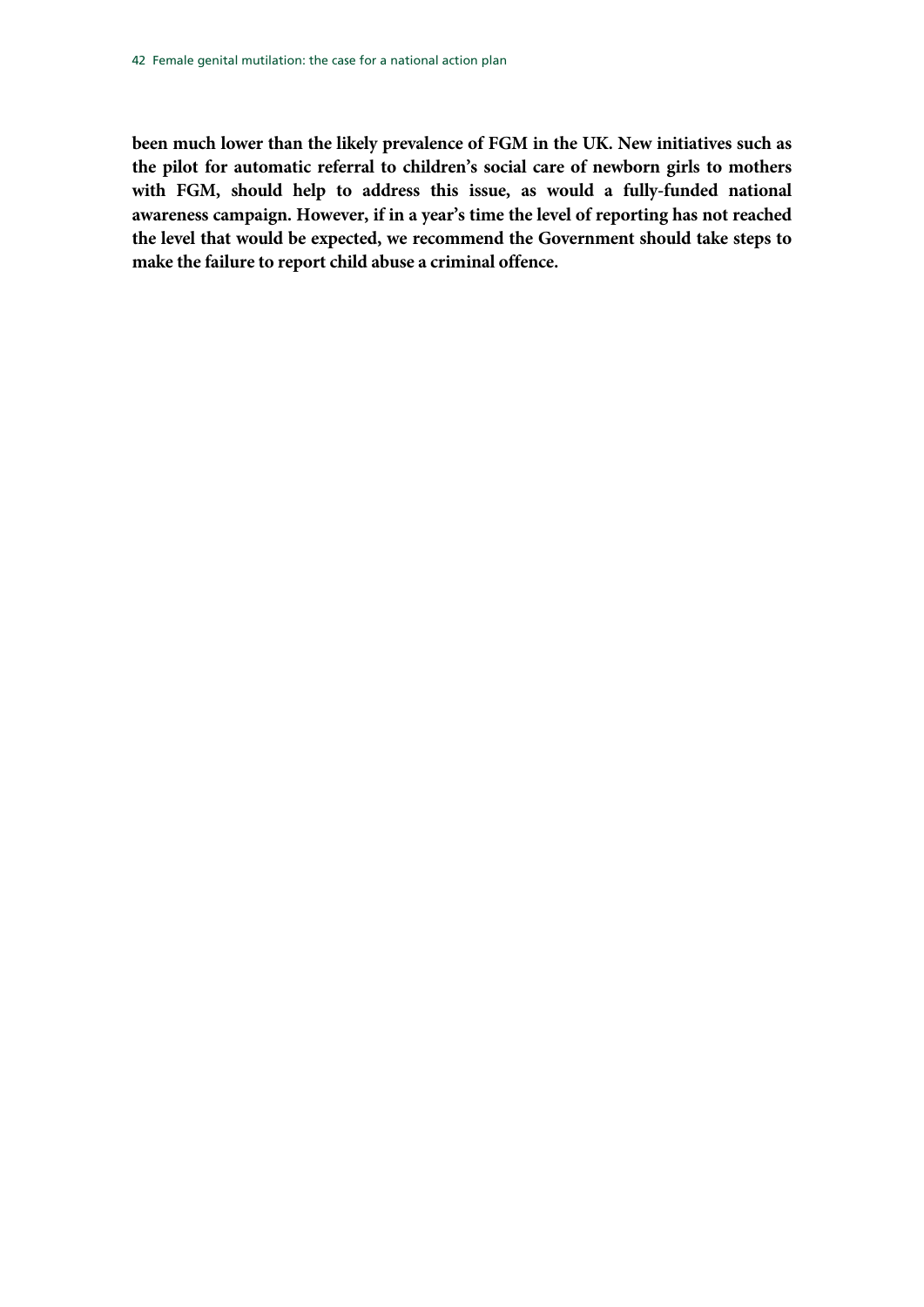## <span id="page-42-0"></span>5 Working with communities

99. Consideration of practising communities in the UK must form a central part of the Government's policy on FGM. In this Chapter we make the case for engaging more effectively with communities to abandon the practice. We also assess the provision of services and support for women and girls within communities who have undergone FGM.

### <span id="page-42-1"></span>**Community engagement**

100. FGM is a deeply embedded social norm within practising communities. Families and individuals uphold the practice because they believe that their wider communities expect them to do so, and that they will face social punishment if they do not conform. These social pressures are a major barrier to tackling FGM, and mean that legislating against the practice and pushing for prosecutions will not be sufficient to end it.[173](#page-42-2) Rather, improving understanding of these social norms, and working with communities to break them down, is essential to ending the generational cycle of FGM. ACPO, for example, told us that "community-driven solutions are fundamental to engender and drive sustained change".[174](#page-42-2)

101. There are a number of reasons why it has been difficult to address the social norms surrounding FGM. First, communities are often unaware of the law criminalising the procedure, or believe that it only applies to Type 3 FGM. They may also believe that the law does not apply for children taken out of the country, or that it only applies to the cutters and not the ones organising it.<sup>[175](#page-42-2)</sup> Second, there is often a lack of awareness of the health effects associated with FGM. The Intercollegiate Group told us women suffering health complications as a result of FGM often fail to connect it with having undergone the procedure.<sup>[176](#page-42-2)</sup> Third, where people believe mistakenly that it is a religious requirement, they do not feel able to challenge it. Fourth, in many communities the issue is surrounded in silence. It is taboo for young women to talk about it with their mothers or family members, and in some cases they do not know what type they have, or whether they have had it at all.[177](#page-42-2) Fifth, there are some people in practising communities, such as young men, who condone FGM, but are unclear as to what it entails and the harm it causes.[178](#page-42-2) Finally, an increasing difficulty for organisations working with communities is a trend away from Type 3 FGM towards what many describe as Sunna, which may vary from Type 1 to a level of infibulation.<sup>[179](#page-42-2)</sup> There is only anecdotal evidence for this at present, but it has been

<span id="page-42-2"></span><sup>173</sup> [FGM 0004](http://data.parliament.uk/writtenevidence/committeeevidence.svc/evidencedocument/home-affairs-committee/female-genital-mutilation/written/6004.pdf) (NSPCC), para 14, [FGM 0016](http://data.parliament.uk/writtenevidence/committeeevidence.svc/evidencedocument/home-affairs-committee/female-genital-mutilation/written/6029.pdf) (Police and Crime Commissioner for Northumbria)[, FGM 0040](http://data.parliament.uk/writtenevidence/committeeevidence.svc/evidencedocument/home-affairs-committee/female-genital-mutilation/written/6083.pdf) (Police and Crime Commissioner for Greater Manchester), and **FGM 0047** (FORWARD), para 38

<sup>&</sup>lt;sup>174</sup> [FGM 0046](http://data.parliament.uk/writtenevidence/committeeevidence.svc/evidencedocument/home-affairs-committee/female-genital-mutilation/written/6530.pdf) (Association of Chief Police Officers), para 38

<sup>&</sup>lt;sup>175</sup> [FGM 0026](http://data.parliament.uk/writtenevidence/committeeevidence.svc/evidencedocument/home-affairs-committee/female-genital-mutilation/written/6050.pdf) (Tackling FGM Initiative), para 4, an[d FGM 0030](http://data.parliament.uk/writtenevidence/committeeevidence.svc/evidencedocument/home-affairs-committee/female-genital-mutilation/written/6057.pdf) (Bawso), para 3.1

<sup>&</sup>lt;sup>176</sup> [FGM 0022](http://data.parliament.uk/writtenevidence/committeeevidence.svc/evidencedocument/home-affairs-committee/female-genital-mutilation/written/6044.pdf) (Intercollegiate Group on tackling FGM), para 23

<sup>177</sup> [FGM 0026](http://data.parliament.uk/writtenevidence/committeeevidence.svc/evidencedocument/home-affairs-committee/female-genital-mutilation/written/6050.pdf) (Tackling FGM Initiative), para 4

<sup>&</sup>lt;sup>178</sup> [FGM 0031](http://data.parliament.uk/writtenevidence/committeeevidence.svc/evidencedocument/home-affairs-committee/female-genital-mutilation/written/6058.pdf) (Muslim Women's Network), para 17

<sup>179</sup> [FGM 0047](http://data.parliament.uk/writtenevidence/committeeevidence.svc/evidencedocument/home-affairs-committee/female-genital-mutilation/written/6531.pdf) (FORWARD), para 41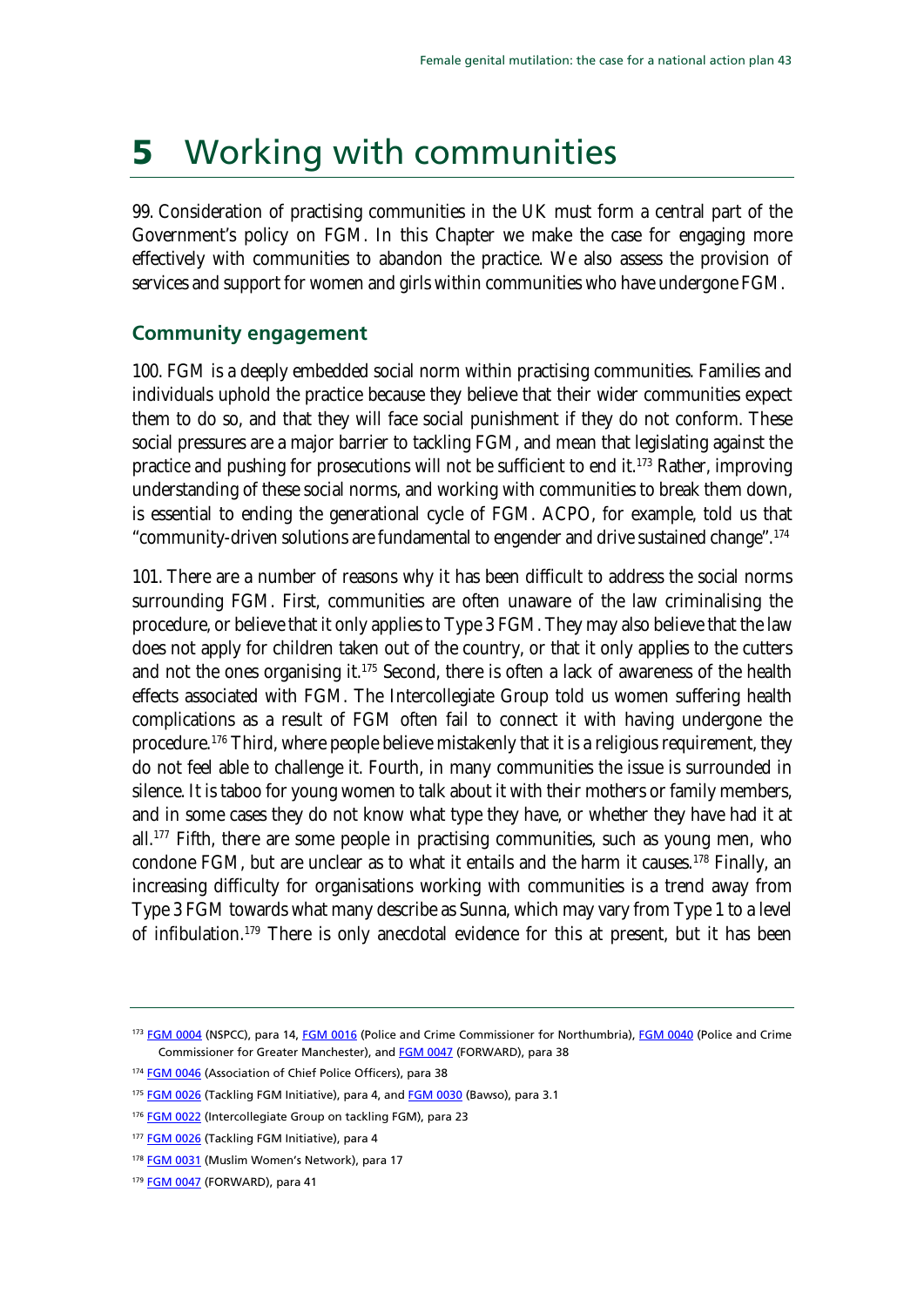justified on the basis that it does not entail the same health effects. It is also harder to detect on children.

102. Most of our witnesses emphasised the importance of community engagement programmes as part of any national plan to tackle FGM. The range of barriers identified above means that these programmes need to adopt a variety of approaches. It is also important to have a background understanding of the distinctive features of the culture, values and beliefs of each community.<sup>[180](#page-43-0)</sup> Approaches may include the provision of safeguarding lessons which include FGM as part of citizen awareness education for adults and children who have newly arrived from practising communities; engaging with community leaders, such as pastors, imams, youth leaders, and community leaders; education workshops for young unmarried women and men; and tailor-made parenting programmes.<sup>[181](#page-43-0)</sup> In addition, witnesses identified the importance of empowering women to question the practice, but also ensuring that men are included in the dialogue.[182](#page-43-0) For example, it is often the case that spouses do not know about their partner's attitude towards FGM.[183](#page-43-0) FORWARD also told us that communities themselves played a crucial role in providing the advocates for change, as they were more likely to be listened to than the authorities.[184](#page-43-0)

103. Organisations such as the Tackling FGM Initiative and FORWARD already do a large amount of work with practising communities, despite relatively little funding. The Mayor of London's Harmful Practices Taskforce told us community engagement work needed to be expanded so that there was more consistent coverage rather than pockets of good practice.[185](#page-43-0) In February 2014 the Home Office announced a new £100,000 engagement initiative, which would allow voluntary sector organisations to bid for up to £10,000 to carry out work aimed at raising awareness of FGM. However, the Equality and Human Rights Commission described this as "woefully inadequate given the seriousness of this issue and the intensive engagement needed to reach the right communities and have an impact".<sup>[186](#page-43-0)</sup>

<span id="page-43-1"></span>**104. FGM will continue to be a problem in the UK until communities themselves choose to abandon the practice. The Government has a crucial role to play in enabling community-based initiatives that seek to break down the powerful social norms that underpin FGM. We welcome the £100,000 of funding from the Home Office to support greater engagement work by voluntary organisations. But it is not enough. To support a full-scale national action plan that is commensurate with the extent of the problem,** 

<sup>184</sup> [FGM 0047](http://data.parliament.uk/writtenevidence/committeeevidence.svc/evidencedocument/home-affairs-committee/female-genital-mutilation/written/6531.pdf) (FORWARD), para 39

<span id="page-43-0"></span><sup>180</sup> [FGM 0041](http://data.parliament.uk/writtenevidence/committeeevidence.svc/evidencedocument/home-affairs-committee/female-genital-mutilation/written/6085.pdf) (Dr Comfort Momoh, African Well Women's Clinic, Guy's and St Thomas' Hospitals)

<sup>181</sup> [FGM 0020](http://data.parliament.uk/writtenevidence/committeeevidence.svc/evidencedocument/home-affairs-committee/female-genital-mutilation/written/6036.pdf) (London Borough of Havering), and [FGM 0043](http://data.parliament.uk/writtenevidence/committeeevidence.svc/evidencedocument/home-affairs-committee/female-genital-mutilation/written/6149.pdf) (Dr Deborah Hodes, Consultant Paediatrician)

<sup>182</sup> [FGM 0035](http://data.parliament.uk/writtenevidence/committeeevidence.svc/evidencedocument/home-affairs-committee/female-genital-mutilation/written/6066.pdf) (FPA and Brook), para 4.6, and [FGM 0020](http://data.parliament.uk/writtenevidence/committeeevidence.svc/evidencedocument/home-affairs-committee/female-genital-mutilation/written/6036.pdf) (London Borough of Havering)[; Q44](http://data.parliament.uk/writtenevidence/committeeevidence.svc/evidencedocument/home-affairs-committee/female-genital-mutilation/oral/7419.pdf) (Leyla Hussein, Daughters of Eve)

<sup>&</sup>lt;sup>183</sup> [FGM 0043](http://data.parliament.uk/writtenevidence/committeeevidence.svc/evidencedocument/home-affairs-committee/female-genital-mutilation/written/6149.pdf) (Dr Deborah Hodes, Consultant Paediatrician); [Q400](http://data.parliament.uk/writtenevidence/committeeevidence.svc/evidencedocument/home-affairs-committee/female-genital-mutilation/oral/9447.pdf) (Dr Kerry Robinson, Consultant Paediatrician, Whittington Health)

<sup>185</sup> [FGM 0045](http://data.parliament.uk/writtenevidence/committeeevidence.svc/evidencedocument/home-affairs-committee/female-genital-mutilation/written/6524.pdf) (Mayor of London's Harmful Practices Taskforce)

<sup>186</sup> [FGM 0048](http://data.parliament.uk/writtenevidence/committeeevidence.svc/evidencedocument/home-affairs-committee/female-genital-mutilation/written/6532.pdf) (Equality and Human Rights Commission), para 25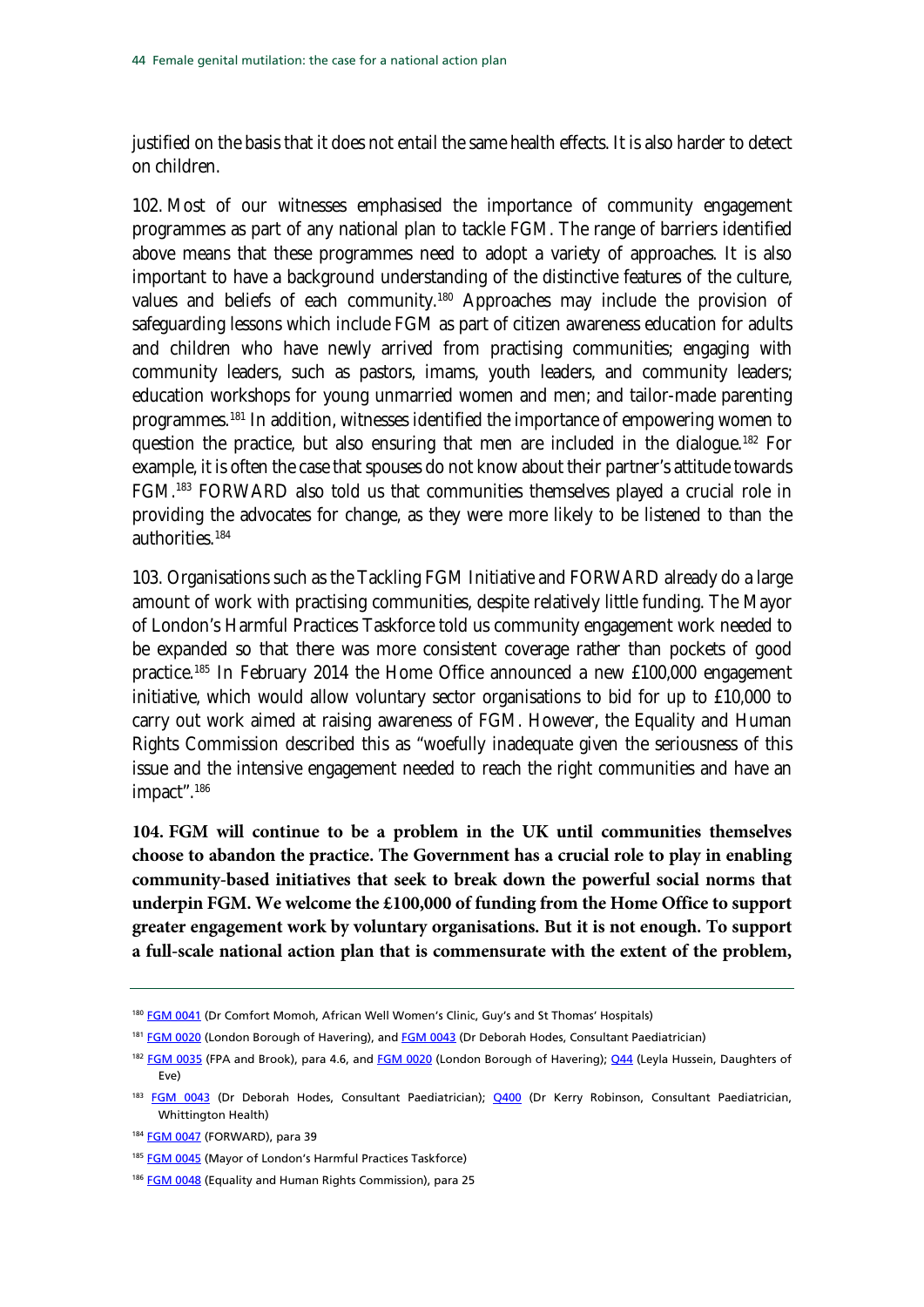**the Government needs to provide long-term funding that is an order of magnitude greater than that which it has committed to date.** 

### <span id="page-44-0"></span>**Services and support for women and girls with FGM**

105. Whilst the focus of this Report has been on preventing FGM from happening in the first place, it is important to remember that there are many thousands of women and girls in the UK who are already living with the consequences of FGM. As noted in Chapter 1, the health effects are both physical, in the form of gynaecological, reproductive and urinary complications, as well as mental. The long-term psychological effects can include strong feelings of shame and isolation, as well as depression and post-traumatic stress disorder. Many women and young people do not seek help, if they do so at all, until a number of years after undergoing the procedure. This means that FGM survivors require a number of different specialist and culturally sensitive support services and treatments. These may range from the provision of trauma counselling and safe spaces where women can share similar experiences without being judged, to the provision of deinfibulation services. Both FORWARD and the NSPCC emphasised the importance of such services being focused around the needs of the individual.<sup>187</sup>

106. However, many women and girls face difficulty accessing appropriate services. This is partly because of a lack of awareness of the support that is available. It also reflects the fact that there are no clear referral pathways.<sup>[188](#page-44-1)</sup> More often than not, GPs are not aware of who they need to refer women and girls on to so that they receive the right support. Even then, the level of provision itself is not sufficient. There are specialist clinics run by experienced professionals, which provide healthcare and assistance to girls and women affected by FGM. They offer gynaecological and routine antenatal care as well as deinfibulation services. They are run by female staff who have an understanding of FGM and usually provide translation services. However, there are only a small number of these clinics, and they are mostly based in London.<sup>[189](#page-44-1)</sup> For example, there is no specialist clinic in Wales. FORWARD illustrated the difficulty many women face:

In one case I had a young girl in Sheffield who had undergone FGM—she was 14—the closest specialist clinic to her was Birmingham. How does a 14 year-old travel from Sheffield to Birmingham, particularly […] if her parents were not pro her getting support or deinfibulation?<sup>[190](#page-44-1)</sup>

107. The provision of psychological support is particularly lacking. There is only one specialist counselling service in the country. The NSPCC told us there is no integrated support to provide therapeutic help as well as health support for survivors, other than that provided by FORWARD and other third sector organisations.<sup>[191](#page-44-1)</sup> Overall, Dr Comfort

<span id="page-44-1"></span><sup>187</sup> [FGM 0004](http://data.parliament.uk/writtenevidence/committeeevidence.svc/evidencedocument/home-affairs-committee/female-genital-mutilation/written/6004.pdf) (NSPCC), para 6, an[d FGM 0047](http://data.parliament.uk/writtenevidence/committeeevidence.svc/evidencedocument/home-affairs-committee/female-genital-mutilation/written/6531.pdf) (FORWARD), para 57

<sup>188</sup> [FGM 0012](http://data.parliament.uk/writtenevidence/committeeevidence.svc/evidencedocument/home-affairs-committee/female-genital-mutilation/written/6018.pdf) (Professor Lisa Avalos)[, FGM 0030](http://data.parliament.uk/writtenevidence/committeeevidence.svc/evidencedocument/home-affairs-committee/female-genital-mutilation/written/6057.pdf) (Bawso), para 9.1, an[d FGM 0038](http://data.parliament.uk/writtenevidence/committeeevidence.svc/evidencedocument/home-affairs-committee/female-genital-mutilation/written/6080.pdf) (Professor Sarah Creighton)

<sup>189</sup> **[FGM 0026](http://data.parliament.uk/writtenevidence/committeeevidence.svc/evidencedocument/home-affairs-committee/female-genital-mutilation/written/6050.pdf)** (Tackling FGM Initiative)

<sup>190</sup> **[Q243](http://data.parliament.uk/writtenevidence/committeeevidence.svc/evidencedocument/home-affairs-committee/female-genital-mutilation/oral/9021.pdf)** (FORWARD)

<sup>191</sup> **[Q243](http://data.parliament.uk/writtenevidence/committeeevidence.svc/evidencedocument/home-affairs-committee/female-genital-mutilation/oral/9021.pdf)** (NSPCC)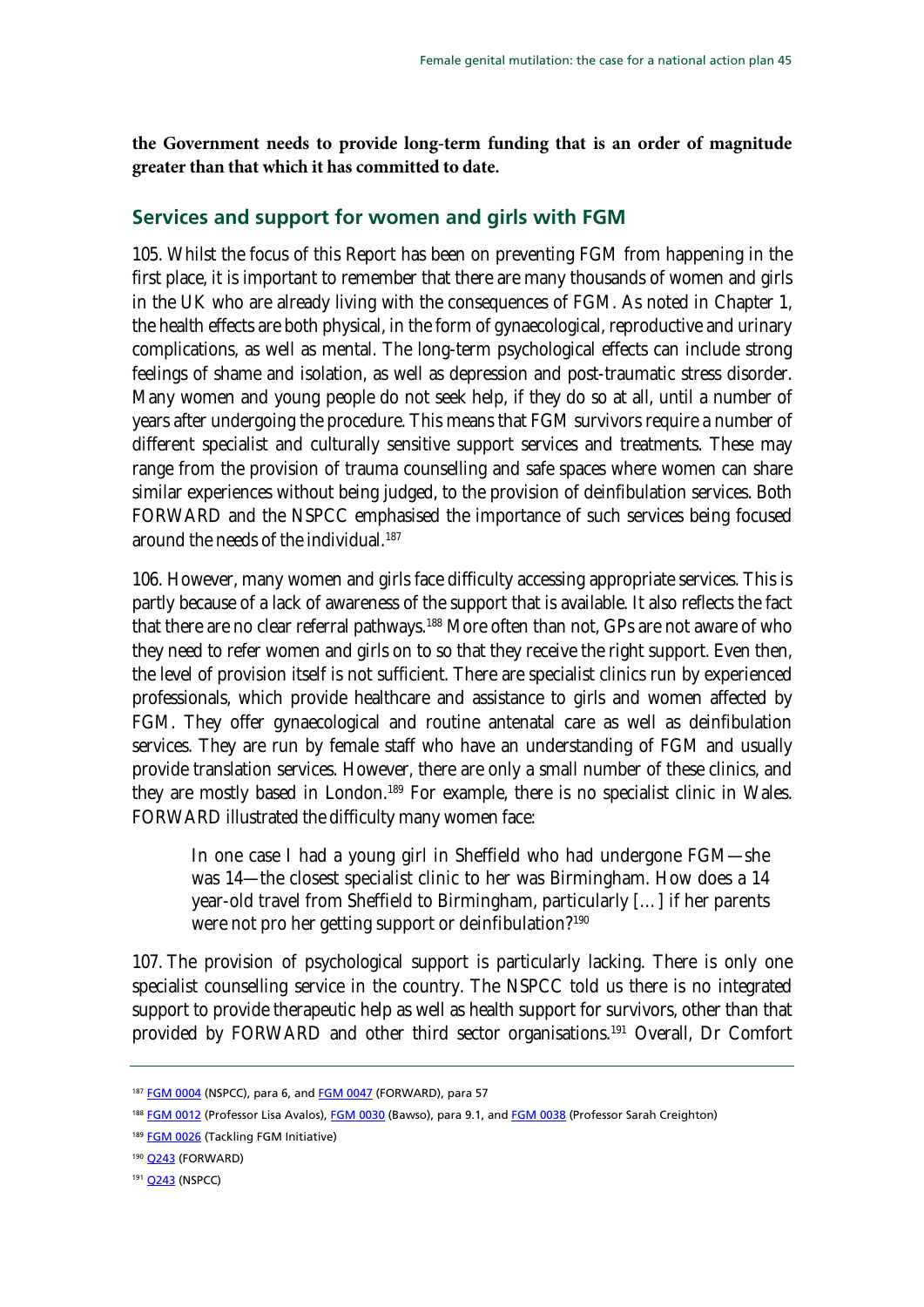Momoh from the African Well Women's Clinic at Guy's and St Thomas' Hospitals described the current provision of services as "not acceptable".[192](#page-45-0)

108. Not only is the provision of clinical support and mental health services for women and girls with FGM important in its own right, the Tackling FGM Initiative highlighted the role that they play in breaking the generational cycle of FGM. It is often only in these settings that survivors begin to recognise the negative consequences FGM has had on them, and can be supported in deciding not to let their daughters undergo the procedure.<sup>[193](#page-45-0)</sup>

109. Overall, a number of witnesses told us there needed to be a significant increase in the level of funding for support services. 28 Too Many, ACCM (UK), FORWARD and others said there needed to be a significant increase in the number of specialist FGM clinics.<sup>[194](#page-45-0)</sup> Such services needed to be accessible for children as well as women, and there also needed to be a much greater emphasis on the provision of services to support the mental and psychological needs of women and girls affected by FGM.

**110. There is too little provision of clinical and mental health support services for the many thousands of women and girls in the UK who have undergone FGM. The NHS and commissioning groups need to ensure that the provision of services better reflects the prevalence of FGM. The services available should specifically include the provision, through NGOs or local authorities, of dedicated FGM shelters to enable women and girls to remove themselves from a position of danger. These will also provide the pastoral, medical and psychological support needed to enable those at risk to break the cycle of abuse. Overall, services should be widely publicised, sustainable, and tailored to cater to different age groups. Frontline health professionals need better training to ensure women and girls who have undergone FGM are referred appropriately and sensitively to these services. Not only would much greater investment in such services improve the lives of a great many women and girls, it would also contribute significantly to breaking the cycle of violence, so protecting future generations.**

<span id="page-45-0"></span><sup>&</sup>lt;sup>192</sup> [FGM 0041](http://data.parliament.uk/writtenevidence/committeeevidence.svc/evidencedocument/home-affairs-committee/female-genital-mutilation/written/6085.pdf) (Dr Comfort Momoh, African Well Women's Clinic, Guy's and St Thomas' Hospitals)

<sup>193</sup> [FGM 0026](http://data.parliament.uk/writtenevidence/committeeevidence.svc/evidencedocument/home-affairs-committee/female-genital-mutilation/written/6050.pdf) (Tackling FGM Initiative)

<sup>194</sup> [FGM 0010](http://data.parliament.uk/writtenevidence/committeeevidence.svc/evidencedocument/home-affairs-committee/female-genital-mutilation/written/6016.pdf) (28 Too Many), para 3.6.4, [FGM 0018](http://data.parliament.uk/writtenevidence/committeeevidence.svc/evidencedocument/home-affairs-committee/female-genital-mutilation/written/6032.pdf) (ACCM (UK)), and [FGM](http://data.parliament.uk/writtenevidence/committeeevidence.svc/evidencedocument/home-affairs-committee/female-genital-mutilation/written/6531.pdf) 0047 (FORWARD), para 43; [Q398](http://data.parliament.uk/writtenevidence/committeeevidence.svc/evidencedocument/home-affairs-committee/female-genital-mutilation/oral/9447.pdf) (Dr Comfort Momoh, African Well Women's Clinic, Guy's and St Thomas' Hospitals)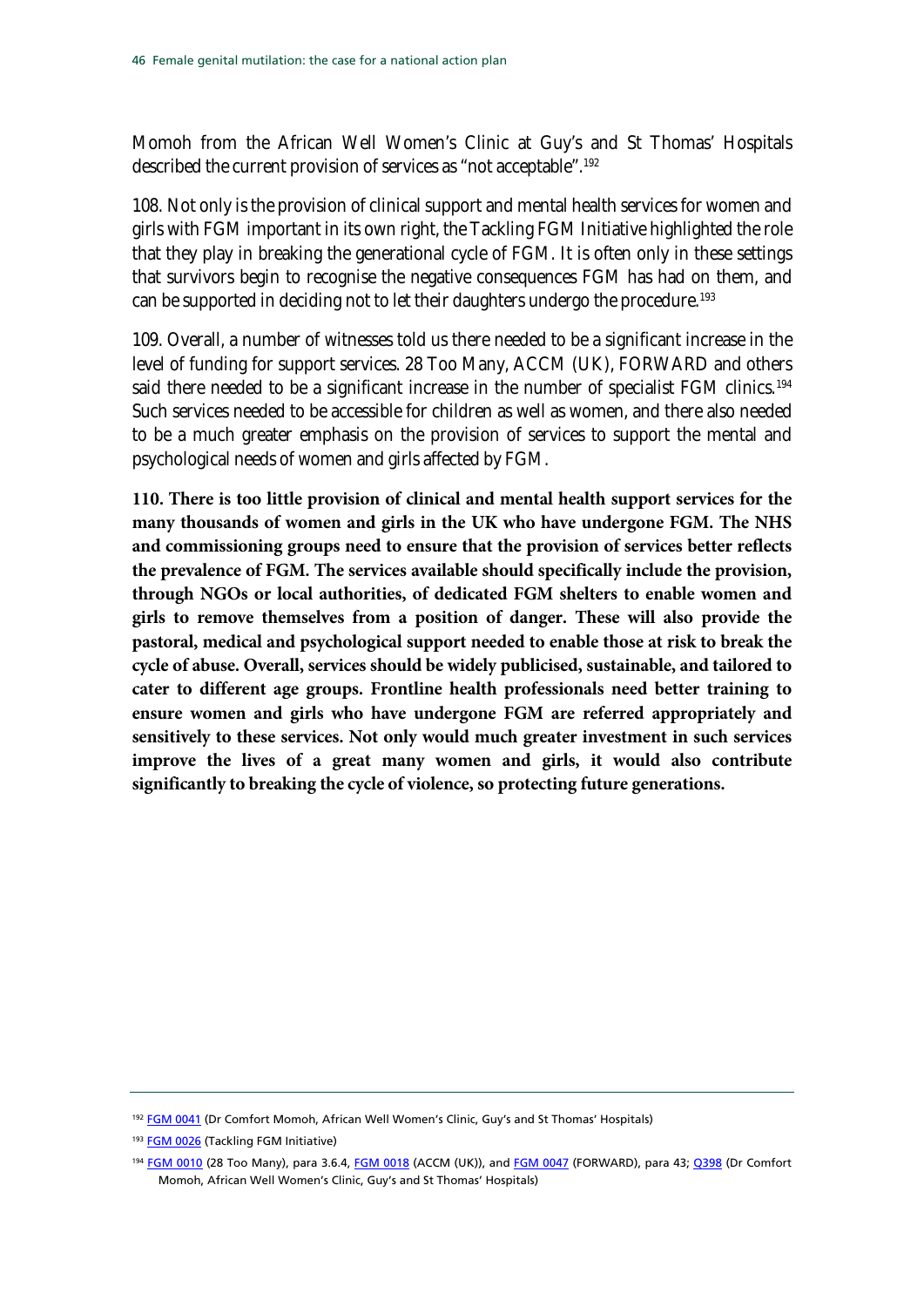### <span id="page-46-0"></span>Conclusions and Recommendations

### **Introduction**

1. FGM is a severe form of [gender-based violence, and where it is carried out on a girl, it is](#page-6-2)  [an extreme form of child abuse. Everyone who has a responsibility for safeguarding](#page-6-2)  [children must view FGM in this way. \(Paragraph 8\)](#page-6-2)

2. [Even conservative estimates of the number of girls at risk of FGM indicate that it could](#page-6-2)  [be one the most prevalent forms of severe physical child abuse in the UK. In two London](#page-6-2)  [boroughs, for example, almost one in ten girls are born to a woman who has undergone](#page-6-2)  [FGM, and are therefore at risk of being cut themselves. Yet, apart from a small number of](#page-6-2)  [high-level statistical analyses and anecdotal evidence, we have very little information on the](#page-6-2)  [children who are most at risk, and even the extent to which the cutting is occurring in this](#page-6-2)  [country or by taking girls abroad. Meanwhile, as many as 170,000 women in the UK may](#page-6-2)  [already be living with the life-long consequences of FGM. We welcome efforts by the](#page-6-2)  [Government and others to draw a more accurate picture. However, even in the absence of](#page-6-2)  [precise data, it is clear that the extent of the problem is very significant, and therefore needs](#page-6-2)  [to be matched by a response by all those who have a responsibility for safeguarding](#page-6-2)  [children that is similar in scale. \(Paragraph 14\)](#page-6-2)

3. [The failure to respond adequately to the growing prevalence of FGM in the UK over](#page-6-2)  [recent years has likely resulted in the preventable mutilation of thousands of girls to whom](#page-6-2)  [the state owed a duty of care. This is a national scandal for which successive governments,](#page-6-2)  [politicians, the police, health, education and social care sectors all share responsibility. We](#page-6-2)  [pay tribute to the efforts of a small number of individuals and organisations who have](#page-6-2)  [worked to raise public awareness of FGM and the impact it has on those who have](#page-6-2)  [undergone the procedure. Many of those campaigners who have spoken out have had to](#page-6-2)  [withstand criticism and ostracism by those in their own communities](#page-6-2) who do not wish to [see an end to the practice. We also acknowledge the work of The Evening Standard, The](#page-6-2)  [Guardian, and The Times in raising public awareness of FGM in the last year. The](#page-6-2)  [Government has started to take action, and we welcome the stated commitment to end](#page-6-2)  [FGM in a generation. It must now implement a comprehensive and fully-resourced](#page-6-2)  [national action plan for tackling FGM. The plan should provide clear leadership and](#page-6-2)  [objectives, setting out the standards expected of all relevant bodies, and to which they will](#page-6-2)  [be held accountable. It should incorporate a number of interlinked aspects, including:](#page-6-2) 

- a) [the achievement of successful prosecutions for FGM;](#page-6-2)
- b) working with professionals in the health, [education, social care and other sectors to](#page-6-2)  [ensure the safeguarding of at-risk girls;](#page-6-2)
- c) [changes to the law on FGM;](#page-6-2)
- d) [improved working with communities to abandon FGM; and](#page-6-2)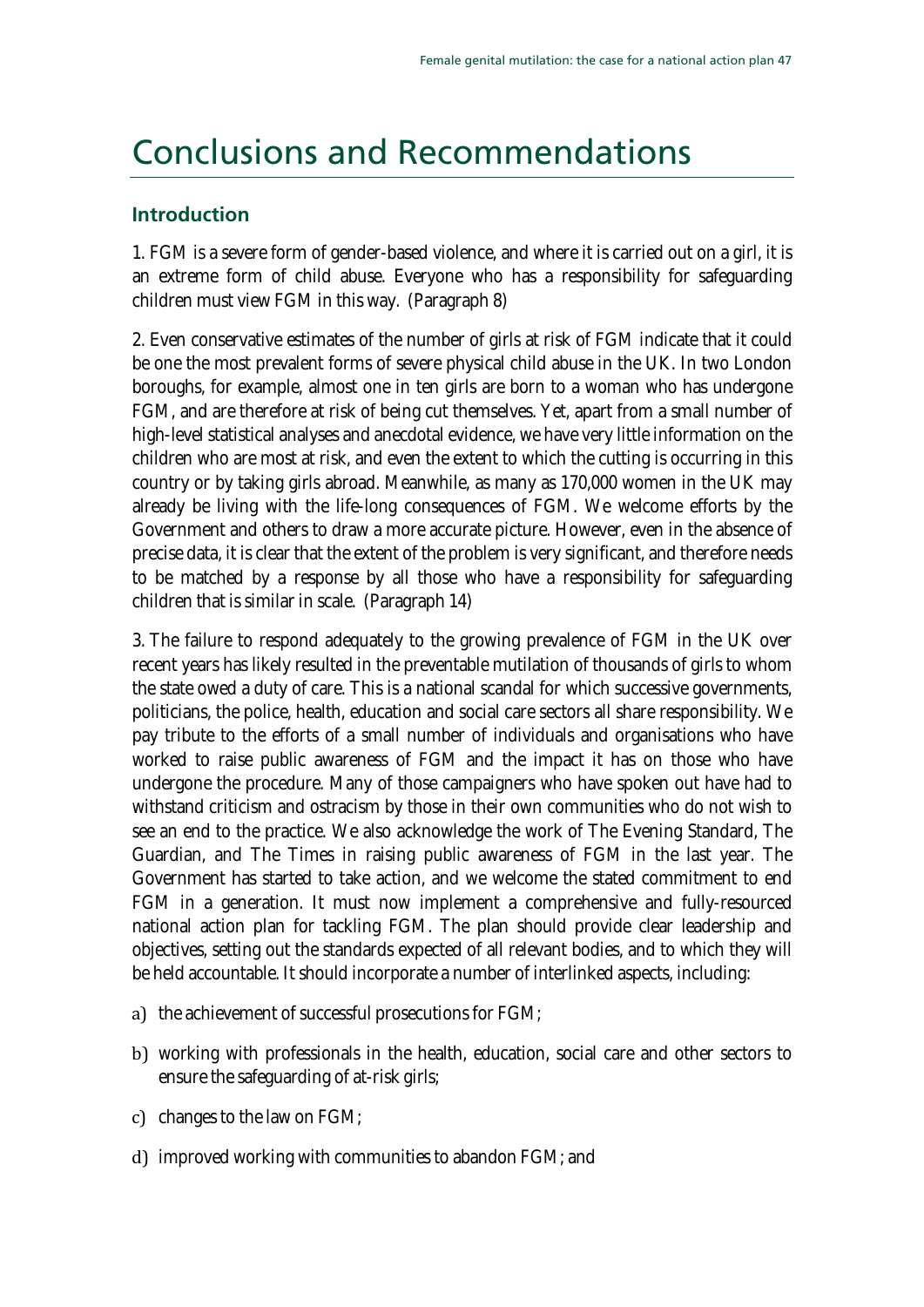e) [better services for women and girls living with FGM. \(Paragraph 19\)](#page-10-0)

4. [We consider each of these in the subsequent chapters of this Report. Finally, we welcome](#page-10-0)  [the Prime Minister's planned summit on FGM and forced marriage. We urge him to](#page-10-0)  [consider the recommendations in this Report. We welcome the fact that the summit will](#page-10-0)  [reflect the international dimension of the problem, and we hope that the relevant heads of](#page-10-0)  [government of affected states are invited to attend. We believe the Government should](#page-10-0)  [aspire to the UK being a world leader in the policy response to FGM. \(Paragraph 20\)](#page-10-0)

### **[Prosecuting FGM](#page-10-0)**

5. [A number of successful prosecutions would send a clear message to practising](#page-10-0)  [communities that FGM is taken seriously in the UK and will be punished accordingly.](#page-10-0)  [There has rightly been increasing public outrage at the failure to achieve a prosecution in](#page-10-0)  [the 29 years that FGM has been a crime, with the first prosecutions taking place only this](#page-10-0)  [year, after the Committee commenced its inquiry and only a matter of days before the DPP](#page-10-0)  [appeared before this Committee. This compares starkly with the approach in France,](#page-10-0)  [where a large number of successful prosecutions has](#page-10-0) played a key role in discouraging the [practice. One reason behind the UK's poor record is that the police and Crown](#page-10-0)  [Prosecution Service have historically been far too passive in their approach to FGM by](#page-10-0)  [waiting for survivors to come forward and report. Yet, the nature of FGM means it is](#page-10-0)  [unlikely that this will happen. Often victims do not become aware that FGM is a crime](#page-10-0)  [until some years after it has happened to them. Even then, they face huge social pressure](#page-10-0)  [not to report it. \(Paragraph 35\)](#page-10-0)

6. [We welcome the more recent proactive work the CPS has undertaken to secure](#page-10-0) [prosecutions, which we hope will bear fruit. A key difficulty, though, remains the ability to](#page-10-0)  [gather sufficient evidence on which to base a prosecution. The police must do more within](#page-10-0)  [practising communities to publicise the fact that information can be reported](#page-10-0)  [anonymously. In addition, if victims had the protection of press and broadcast anonymity,](#page-10-0)  [this might encourage more to come forward. To allow this, we recommend the](#page-10-0)  [Government bring forward proposals to extend the right to anonymity under the Sexual](#page-10-0) [Offences \(Amendment\) Act 1992 to include victims of FGM. \(Paragraph 36\)](#page-10-0)

7. [The use of regular examinations of all children in France has been a key factor in](#page-10-0)  [obtaining evidence that has underpinned a large number of prosecutions. It would be a](#page-10-0)  [disproportionate response to introduce such a universal system in the UK. However, we do](#page-10-0)  [believe there is a case for a system that empowers medical professionals to make periodic](#page-10-0)  [FGM assessments where a girl is identified as being at high risk. Any such system would](#page-10-0)  [need to form part of a much wider scheme of preventative and safeguarding work, which](#page-10-0)  [we consider in the next two chapters. \(](#page-10-0)Paragraph [37\)](#page-10-0)

### **[Safeguarding at-risk girls](#page-10-0)**

8. It is deeply concerning that so [many frontline practitioners do not recognise the](#page-10-0)  [indicators of when a girl or young woman is at risk, or has undergone FGM, and, even](#page-10-0)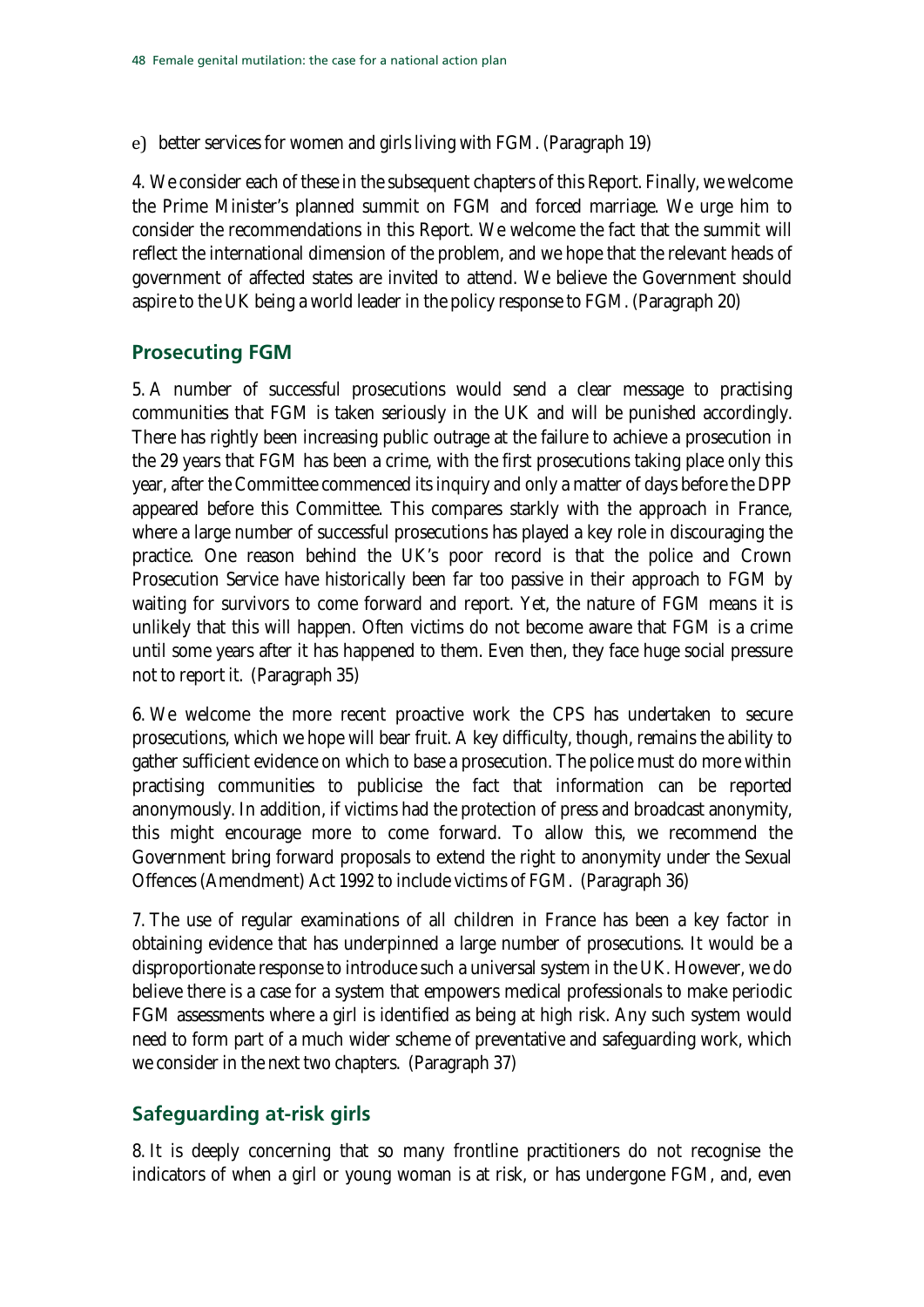when they do recognise the signs, they do not know how to respond. It is unacceptable that those in a position with the most access to evidence of these crimes do nothing to help the victims and those at risk. The record of referrals by healthcare practitioners and others is extremely poor and a lack of training, awareness or ethical concerns can no longer prevent positive action being taken. To remove one of the obstacles to referring, high-quality training for all professionals, including midwives, GPs, health visitors, practice nurses, teachers, obstetricians and gynaecologists, social workers and teaching assistants, is therefore vital both during education and through continued professional development. This should form an essential part of all child protection training. Furthermore, we welcome and support the recommendations of the Intercollegiate Group, though we believe that this work could be better communicated. We note with disappointment that the Royal College of General Practitioners is not a signatory to the report. GPs have a vital role in responding to FGM, and we hope that the Royal College will now work with the Intercollegiate Group to implement its recommendations. (Paragrap[h 44\)](#page-20-2)

9. [The Multi-Agency Practice Guidelines on FGM have a valuable role to play as a tool for](#page-20-3)  [all practitioners. However, they will only ever be useful if they are read, and that is more](#page-20-3)  [likely to happen if they are mandatory. We recommend the Government update the](#page-20-3)  [Guidelines and place them on a statutory footing, giving them parity with guidelines for](#page-20-3)  [handling cases of forced marriage. We believe this will provide a much stronger incentive](#page-20-3)  [for agencies responsible for training to ensure the inclusion of FGM. To support this, the](#page-20-3)  [Department of Health should improve the accessibility of the Guidelines, rather than](#page-20-3)  [simply publishing them online, and provide funding for the development of e-learning](#page-20-3)  [materials for practitioners. The Department of Health and Department for Education](#page-20-3)  [should also ensure arrangements are in place to monitor compliance and hold to account](#page-20-3)  [bodies who are responsible for training provision. \(Paragraph 45\)](#page-20-3)

10. [Misplaced concern for cultural sensitivities over the rights of the child is one of the](#page-20-3)  [main reasons why the UK has failed to tackle FGM to date. A key objective for a national](#page-20-3)  [action plan on FGM must be to overcome practitioners' own reluctance to address FGM so](#page-20-3)  [that they respond to it in the same way as other forms of child abuse. Practitioners must be](#page-20-3)  [given the confidence to know that they will not suffer any detriment as a result of raising](#page-20-3)  [legitimate concerns about FGM. Again, training is important for practitioners to have the](#page-20-3)  [confidence to talk about FGM. But it is also about making such conversations routine so](#page-20-3)  [that professionals overcome any awkwardness about having them. \(Paragraph 47\)](#page-20-3)

11. [Healthcare professionals have a vital role in breaking the generational cycle of FGM.](#page-20-3)  [When a woman is identified as having undergone FGM or being from a country where](#page-20-3)  [FGM is practised, then her daughters, future children, younger sisters and other younger](#page-20-3)  [female family members should be considered at risk, and preventative measures put in](#page-20-3)  [place. But at present there is no consistent approach for identifying at-risk girls and](#page-20-3)  [monitoring them throughout their childhood. This process should start before the child is](#page-20-3)  [even born. We recommend that the FGM status of the mother and her intentions for the](#page-20-3)  [child if it is a girl be made a compulsory question at the antenatal booking interview. This](#page-20-3)  [would provide an opportunity to discuss the issue frankly, but sensitively. It would enable](#page-20-3)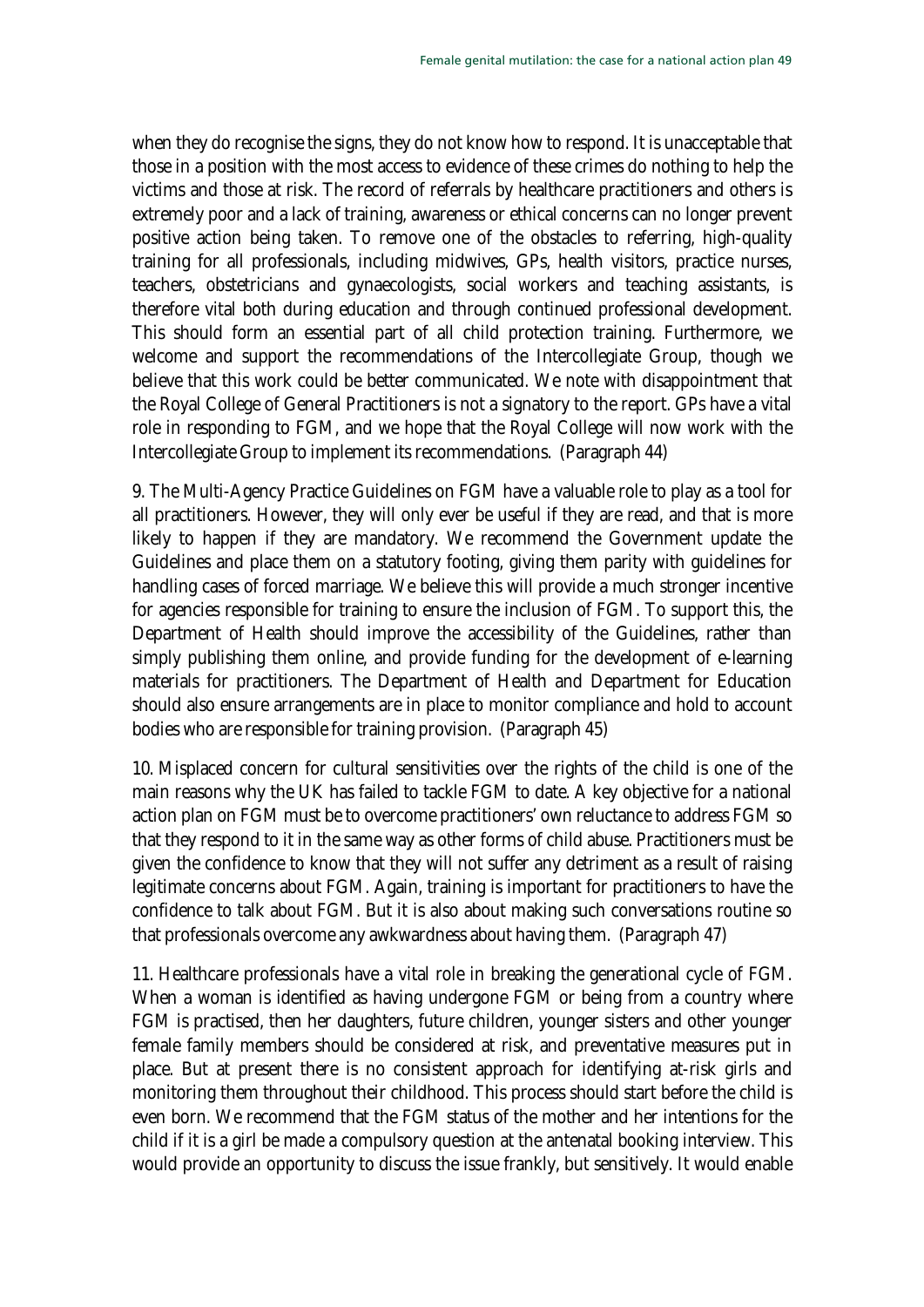better preparation for the delivery, and where the question is not relevant to the mother, it will serve to raise awareness of the issue. (Paragraph [56\)](#page-24-1)

12. [Where a girl is born to a mother who has undergone FGM, or where there is perceived](#page-25-1)  [to be a risk to the child, we believe the NHS should, as a matter of policy, make a referral to](#page-25-1)  [children's social care, or the local multi-agency safeguarding hub, so that an action plan for](#page-25-1)  [the safeguarding of that child can be developed and implemented. We welcome the pilot in](#page-25-1)  [London to implement such an approach, and hope that it will inform a national roll-out as](#page-25-1)  [soon as possible. Furthermore, we recommend the Royal College of Paediatrics and Child](#page-25-1)  [Health amend the Personal Child Health Record, or Red Book, to include a specific](#page-25-1)  [reference to the risk of FGM to the child, and any safeguarding steps that have been taken.](#page-25-1)  [FGM should also form part of the standard questioning](#page-25-1) for women registering for the first [time at GP practices. To support these recommendations, the NHS in conjunction with](#page-25-1)  [social care agencies must establish clear referral pathways, which are understood by health](#page-25-1)  [professionals so that they feel confident using them. We do not accept that patient](#page-25-1)  [confidentiality should prevent practitioners from making a referral where a child is at risk:](#page-25-1)  [as with any other form of child abuse, the law allows for disclosure where it is in the best](#page-25-1)  [interests of the child. \(Paragraph 57\)](#page-25-1)

13. [Professionals in schools, including teachers and school nurses, have the most regular](#page-25-1)  [and ongoing interaction with young people outside of their homes. They are in the best](#page-25-1)  [position to detect the warning signs that a girl may be at risk of FGM, or has already](#page-25-1)  [undergone the procedure. It is vital that school staff have an awareness of these indicators,](#page-25-1)  [and know when to refer the matter to children's social care and the police. \(Paragraph 64\)](#page-25-1)

14. [We commend the Secretary of State for Education's decision](#page-25-1) to write to every school to [highlight his Department's revised safeguarding guidance, which for the first time raises](#page-25-1)  [FGM. However, it is deeply disappointing that almost 70 per cent of the recipients of the](#page-25-1)  [guidance did not even look at it in the month after its publication. We recommend that the](#page-25-1)  [Secretary of State for Education resend the guidance to all head](#page-25-1) teachers and child [protection officers. To ensure that the guidance has been looked at, the Department for](#page-25-1)  [Education should link the receipt of a proportion of school funding that relates to social](#page-25-1)  [education and child protection to the electronic notification that the guidance has been](#page-25-1)  [viewed. \(Paragraph 65\)](#page-25-1)

15. We further recommend that head [teachers and child protection officers, where they](#page-25-1)  [have not already done so, undergo compulsory safeguarding training which specifically](#page-25-1)  [deals with FGM. This training should be disseminated to all teaching staff through schools](#page-25-1)  [dedicating time during the remaining in-service training days in 2014 to provide guidance](#page-25-1)  [on child safeguarding in respect of FGM and forced marriage. In addition, we recommend](#page-25-1)  [that Ofsted publish a progress report setting out the number and proportion of its](#page-25-1)  [inspections to date that have explicitly asked about safeguarding against FGM, and the](#page-25-1)  [outcome of those inspections. \(Paragraph 66\)](#page-25-1)

16. [We note that the large majority of our witnesses felt that Personal, Social and Health](#page-25-1)  [Education \(PSHE\) should be made compulsory, with FGM included as part of a wider](#page-25-1)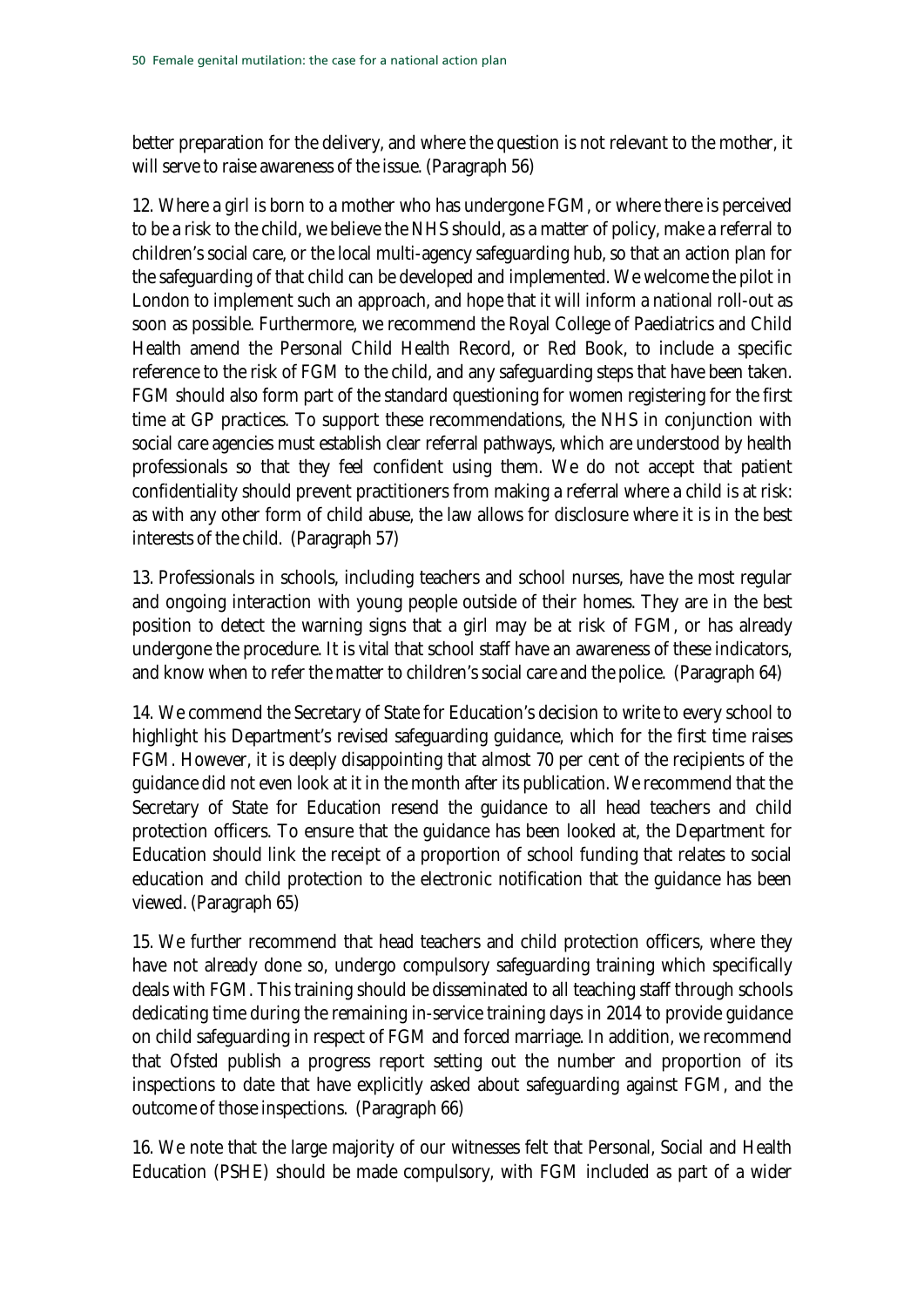curriculum on tackling violence against women and girls. It is important that teachers and pupils have an opportunity to discuss issues such as FGM, especially where a proportion of the school population may come from a practising community. We recommend that, where Ofsted assesses PSHE provision in schools, it explicitly examines the school's approach to education on FGM and violence against women. Empowering children to discuss the issue openly will increase the likelihood of breaking the inter-generational cycle of FGM, and will also increase the level of reporting, in so doing helping to ensure the safeguarding of at-risk girls. We recommend that PSHE be made compulsory, including teaching children about FGM in high-prevalence areas. (Paragrap[h 67\)](#page-28-1)

17. [Children's social care has an essential role in responding to referrals made by](#page-30-2)  [healthcare and education professionals, and others, and in developing an appropriate](#page-30-2)  [response that safeguards the child. It is concerning that many of those who make FGM](#page-30-2)[related referrals believe that the threshold for social care intervention is often too high. We](#page-30-2)  [recommend that the Department for Education investigate this issue with local](#page-30-2)  [safeguarding children boards. We are also concerned that some children's social care](#page-30-2)  [services fail to respond to referrals effectively either by not responding at all, or by](#page-30-2)  [overreacting. All local safeguarding children boards need to develop clear and consistent](#page-30-2)  [risk assessment protocols so that an appropriate action plan is put in place for](#page-30-2) every child [referred to social services. This is particularly the case if efforts to increase the number of](#page-30-2)  [referrals from the health and education sectors are to be successful. \(Paragraph 71\)](#page-30-2)

18. [The police have an important dual role to play in tackling FGM, both by working with](#page-30-2)  [children's social care and other agencies to safeguard at-risk children, and in investigating](#page-30-2)  where a crime [may have taken place. Given the low level of referrals to the police to date,](#page-30-2)  [we welcome the more proactive approach recently taken by forces such as the Metropolitan](#page-30-2)  [Police Service, particularly its recent operations in airports. We believe forces need to](#page-30-2)  [ensure that officers receive training to respond appropriately to referrals, and are able to](#page-30-2)  [work effectively with grass-roots organisations to break down barriers with affected](#page-30-2)  [communities. We were extremely disappointed in the role of ACPO and its lead, who](#page-30-2)  [appear to have made little effort to tackle the problem faced, and have shown a distinct lack](#page-30-2)  [of leadership in this matter. \(Paragraph 76\)](#page-30-2)

19. [The importance of third sector organisations in working with other agencies to](#page-30-2)  [safeguard at-risk girls cannot be understated. Their role in raising awareness, training](#page-30-2)  [professionals, and working with affected communities is vital to tackling FGM in the UK.](#page-30-2)  [To date they have achieved this with very little financial support. The Government must](#page-30-2)  [provide additional funding to increase significantly the capacity of grass-roots groups, and](#page-30-2)  [to encourage the roll-out of best practice from groups such as Integrate Bristol. We support](#page-30-2)  [the NSPCC's FGM helpline, which has significantly increased the number of police](#page-30-2)  [referrals, though the charity itself believes this is the tip of the iceberg. The Government](#page-30-2)  [therefore needs to do much more to promote awareness of the helpline's existence among](#page-30-2)  [frontline practitioners and practising communities. \(Paragraph 79\)](#page-30-2)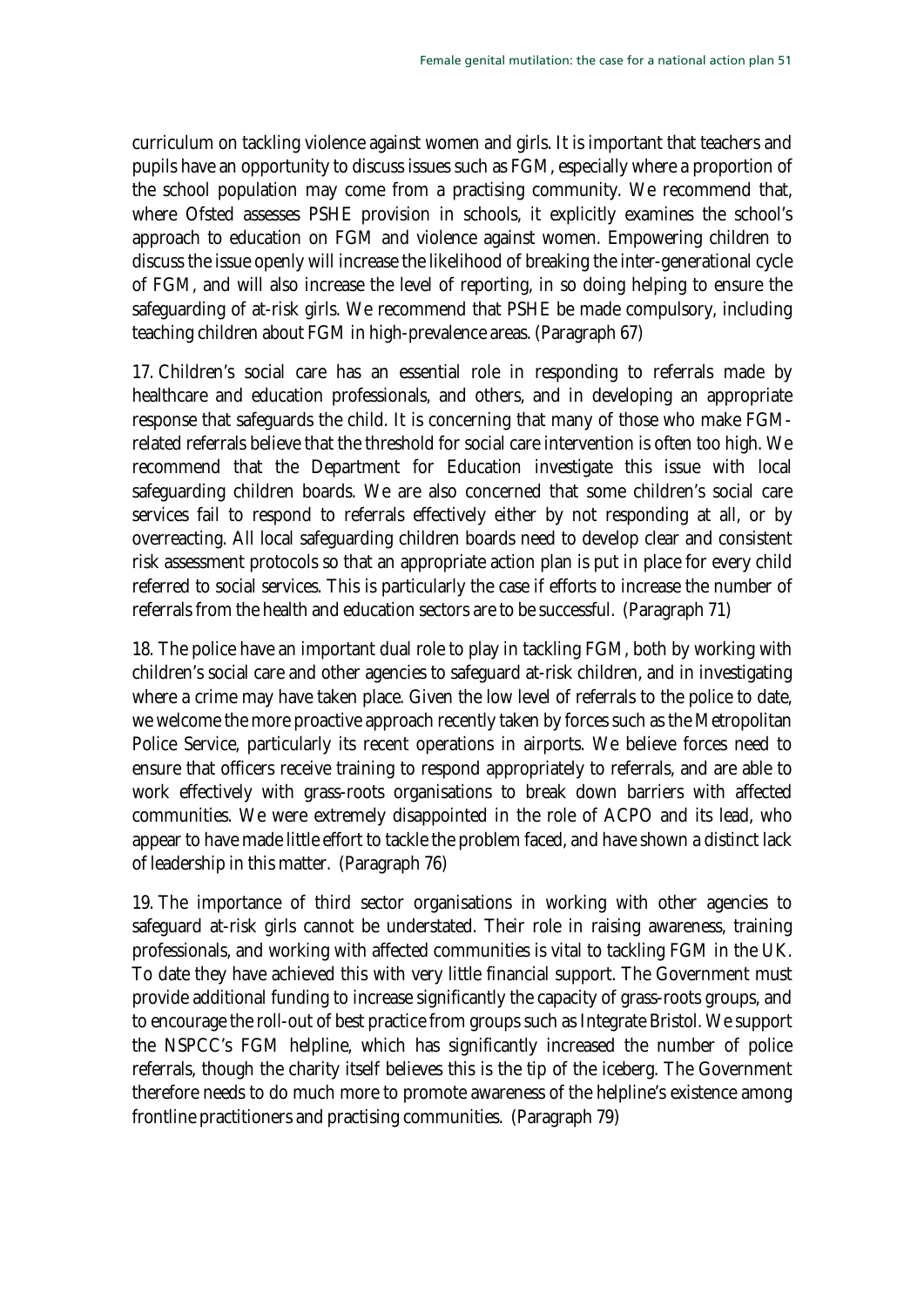20. [Overall, the safeguarding of girls and young women at risk of FGM requires the](#page-33-2)  [development of a multi-agency approach with co-operation between all those who come](#page-33-2)  [into contact with children—health, education, social care, the police and others. FGM is](#page-33-2)  [child abuse and needs to be treated accordingly through existing child protection and](#page-33-2)  [safeguarding system. This requires a much greater emphasis on the collection and sharing](#page-33-2)  [of information, and the development of clear referral pathways that are well-understood](#page-33-2)  [and used by front-line practitioners. \(Paragraph 80\)](#page-33-2)

21. [There is a clear case for a national FGM awareness campaign, on the same scale as](#page-33-2)  [historic public health campaigns on domestic violence and HIV/AIDS. For too long it has](#page-33-2)  [been left to grassroots campaigners and the national media to do this work. And whilst we](#page-33-2)  [welcome the €300,000 of EU funding for awareness-raising, it is not sufficient. We](#page-33-2)  recommend [the Government provide funding to implement a national campaign that](#page-33-2)  [targets frontline professionals, practising communities, including at-risk girls, as well as the](#page-33-2)  [wider general public. The campaign should carry the unambiguous message that FGM is a](#page-33-2)  [serious crime and child abuse. It should also signpost practitioners who are unsure as to](#page-33-2)  [how to make a referral, and women who have undergone FGM and are seeking support.](#page-33-2)  [\(Paragraph 84\)](#page-33-2)

### **[Changing the law](#page-33-2)**

22. [We believe there is a strong case for strengthening the law on FGM, principally to](#page-33-2)  [ensure the safeguarding of at-risk girls, but also to increase the likelihood of achieving](#page-33-2)  [successful prosecutions. We welcome the Government's plans to broaden the scope of](#page-33-2) the [2003 Act so that it covers girls who are habitually resident in the UK. The state has a duty](#page-33-2)  [of care to all those who live within its borders, regardless of their immigration status. We](#page-33-2)  [also recommend that the Government amend the 2003 Act to include reinfibulation. We](#page-33-2)  [further recommend that the Government examine the extent to which there is a double](#page-33-2)  [standard in the current treatment of female genital cosmetic surgery and FGM under the](#page-33-2)  [law, and whether there is a case for prohibiting all such surgery on girls under the age of 18,](#page-33-2)  [except where it is clinically indicated. We also support the introduction of FGM protection](#page-33-2)  [orders, and look forward to seeing proposals from the Ministry of Justice in this respect.](#page-33-2)  [\(Paragraph 97\)](#page-33-2)

23. [We note the Government's reluctance to strengthen the statutory reporting](#page-33-2)  [requirements for child abuse. It is clear, however, that many professionals still fail to view](#page-33-2)  [FGM as child abuse and respond accordingly. This is why the level of referrals has been](#page-33-2)  [much lower than the likely prevalence of FGM in the UK. New initiatives such as the pilot](#page-33-2)  [for automatic referral to children's social care of newborn girls to mothers with FGM,](#page-33-2)  [should help to address this issue, as would a fully-funded national awareness campaign.](#page-33-2)  [However, if in a year's time the level of reporting has not reached the level that would be](#page-33-2)  [expected, we recommend the Government should take steps to make the failure to report](#page-33-2)  [child abuse a criminal offence.](#page-33-2) (Paragrap[h 98\)](#page-33-2)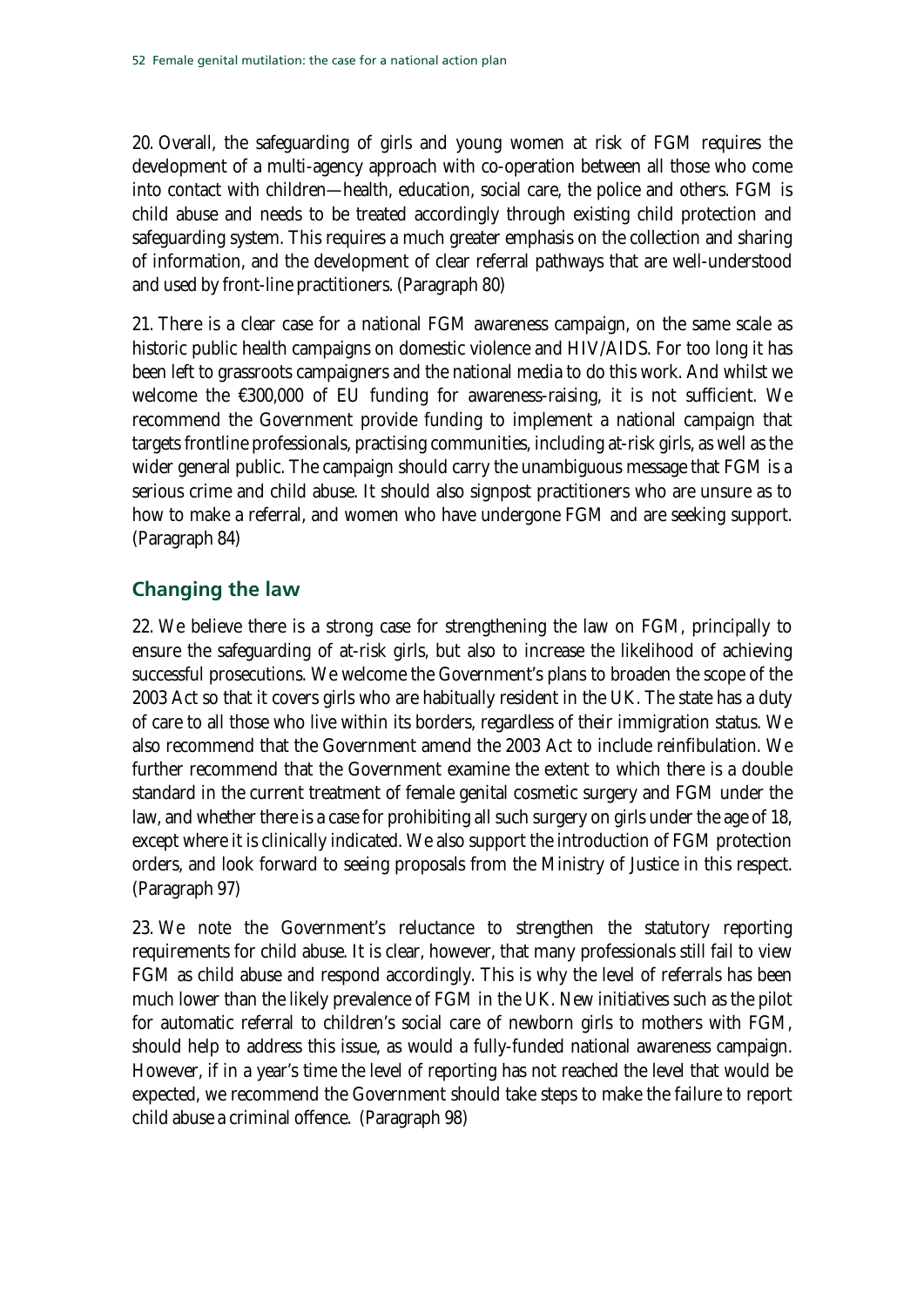### **Working with communities**

24. [FGM will continue to be a problem in the UK until communities themselves choose to](#page-43-1)  [abandon the practice. The Government has a crucial role to play in enabling community](#page-43-1)[based initiatives that seek to break down the powerful](#page-43-1) social norms that underpin FGM. [We welcome the £100,000 of funding from the Home Office to support greater](#page-43-1)  [engagement work by voluntary organisations. But it is not enough. To support a full-scale](#page-43-1)  [national action plan that is commensurate with the extent of the problem, the Government](#page-43-1)  [needs to provide long-term funding that is an order of magnitude greater than that which](#page-43-1)  [it has committed to date. \(Paragraph 104\)](#page-43-1)

25. [There is too little provision of clinical and mental health support services for the many](#page-43-1)  [thousands of women and girls in the UK who have undergone FGM. The NHS and](#page-43-1)  [commissioning groups need to ensure that the provision of services better reflects the](#page-43-1)  [prevalence of FGM. The services available should specifically include the provision,](#page-43-1)  [through NGOs or local authorities, of dedicated FGM shelters to enable women and girls](#page-43-1)  [to remove themselves from a position of danger. These will also provide the pastoral,](#page-43-1)  [medical and psychological support needed to enable those at risk to break the cycle of](#page-43-1)  [abuse. Overall, services should be widely publicised, sustainable, and tailored to cater to](#page-43-1)  [different age groups. Frontline health professionals need better training to ensure women](#page-43-1)  [and girls who have undergone FGM are referred appropriately and sensitively to these](#page-43-1)  [services. Not only would much greater investment in such services improve the lives of a](#page-43-1)  [great many women and girls, it would also contribute significantly to breaking the cycle of](#page-43-1)  [violence, so protecting future generations. \(Paragraph 110\)](#page-43-1)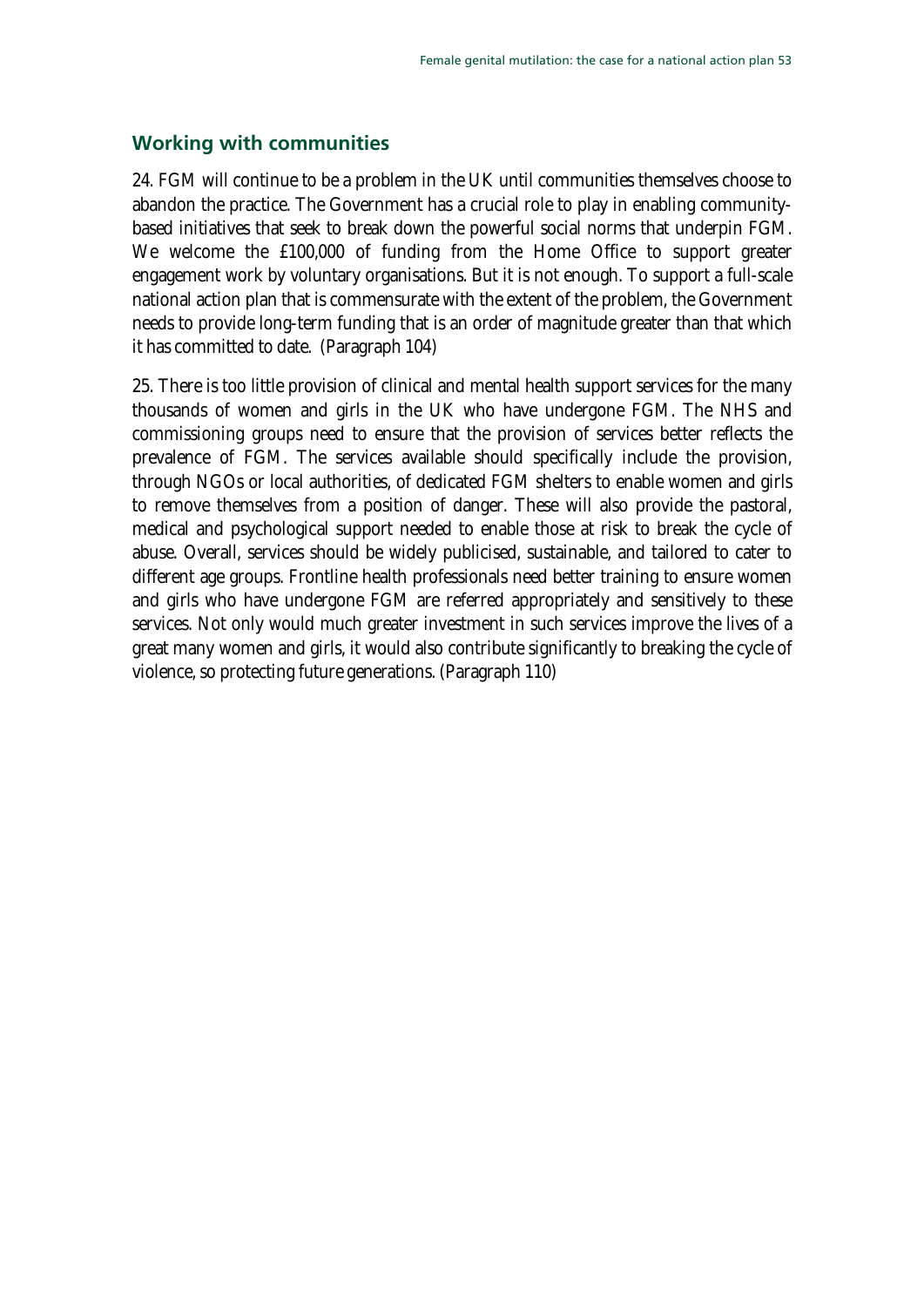### <span id="page-53-0"></span>Formal Minutes

#### **Wednesday 25 June 2014**

Members present:

Keith Vaz, in the Chair

Michael Ellis Dr Julian Huppert Yasmin Qureshi Mark Reckless

Draft Report (*Female genital mutilation: the case for a national action plan*), proposed by the Chair, brought up and read.

*Ordered*, That the draft Report be read a second time, paragraph by paragraph.

Paragraphs 1 to 110 read and agreed to.

*Resolved*, That the Report be the Second Report of the Committee to the House.

*Ordered*, That the Chair make the Report to the House.

*Ordered*, That embargoed copies of the Report be made available, in accordance with the provisions of Standing Order No. 134.

[Adjourned till Tuesday 1 July at 2.30 pm]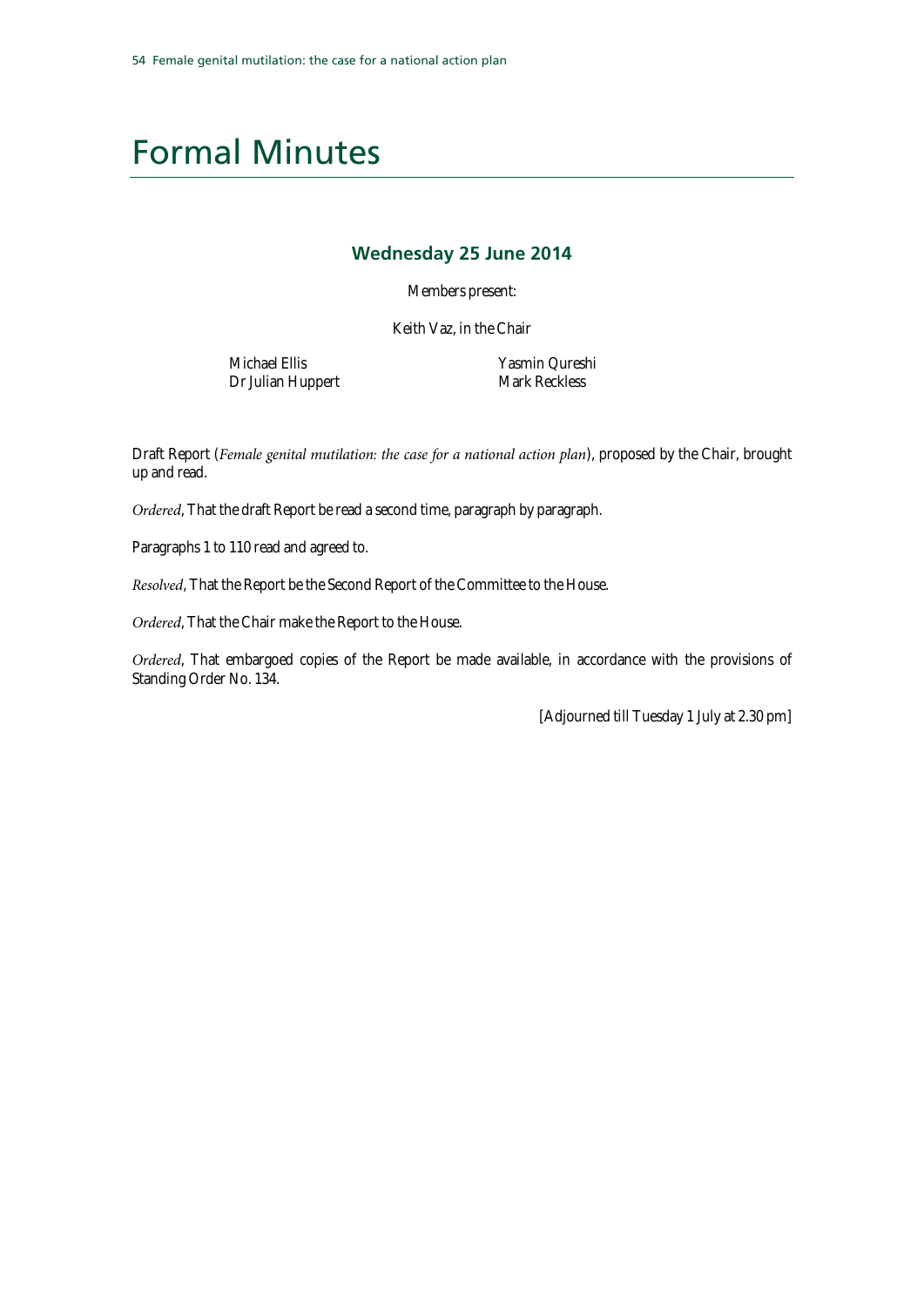### <span id="page-54-0"></span>**Witnesses**

The following witnesses gave evidence. Transcripts can be viewed on the Committee's inquiry page at http://www.parliament.uk/business/committees/committees-a-z/commonsselect/home-affairs-committee/inquiries/parliament-2010/female-genital-mutilation/.

| Tuesday 11 March 2014                                                                                                                                                                                                                       | Question number |
|---------------------------------------------------------------------------------------------------------------------------------------------------------------------------------------------------------------------------------------------|-----------------|
| Leyla Hussein and Nimco Ali, Daughters of Eve                                                                                                                                                                                               | Q 1-46          |
| Christine Townsend and Muna Hassan, Integrate Bristol                                                                                                                                                                                       | Q 47-72         |
| Tuesday 25 March 2014                                                                                                                                                                                                                       |                 |
| Alison Saunders, Director of Public Prosecutions, Crown Prosecution Service                                                                                                                                                                 | Q 73-124        |
| Tuesday 29 April 2014                                                                                                                                                                                                                       |                 |
| <b>Commander Mak Chishty, Association of Chief Police Officers</b>                                                                                                                                                                          | Q 125-186       |
| Assistant Commissioner Mark Rowley and Detective Chief Superintendent<br>Keith Niven, Metropolitan Police                                                                                                                                   | Q 187-226       |
| Saria Khalifa, Youth Programme Lead, Forward UK, and Lisa Harker,<br>Director of Strategy, Policy and Evidence, NSPCC                                                                                                                       | 0227-245        |
| Norman Baker MP, Minister of State for Crime Prevention, Jane Ellison MP,<br>Parliamentary Under-Secretary of State for Public Health, and Edward<br>Timpson MP, Parliamentary Under-Secretary of State for Children and<br><b>Families</b> | Q 246-295       |
| Tuesday 6 May 2014                                                                                                                                                                                                                          |                 |
| Professor Nigel Mathers, Royal College of General Practitioners, Janet Fyle,<br>Royal College of Midwives, and Professor Janice Rymer, Royal College of<br><b>Obstetricians and Gynaecologists</b>                                          | Q 296-374       |
| Obi Amadi, Community Practitioners and Health Visitors Association, Dr<br>Kerry Robinson, Consultant Paediatrician, Whittington Health, and Dr<br>Comfort Momoh, African Well Women's Clinic, Guys' and St Thomas'<br>Hospitals             | Q 375-414       |
| Linda Weil-Curiel, Lawyer at the Paris Bar, and Dr Emmanuelle Piet, French<br>gynaecologist and County Medical Officer of Seine Saint-Denis                                                                                                 | Q 415-453       |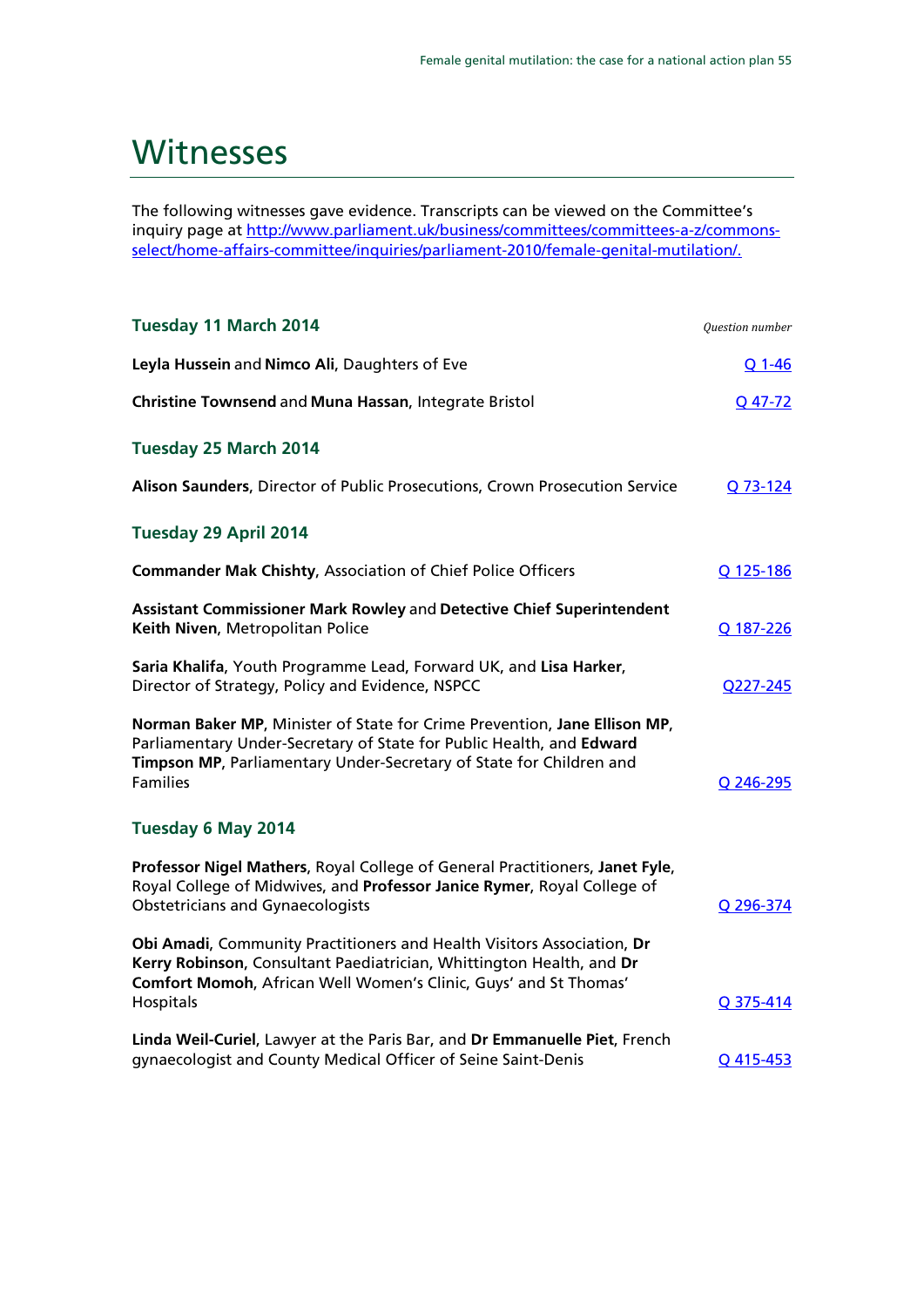## <span id="page-55-0"></span>Published written evidence

The following written evidence was received and can be viewed on the Committee's inquiry web page at [http://www.parliament.uk/business/committees/committees-a](http://www.parliament.uk/business/committees/committees-a-z/commons-select/home-affairs-committee/inquiries/parliament-2010/female-genital-mutilation/)[z/commons-select/home-affairs-committee/inquiries/parliament-2010/female-genital](http://www.parliament.uk/business/committees/committees-a-z/commons-select/home-affairs-committee/inquiries/parliament-2010/female-genital-mutilation/)[mutilation/.](http://www.parliament.uk/business/committees/committees-a-z/commons-select/home-affairs-committee/inquiries/parliament-2010/female-genital-mutilation/) INQ numbers are generated by the evidence processing system and so may not be complete.

- 1. Children and Families Across Borders [\(FGM 0001\)](http://data.parliament.uk/writtenevidence/committeeevidence.svc/evidencedocument/home-affairs-committee/female-genital-mutilation/written/4910.pdf)
- 2. Buckinghamshire County Council [\(FGM 0003\)](http://data.parliament.uk/writtenevidence/committeeevidence.svc/evidencedocument/home-affairs-committee/female-genital-mutilation/written/5979.pdf)
- 3. NSPCC [\(FGM 0004\)](http://data.parliament.uk/writtenevidence/committeeevidence.svc/evidencedocument/home-affairs-committee/female-genital-mutilation/written/6004.pdf)
- 4. Genital Autonomy [\(FGM 0005\)](http://data.parliament.uk/writtenevidence/committeeevidence.svc/evidencedocument/home-affairs-committee/female-genital-mutilation/written/6006.pdf)
- 5. Bar Human Rights Committee of England and Wales (BHRC) [\(FGM 0008\)](http://data.parliament.uk/writtenevidence/committeeevidence.svc/evidencedocument/home-affairs-committee/female-genital-mutilation/written/6009.pdf)
- 6. Local Government Association [\(FGM 0009\)](http://data.parliament.uk/writtenevidence/committeeevidence.svc/evidencedocument/home-affairs-committee/female-genital-mutilation/written/6011.pdf)
- 7. 28 Too Many [\(FGM 0010\)](http://data.parliament.uk/writtenevidence/committeeevidence.svc/evidencedocument/home-affairs-committee/female-genital-mutilation/written/6016.pdf)
- 8. International Association of Women Police [\(FGM 0011\)](http://data.parliament.uk/writtenevidence/committeeevidence.svc/evidencedocument/home-affairs-committee/female-genital-mutilation/written/6017.pdf)
- 9. Professor Lisa Avalos [\(FGM 0012\)](http://data.parliament.uk/writtenevidence/committeeevidence.svc/evidencedocument/home-affairs-committee/female-genital-mutilation/written/6018.pdf)
- 10. British Medical Association [\(FGM 0013\)](http://data.parliament.uk/writtenevidence/committeeevidence.svc/evidencedocument/home-affairs-committee/female-genital-mutilation/written/6020.pdf)
- 11. UCL Graduate Law Society [\(FGM 0014\)](http://data.parliament.uk/writtenevidence/committeeevidence.svc/evidencedocument/home-affairs-committee/female-genital-mutilation/written/6027.pdf)
- 12. Movement for Justice [\(FGM 0015\)](http://data.parliament.uk/writtenevidence/committeeevidence.svc/evidencedocument/home-affairs-committee/female-genital-mutilation/written/6028.pdf)
- 13. PCC for Northumbria [\(FGM 0016\)](http://data.parliament.uk/writtenevidence/committeeevidence.svc/evidencedocument/home-affairs-committee/female-genital-mutilation/written/6029.pdf)
- 14. Hawa Trust (**FGM 0017**)
- 15. ACCM (UK) [\(FGM 0018\)](http://data.parliament.uk/writtenevidence/committeeevidence.svc/evidencedocument/home-affairs-committee/female-genital-mutilation/written/6032.pdf)
- 16. Avon and Somerset Constabulary and PCC [\(FGM 0019\)](http://data.parliament.uk/writtenevidence/committeeevidence.svc/evidencedocument/home-affairs-committee/female-genital-mutilation/written/6033.pdf)
- 17. London Borough of Havering [\(FGM 0020\)](http://data.parliament.uk/writtenevidence/committeeevidence.svc/evidencedocument/home-affairs-committee/female-genital-mutilation/written/6036.pdf)
- 18. Ralph Tilby [\(FGM 0021\)](http://data.parliament.uk/writtenevidence/committeeevidence.svc/evidencedocument/home-affairs-committee/female-genital-mutilation/written/6042.pdf)
- 19. Intercollegiate Group on FGM [\(FGM 0022\)](http://data.parliament.uk/writtenevidence/committeeevidence.svc/evidencedocument/home-affairs-committee/female-genital-mutilation/written/6044.pdf)
- 20. Juliet Albert [\(FGM 0023\)](http://data.parliament.uk/writtenevidence/committeeevidence.svc/evidencedocument/home-affairs-committee/female-genital-mutilation/written/6046.pdf)
- 21. The Victoria Climbié Foundation UK [\(FGM 0024\)](http://data.parliament.uk/writtenevidence/committeeevidence.svc/evidencedocument/home-affairs-committee/female-genital-mutilation/written/6047.pdf)
- 22. Metropolitan Police [\(FGM 0025\)](http://data.parliament.uk/writtenevidence/committeeevidence.svc/evidencedocument/home-affairs-committee/female-genital-mutilation/written/6048.pdf)
- 23. Tackling FGM Initiative [\(FGM 0026\)](http://data.parliament.uk/writtenevidence/committeeevidence.svc/evidencedocument/home-affairs-committee/female-genital-mutilation/written/6050.pdf)
- 24. Hilary Burrage [\(FGM 0027\)](http://data.parliament.uk/writtenevidence/committeeevidence.svc/evidencedocument/home-affairs-committee/female-genital-mutilation/written/6051.pdf)
- 25. Rights of Women and Asylum Aid [\(FGM 0028\)](http://data.parliament.uk/writtenevidence/committeeevidence.svc/evidencedocument/home-affairs-committee/female-genital-mutilation/written/6052.pdf)
- 26. Government [\(FGM 0029\)](http://data.parliament.uk/writtenevidence/committeeevidence.svc/evidencedocument/home-affairs-committee/female-genital-mutilation/written/6056.pdf)
- 27. Bawso [\(FGM 0030\)](http://data.parliament.uk/writtenevidence/committeeevidence.svc/evidencedocument/home-affairs-committee/female-genital-mutilation/written/6057.pdf)
- 28. Muslim Women's Network UK [\(FGM 0031\)](http://data.parliament.uk/writtenevidence/committeeevidence.svc/evidencedocument/home-affairs-committee/female-genital-mutilation/written/6058.pdf)
- 29. Fahma Mohamed [\(FGM 0033\)](http://data.parliament.uk/writtenevidence/committeeevidence.svc/evidencedocument/home-affairs-committee/female-genital-mutilation/written/6064.pdf)
- 30. FPA and Brook [\(FGM 0035\)](http://data.parliament.uk/writtenevidence/committeeevidence.svc/evidencedocument/home-affairs-committee/female-genital-mutilation/written/6066.pdf)
- 31. NAHT [\(FGM 0036\)](http://data.parliament.uk/writtenevidence/committeeevidence.svc/evidencedocument/home-affairs-committee/female-genital-mutilation/written/6068.pdf)
- 32. London Borough of Newham [\(FGM 0037\)](http://data.parliament.uk/writtenevidence/committeeevidence.svc/evidencedocument/home-affairs-committee/female-genital-mutilation/written/6071.pdf)
- 33. Professor Sarah Creighton [\(FGM 0038\)](http://data.parliament.uk/writtenevidence/committeeevidence.svc/evidencedocument/home-affairs-committee/female-genital-mutilation/written/6080.pdf)
- 34. Guardian News & Media [\(FGM 0039\)](http://data.parliament.uk/writtenevidence/committeeevidence.svc/evidencedocument/home-affairs-committee/female-genital-mutilation/written/6082.pdf)
- 35. Tony Lloyd, Greater Manchester PCC [\(FGM 0040\)](http://data.parliament.uk/writtenevidence/committeeevidence.svc/evidencedocument/home-affairs-committee/female-genital-mutilation/written/6083.pdf)
- 36. Dr Comfort Momoh MBE [\(FGM 0041\)](http://data.parliament.uk/writtenevidence/committeeevidence.svc/evidencedocument/home-affairs-committee/female-genital-mutilation/written/6085.pdf)
- 37. Lancashire Constabulary [\(FGM 0042\)](http://data.parliament.uk/writtenevidence/committeeevidence.svc/evidencedocument/home-affairs-committee/female-genital-mutilation/written/6087.pdf)
- 38. Dr Deborah T Hodes [\(FGM 0043\)](http://data.parliament.uk/writtenevidence/committeeevidence.svc/evidencedocument/home-affairs-committee/female-genital-mutilation/written/6149.pdf)
- 39. Mayor of London's Harmful Practices Taskforce [\(FGM 0045\)](http://data.parliament.uk/writtenevidence/committeeevidence.svc/evidencedocument/home-affairs-committee/female-genital-mutilation/written/6524.pdf)
- 40. Association of Chief Police Officers (ACPO) [\(FGM 0046\)](http://data.parliament.uk/writtenevidence/committeeevidence.svc/evidencedocument/home-affairs-committee/female-genital-mutilation/written/6530.pdf)
- 41. Foundation for Women's Health Research and Development (FORWARD UK) (FGM [0047\)](http://data.parliament.uk/writtenevidence/committeeevidence.svc/evidencedocument/home-affairs-committee/female-genital-mutilation/written/6531.pdf)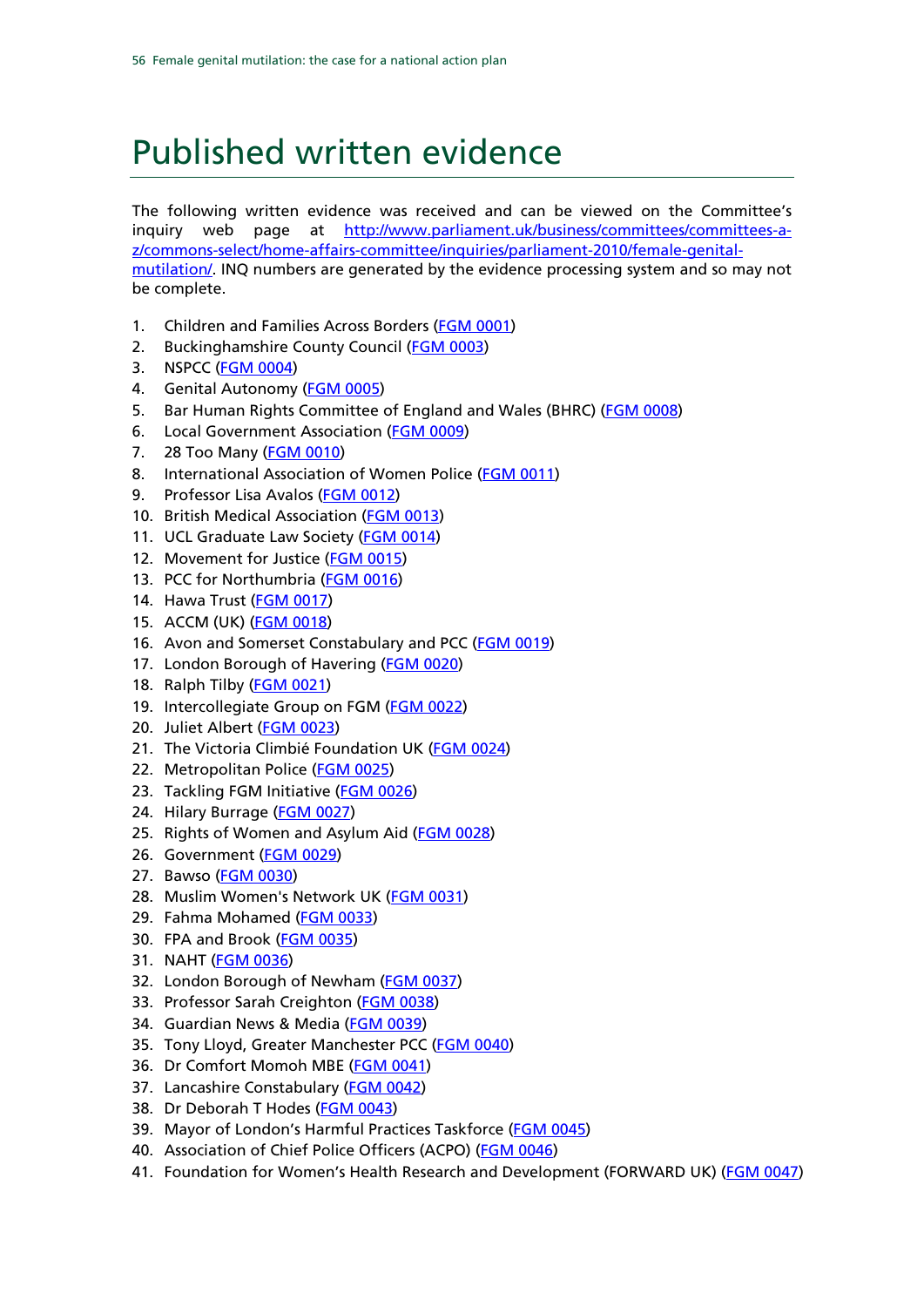- 42. Equality and Human Rights Commission [\(FGM 0048\)](http://data.parliament.uk/writtenevidence/committeeevidence.svc/evidencedocument/home-affairs-committee/female-genital-mutilation/written/6532.pdf)
- 43. Alison Macfarlane and Efua Dorkenoo [\(FGM 0049\)](http://data.parliament.uk/writtenevidence/committeeevidence.svc/evidencedocument/home-affairs-committee/female-genital-mutilation/written/6535.pdf)
- 44. Crown Prosecution Service [\(FGM 0050\)](http://data.parliament.uk/writtenevidence/committeeevidence.svc/evidencedocument/home-affairs-committee/female-genital-mutilation/written/6536.pdf)
- 45. Yana Richens OBE [\(FGM 0051\)](http://data.parliament.uk/writtenevidence/committeeevidence.svc/evidencedocument/home-affairs-committee/female-genital-mutilation/written/6548.pdf)
- 46. Royal College of General Practitioners [\(FGM 0052\)](http://data.parliament.uk/writtenevidence/committeeevidence.svc/evidencedocument/home-affairs-committee/female-genital-mutilation/written/6577.pdf)
- 47. Graham Senior-Milne [\(FGM 0053\)](http://data.parliament.uk/writtenevidence/committeeevidence.svc/evidencedocument/home-affairs-committee/female-genital-mutilation/written/6648.pdf)
- 48. Peer Exchange [\(FGM 0054\)](http://data.parliament.uk/writtenevidence/committeeevidence.svc/evidencedocument/home-affairs-committee/female-genital-mutilation/written/7051.pdf)
- 49. Liberal Democrats for Seekers of Sanctuary [\(FGM 0055\)](http://data.parliament.uk/writtenevidence/committeeevidence.svc/evidencedocument/home-affairs-committee/female-genital-mutilation/written/9299.pdf)
- 50. NSPCC supplementary [\(FGM 0056\)](http://data.parliament.uk/writtenevidence/committeeevidence.svc/evidencedocument/home-affairs-committee/female-genital-mutilation/written/9305.pdf)
- 51. London Safeguarding Children Board [\(FGM 0057\)](http://data.parliament.uk/writtenevidence/committeeevidence.svc/evidencedocument/home-affairs-committee/female-genital-mutilation/written/9483.pdf)
- 52. Government supplementary [\(FGM 0058\)](http://data.parliament.uk/writtenevidence/committeeevidence.svc/evidencedocument/home-affairs-committee/female-genital-mutilation/written/10451.html)
- 53. Crown Prosecution Service supplementary [\(FGM 0059\)](http://data.parliament.uk/writtenevidence/committeeevidence.svc/evidencedocument/home-affairs-committee/female-genital-mutilation/written/10453.html)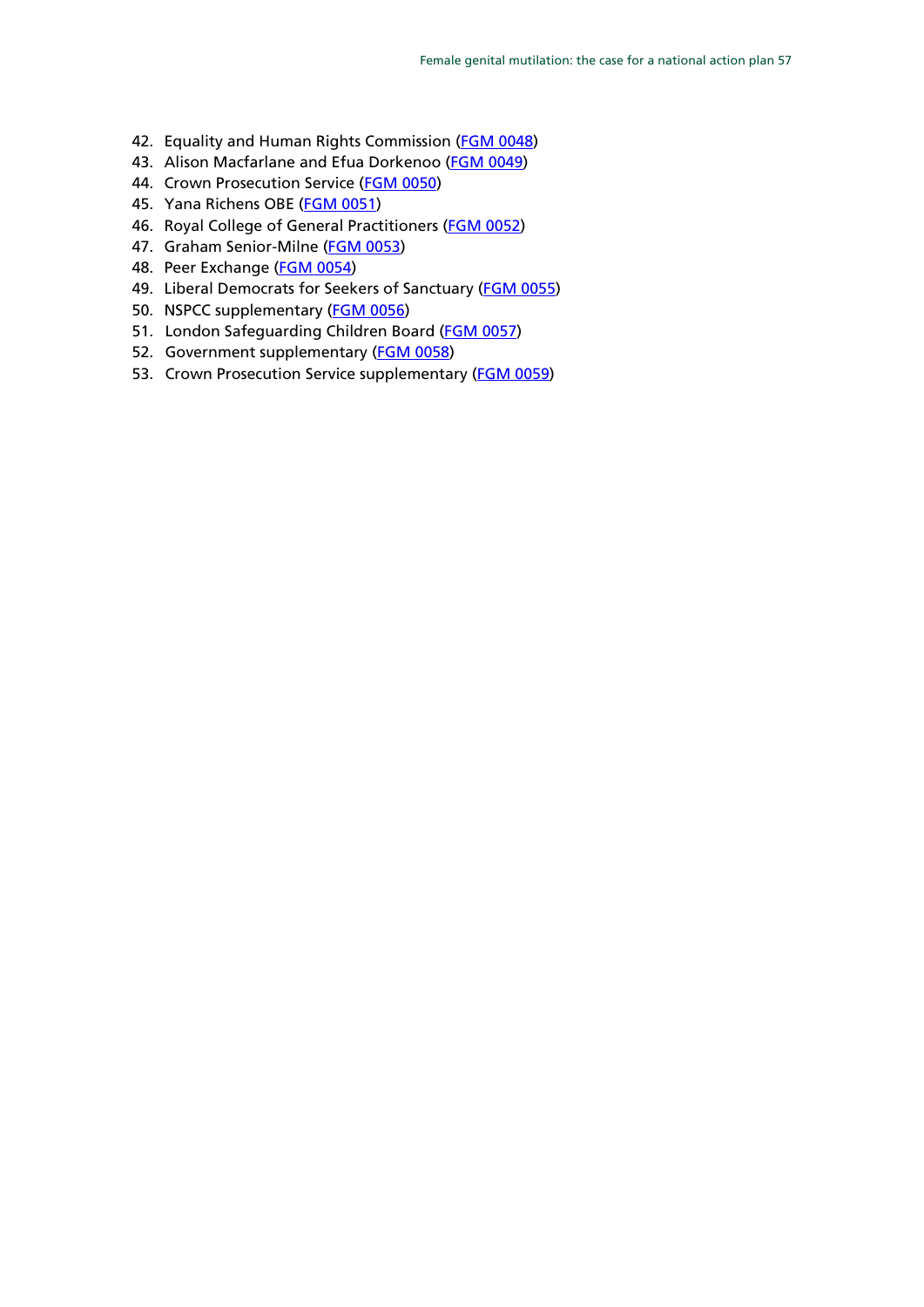### <span id="page-57-0"></span>List of Reports from the Committee during the current Parliament

All publications from the Committee are available on the Committee's website at [http://www.parliament.uk/business/committees/committees-a-z/commons-select/home](http://www.parliament.uk/business/committees/committees-a-z/commons-select/home-affairs-committee/publications/)[affairs-committee/publications/](http://www.parliament.uk/business/committees/committees-a-z/commons-select/home-affairs-committee/publications/)

#### Session 2014–15

| <b>First Report</b>      | Tobacco smuggling                                                                          | <b>HC 200</b>  |
|--------------------------|--------------------------------------------------------------------------------------------|----------------|
| <b>Session 2013-14</b>   |                                                                                            |                |
| <b>First Report</b>      | Police and Crime Commissioners: Register of Interests                                      | <b>HC 69</b>   |
| Second Report            | Child sexual exploitation and the response to localised<br>grooming                        | <b>HC 68</b>   |
| <b>Third Report</b>      | Leadership and standards in the police                                                     | <b>HC 67</b>   |
| Fourth Report            | The work of the UK Border Agency (Oct-Dec 2012)                                            | <b>HC 486</b>  |
| Fifth Report             | E-crime                                                                                    | <b>HC 70</b>   |
| Sixth Report             | Police and Crime Commissioners: power to remove Chief<br>Constables                        | <b>HC 487</b>  |
| Seventh Report           | Asylum                                                                                     | <b>HC 71</b>   |
| Eighth Report            | The work of the UK Border Agency (Jan-March 2013)                                          | <b>HC 616</b>  |
| Ninth Report             | Pre-Lisbon Treaty EU police and criminal justice measures:<br>the UK's opt-in decision     | <b>HC 615</b>  |
| <b>Tenth Report</b>      | Leadership and Standards in the Police: follow-up                                          | <b>HC 756</b>  |
| Eleventh Report          | Khat                                                                                       | <b>HC 869</b>  |
| <b>Twelfth Report</b>    | Drugs: new psychoactive substances and prescription drugs                                  | <b>HC 819</b>  |
| Thirteenth Report        | The work of the Permanent Secretary                                                        | <b>HC 233</b>  |
| Fourteenth Report        | The Government's Response to the Committees' Reports<br>on the 2014 block opt-out decision | <b>HC 1177</b> |
| <b>Fifteenth Report</b>  | The work of the Immigration Directorates (April-<br>September 2013)                        | <b>HC 820</b>  |
| Sixteenth Report         | Police and Crime Commissioners: Progress to date                                           | <b>HC 757</b>  |
| Seventeenth Report       | Counter-terrorism                                                                          | <b>HC 231</b>  |
| <b>Eighteenth Report</b> | <b>Reform of the Police Federation</b>                                                     | <b>HC 1163</b> |

#### Session 2012–13

| <b>First Report</b> | Effectiveness of the Committee in 2010–12                                    | <b>HC 144</b> |
|---------------------|------------------------------------------------------------------------------|---------------|
| Second Report       | Work of the Permanent Secretary (April–Dec 2011)                             | <b>HC 145</b> |
| Third Report        | Pre-appointment Hearing for Her Majesty's Chief Inspector<br>of Constabulary | HC 183        |
| Fourth Report       | Private Investigators                                                        | <b>HC 100</b> |